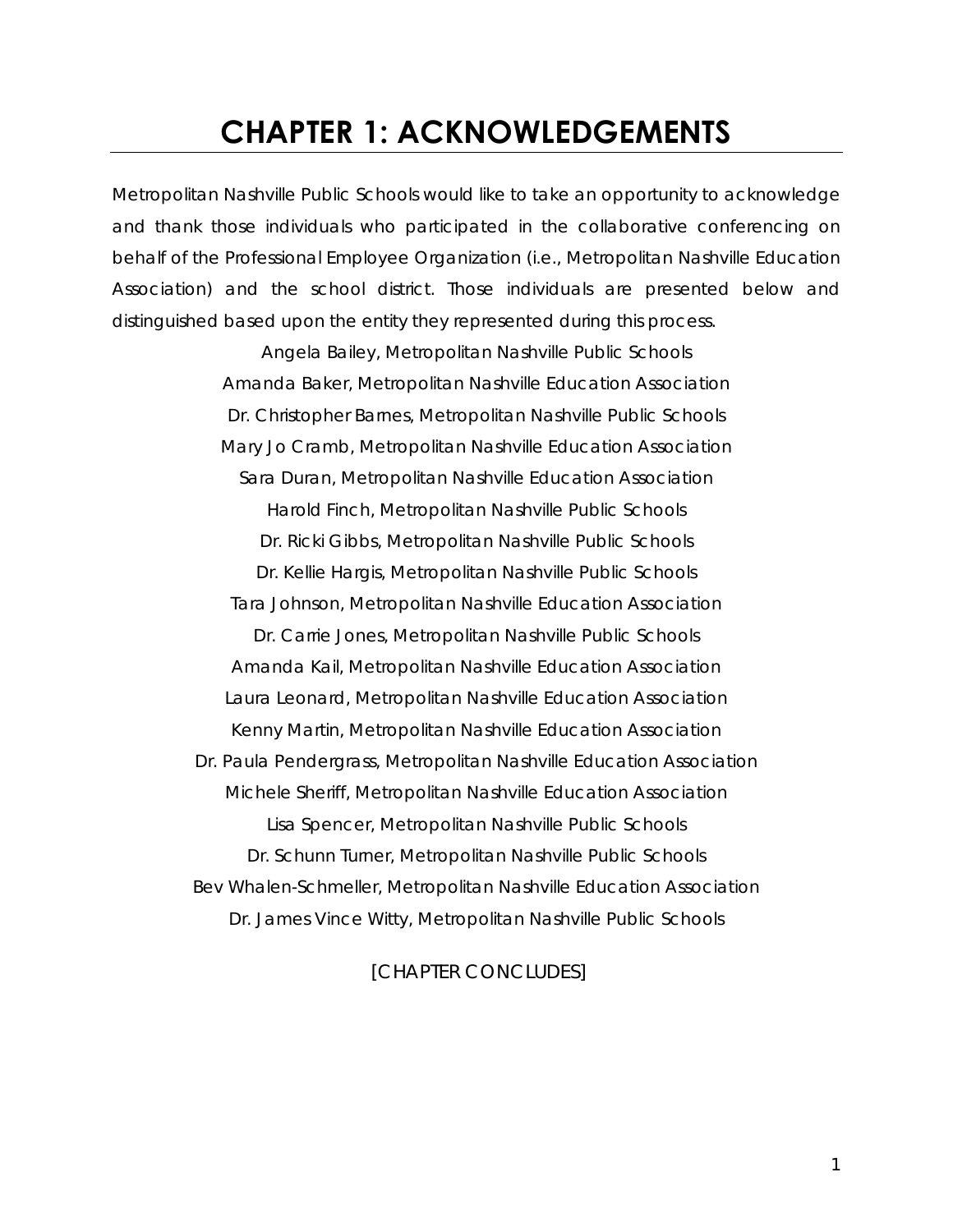## **CHAPTER 2: TABLE OF CONTENTS**

| National Board Certification for Professional Employees, Requirements, and |  |
|----------------------------------------------------------------------------|--|
|                                                                            |  |
|                                                                            |  |
|                                                                            |  |
|                                                                            |  |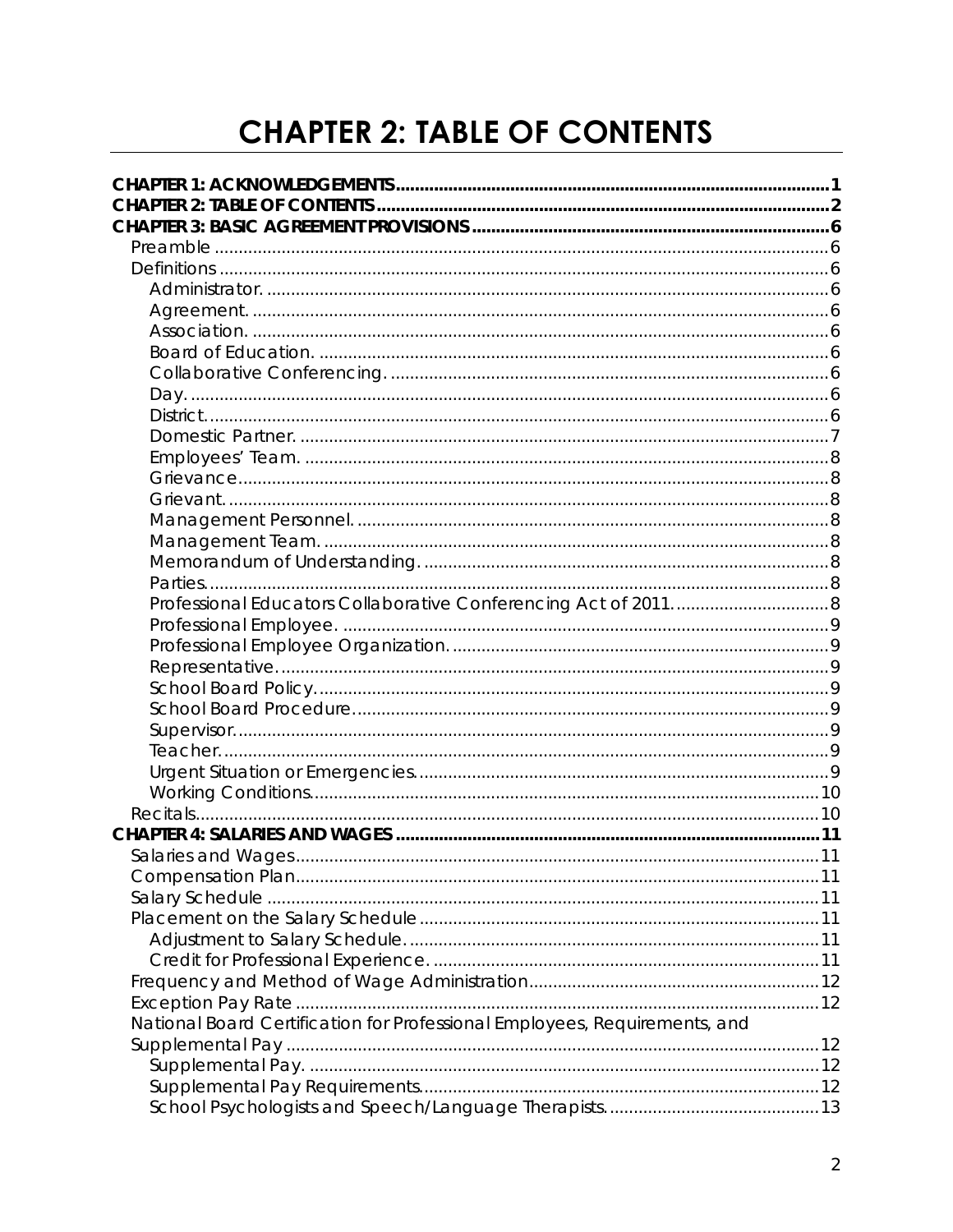| Professional Employees Covering Classes for Other Professional Employees (In Lieu of |  |
|--------------------------------------------------------------------------------------|--|
|                                                                                      |  |
|                                                                                      |  |
|                                                                                      |  |
|                                                                                      |  |
|                                                                                      |  |
|                                                                                      |  |
|                                                                                      |  |
|                                                                                      |  |
|                                                                                      |  |
|                                                                                      |  |
|                                                                                      |  |
|                                                                                      |  |
|                                                                                      |  |
|                                                                                      |  |
|                                                                                      |  |
|                                                                                      |  |
|                                                                                      |  |
|                                                                                      |  |
| Professional Employee Attendance at Athletic and Non-Athletic Events24               |  |
|                                                                                      |  |
|                                                                                      |  |
|                                                                                      |  |
|                                                                                      |  |
|                                                                                      |  |
|                                                                                      |  |
|                                                                                      |  |
|                                                                                      |  |
|                                                                                      |  |
|                                                                                      |  |
|                                                                                      |  |
|                                                                                      |  |
|                                                                                      |  |
|                                                                                      |  |
|                                                                                      |  |
|                                                                                      |  |
|                                                                                      |  |
|                                                                                      |  |
|                                                                                      |  |
|                                                                                      |  |
|                                                                                      |  |
|                                                                                      |  |
|                                                                                      |  |
|                                                                                      |  |
|                                                                                      |  |
|                                                                                      |  |
|                                                                                      |  |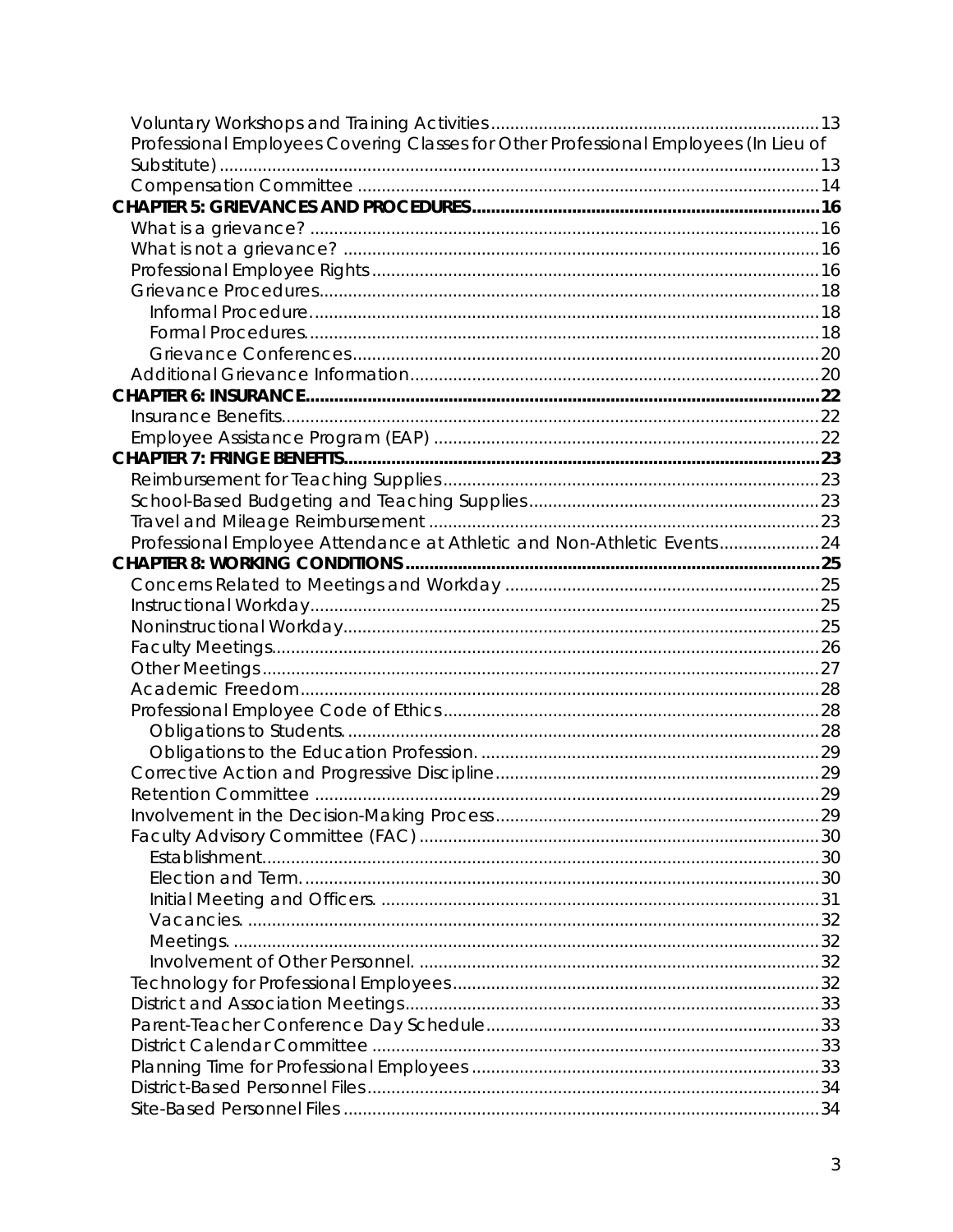| Cost of Loss or Damage to Personal Property Resulting from Assault35             |  |
|----------------------------------------------------------------------------------|--|
|                                                                                  |  |
|                                                                                  |  |
|                                                                                  |  |
|                                                                                  |  |
|                                                                                  |  |
|                                                                                  |  |
|                                                                                  |  |
|                                                                                  |  |
|                                                                                  |  |
|                                                                                  |  |
|                                                                                  |  |
|                                                                                  |  |
|                                                                                  |  |
| Preparation for Transfer or New Assignment After First Instructional Day  40     |  |
|                                                                                  |  |
|                                                                                  |  |
|                                                                                  |  |
|                                                                                  |  |
|                                                                                  |  |
|                                                                                  |  |
|                                                                                  |  |
|                                                                                  |  |
|                                                                                  |  |
|                                                                                  |  |
|                                                                                  |  |
|                                                                                  |  |
|                                                                                  |  |
|                                                                                  |  |
|                                                                                  |  |
|                                                                                  |  |
|                                                                                  |  |
|                                                                                  |  |
|                                                                                  |  |
|                                                                                  |  |
|                                                                                  |  |
|                                                                                  |  |
|                                                                                  |  |
|                                                                                  |  |
|                                                                                  |  |
| Special Leave (Peace Corps or Other Government Approved Educational Activity) 48 |  |
|                                                                                  |  |
|                                                                                  |  |
|                                                                                  |  |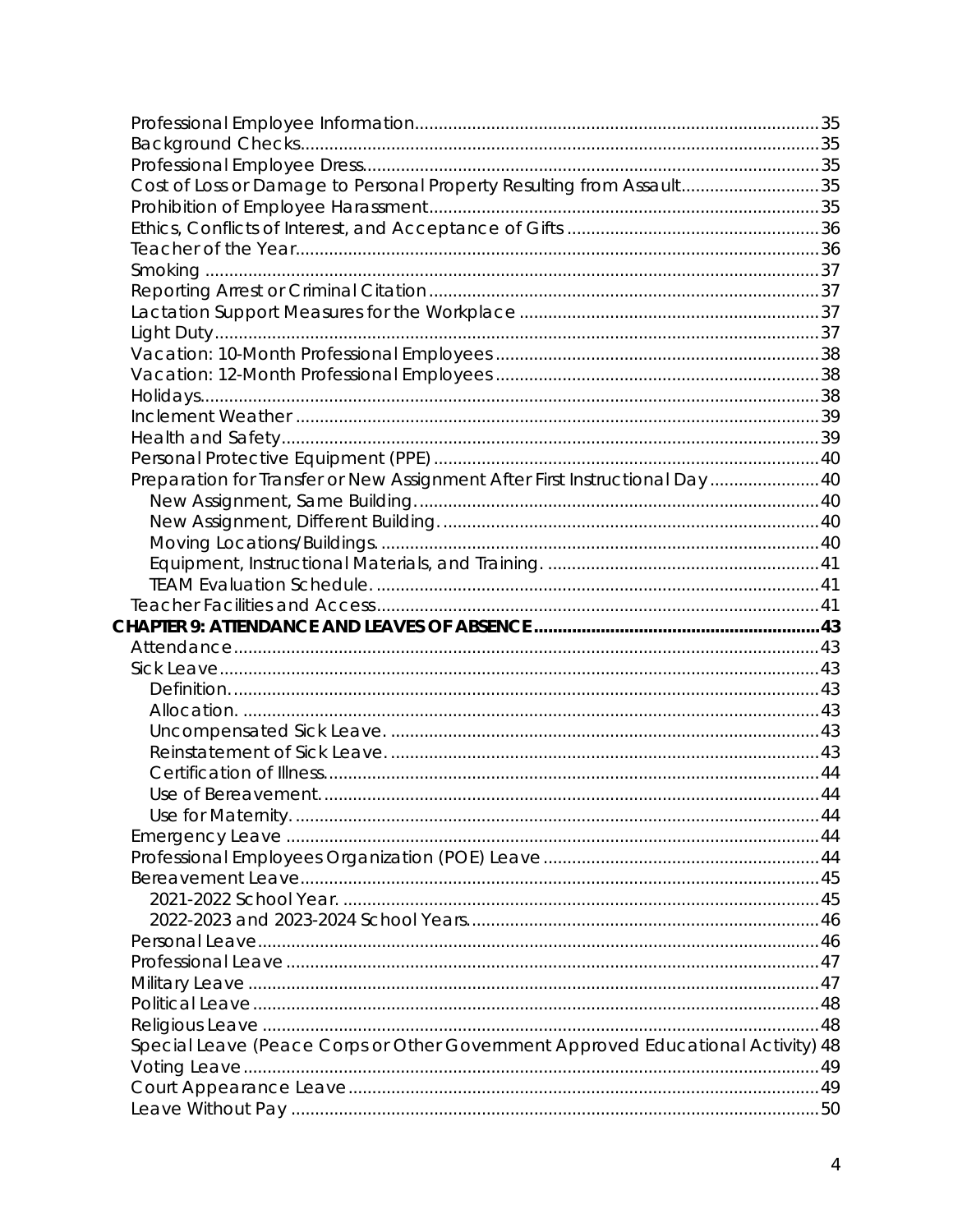| Membership Dues of Professional Employee Organizations (PEO) 52 |  |
|-----------------------------------------------------------------|--|
|                                                                 |  |
|                                                                 |  |
|                                                                 |  |
|                                                                 |  |
|                                                                 |  |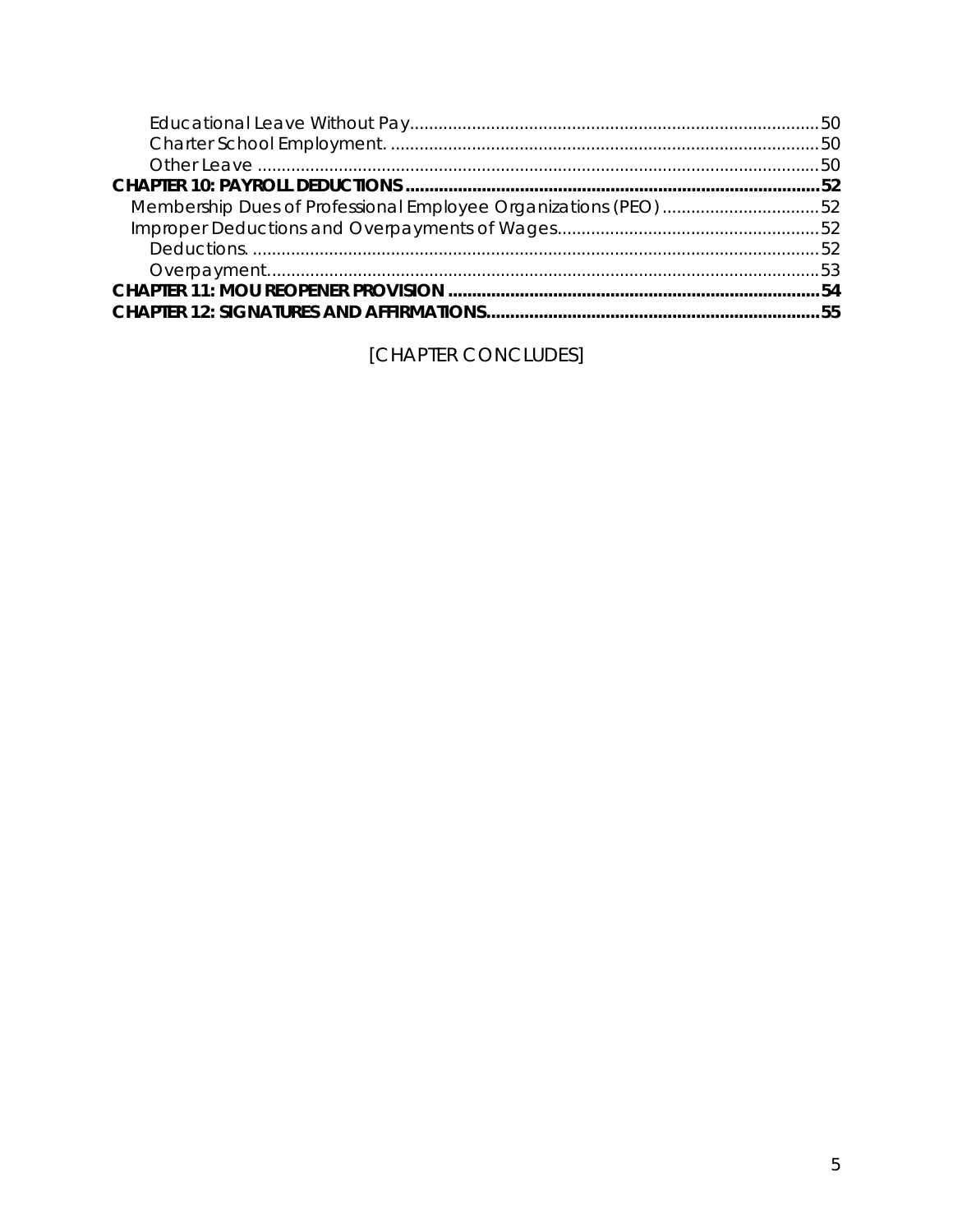## **CHAPTER 3: BASIC AGREEMENT PROVISIONS**

#### **Preamble**

This Agreement is made and entered into on this the 10th day of August, 2021**,** by and between the Metropolitan Nashville Public Schools Board of Education, and the representatives of the professional employees of the Metropolitan Nashville Education Association as provided under Tenn. Code Annotated § 49-5-605.

#### **Definitions**

Terms defined in the "Basic Agreement Provisions" chapter have their assigned meanings, and the following terms have the assigned meanings throughout this Agreement:

*Administrator.* "Administrator" means the management team as defined in Tenn. Code Annotated § 49-5-602 (4).

*Agreement.* "Agreement" means the Memorandum of Understanding between the Metropolitan Nashville Public Schools Board of Directors and Metropolitan Nashville Education Association presented herein.

*Association.* "Association" means the Metropolitan Nashville Education Association.

*Board of Education.* "Board of Education" or "Board" means the Metropolitan Nashville Public Schools Board of Education.

*Collaborative Conferencing.* "Collaborative Conferencing" means the process by which the chair of a Board of Education and the Board's professional employees, or such representatives as either party or parties may designate, meet at reasonable times to confer, consult and discuss and to exchange information, opinions and proposals on matters relating to the terms and conditions of professional employee service, using the principles and techniques of interest-based collaborative problem-solving.

*Day.* "Day" means any weekday, Monday through Friday, in which schools are open during the normal school year. For the purposes of a grievance or filing of a complaint, the first day to be counted shall begin at 8:00 AM the following day. When school is not in session, a "day" shall be Monday through Friday, excluding holidays.

*District.* "District" means Metropolitan Nashville Public Schools.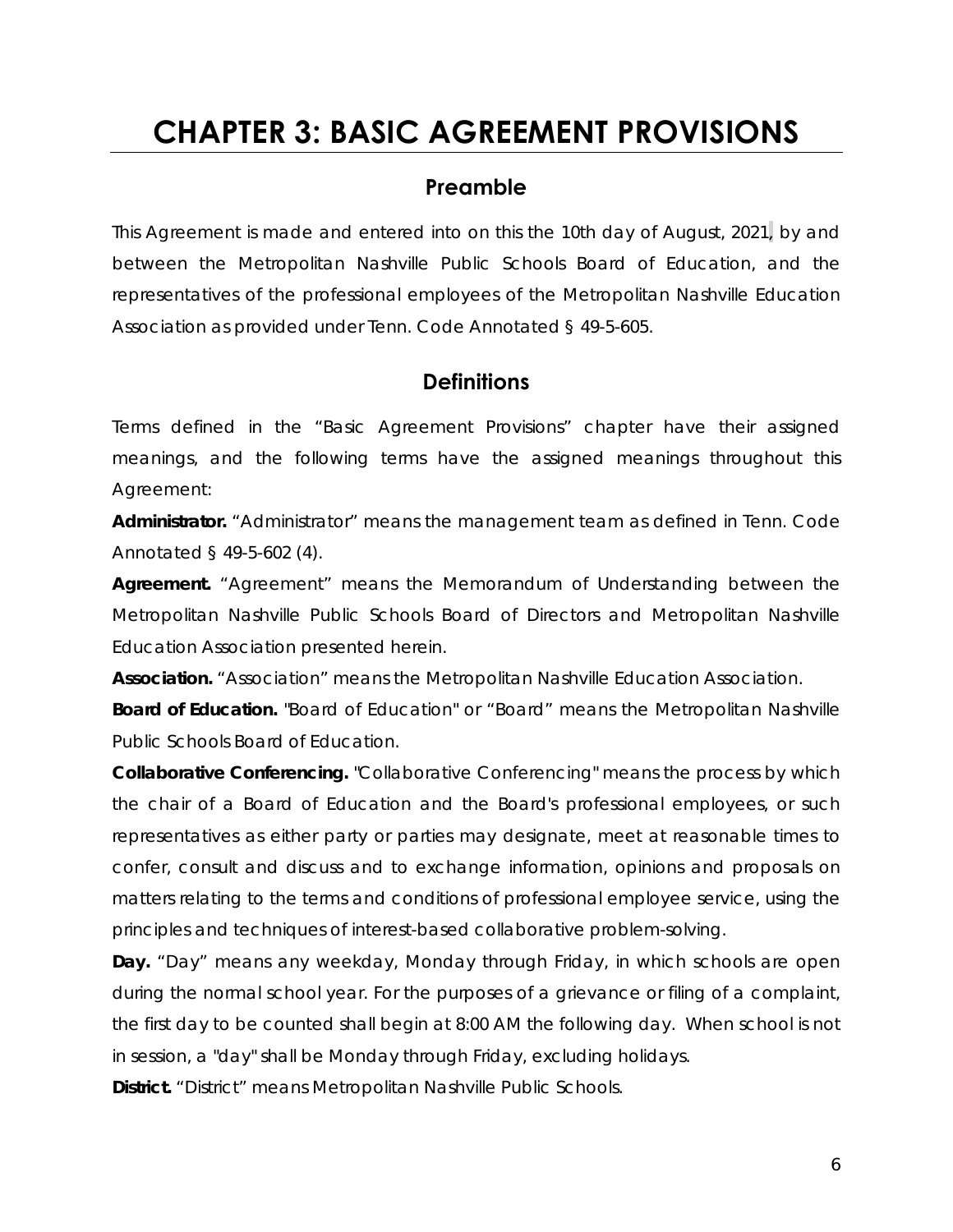*Domestic Partner.* "Domestic Partner" means unrelated legal adults (both age 18 or older and mentally competent to enter into a contract) who meet all of the following requirements:

- Both adults have chosen to share one another's lives in an intimate and committed relationship of mutual caring that is intended to be lifelong,
- Both adults currently share a primary residence (i.e., living quarters, although it is not required the residence be listed in both names),
- Both adults have shared a primary residence for the preceding 365 days,
- Both adults are jointly responsible for basic living expenses (food and shelter although the individuals are not required to contribute equally), as demonstrated by a signed Declaration of Domestic Partnership demonstration financial interdependence and by providing three of the following as proof of joint responsibility:
	- o Joint ownership of a primary residence or joint tenancy of a residential lease
	- o Copy of a utility (water, gas, or electric) invoice listing both domestic partners
	- o Joint ownership of an automobile (auto registration, joint auto insurance)
	- o Joint bank or credit account
	- o Joint liabilities (e.g., credit cards or loans, etc.)
	- o A will or trust designating the domestic partner as beneficiary
	- o A retirement plan or life insurance policy beneficiary designation form designating the domestic partner as beneficiary
	- o A signed durable power of attorney to the effect that the employee and the domestic partner have granted powers to one another
	- o Copies of each domestic partner's driver's license that indicates the same address
	- o Other acceptable proof of joint financial responsibility as determined by the department of human resources
- Both adults have been jointly responsible for living expenses during the preceding 365 days, and
- Neither adult has been in a lawful marriage recognized by the State of Tennessee in the previous 365 days, is in another domestic partnership or are lineal ancestors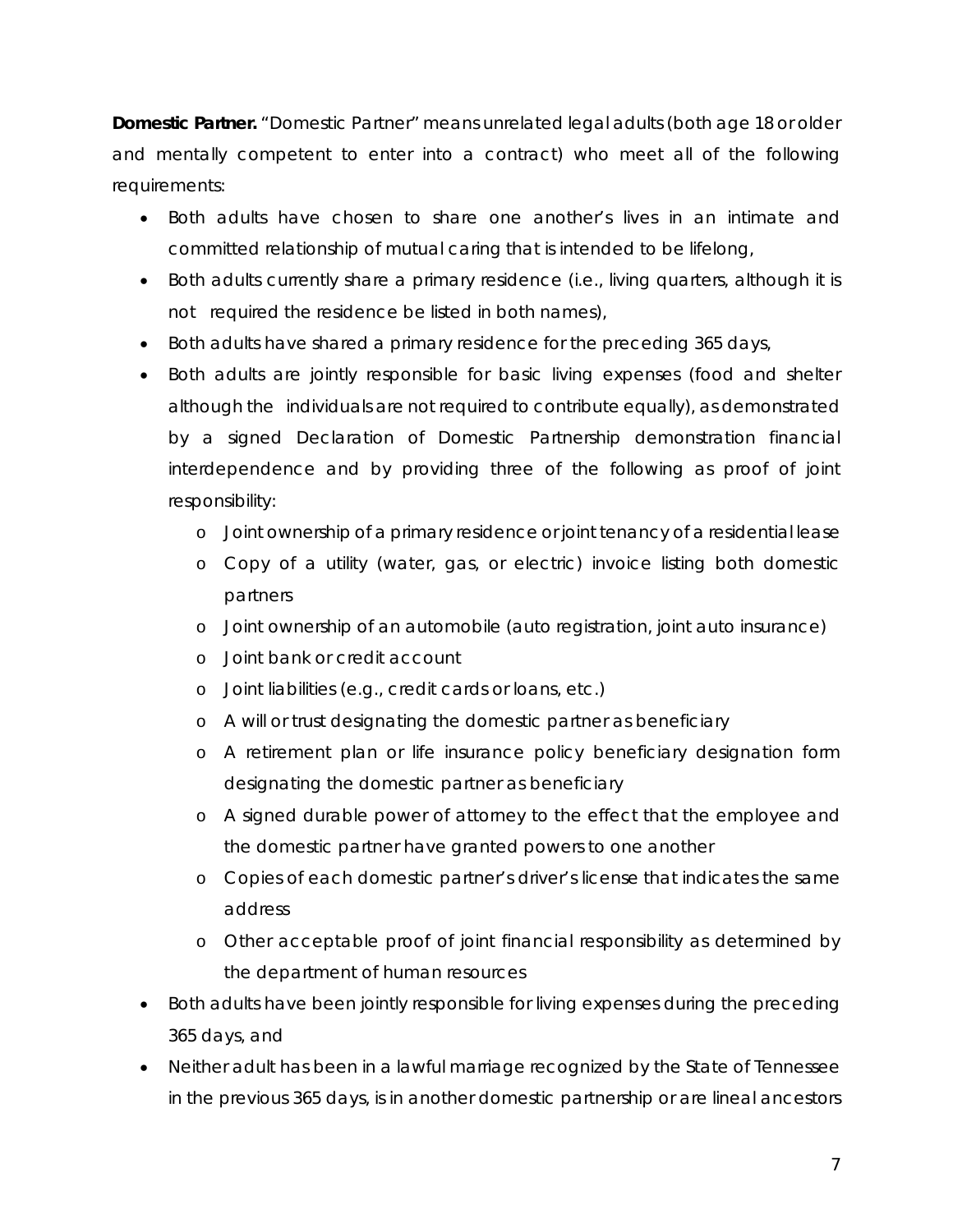or descendants related to a degree of kinship that would otherwise prevent marriage from being recognized by the State of Tennessee (if divorced, a copy of the divorce decree for each partner is required to be provided).

*Employees' Team.* "Employees' Team" means those representatives who are chosen pursuant to Tenn. Code Annotated § 49-5-605 to represent professional employees in collaborative conferencing with the Board of Education.

*Grievance.* "Grievance" means any claim by any professional employee or the professional employees' organization that there has been a violation, misinterpretation, or misapplication of the terms of this Agreement, or a violation, misinterpretation, or misapplication of any written policy or practice of the Board of Education.

*Grievant.* "Grievant" means any professional employee, group of two (2) or more professional employees, or professional employees' organization bringing a claim pursuant to the grievance procedure found in Chapter 4 of this Agreement.

*Management Personnel.* "Management Personnel" means employees who devote a majority of their time to the system-wide area or areas of professional personnel management, fiscal affairs or general management and shall specifically include principals, assistant principals, supervisors and others whose primary responsibilities are administration rather than teaching.

*Management Team.* "Management Team" means those professional employees certified by the Board of Education to represent the Board in the collaborative conferencing process.

*Memorandum of Understanding.* "Memorandum of Understanding" or "MOU" means the written document that memorializes and records the understanding reached by the Board of Education and its professional employees, or their respective representatives, if so designated, as to the terms and conditions of professional services set forth within the Agreement.

Parties. "Parties" means the Board of Education and respective representatives as well as the Professional Employees' Organization (POE) and respective representatives.

*Professional Educators Collaborative Conferencing Act of 2011.* "Professional Educators Collaborative Conferencing Act of 2011" or "PECCA" means the process described and authorized pursuant to Tenn. Code Annotated § 49-5-601 et seq.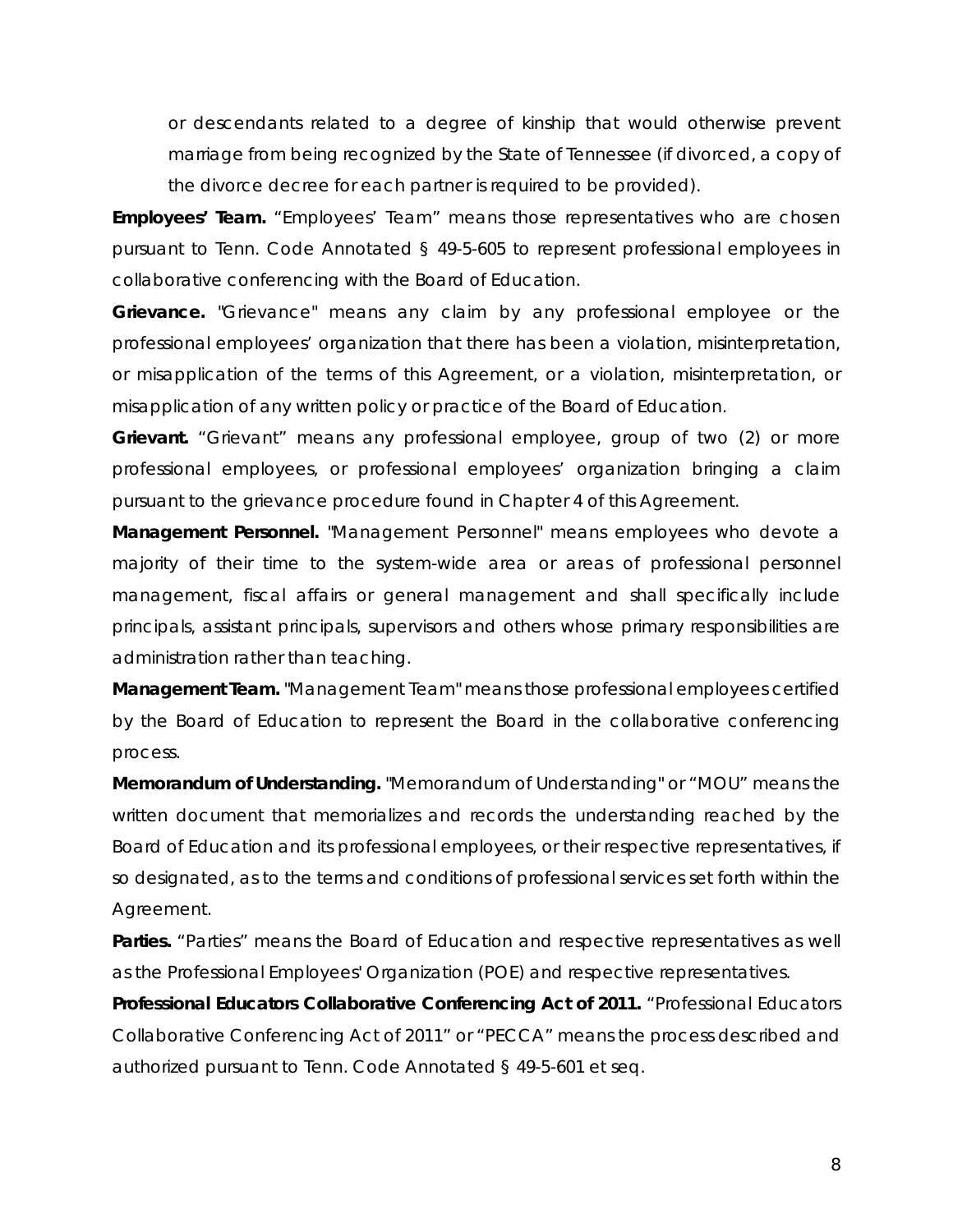*Professional Employee.* "Professional Employee" or "Employee" means any person employed by any local board of education in a position that requires a license issued by the Tennessee Department of Education for service in public elementary and secondary schools of this state, supported, in whole or in part, by local, state or federal funds, but shall not include any member of the management team, as defined in this part, or a retired teacher who is employed as a teacher in accordance with Tenn. Code Annotated § 8-36-8.

*Professional Employee Organization.* "Professional Employee Organization" or "PEO" means any organization with membership open to professional employees, as defined in subdivision (8) of Tenn. Code Annotated § 49-5-602, in which the professional employees participate and that exists for the purpose of promoting the professional status and growth of educators and the welfare of students.

*Representative.* "Representative" means any person, or group of persons, organization or association that is designated and authorized by the professional employees or the Board of Education to act for the professional employees or the Board, respectively, in the collaborative conferencing process.

**School Board Policy.** "School Board Policy" means those policies adopted by the Metropolitan Nashville Public Schools Board of Directors and posted on the Board's website for public access.

*School Board Procedure.* "School Board Procedure" means those administrative procedures established by the district and posted on the Board's website for public access.

**Supervisor.** "Supervisor" means any professional employee of the Board of Education whose full-time job responsibilities consist of oversight of other professional employees or curriculum development or both. Supervisors who spend a majority of their time engaged in administrative duties, rather than a teaching role, are also included in the definition of "Management Team."

*Teacher.* "Teacher" means a professional employee as defined in Tenn. Code Annotated § 49-5-602 (8).

**Urgent Situation or Emergencies.** "Urgent Situation or Emergencies" means an unplanned event which causes significant interference with normal activities requiring immediate attention and remedial action.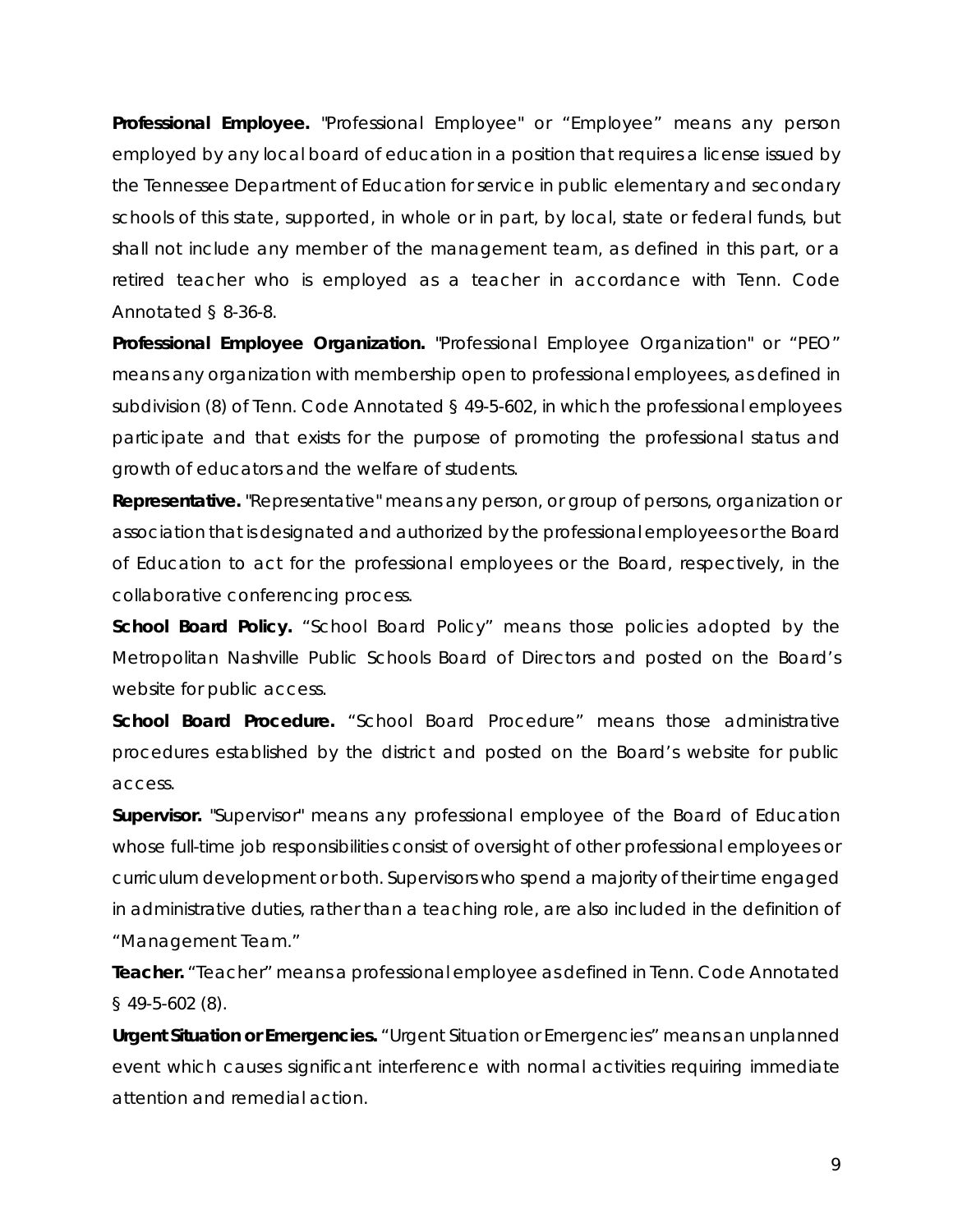*Working Conditions.* "Working conditions" means those fundamental matters that affect a professional employee financially or the employee's employment relationship with the Board of Education and that are specifically designated as such pursuant to Tenn. Code Annotated § 49-5-601 et seq.

## **Recitals**

This Memorandum of Understanding (MOU) memorializes the understanding reached by the Board and the representatives of the professional employees of the Board as to the terms and conditions of the professional employee's service with the district.

**NOW, THEREFORE,** the Parties hereby agree as follows: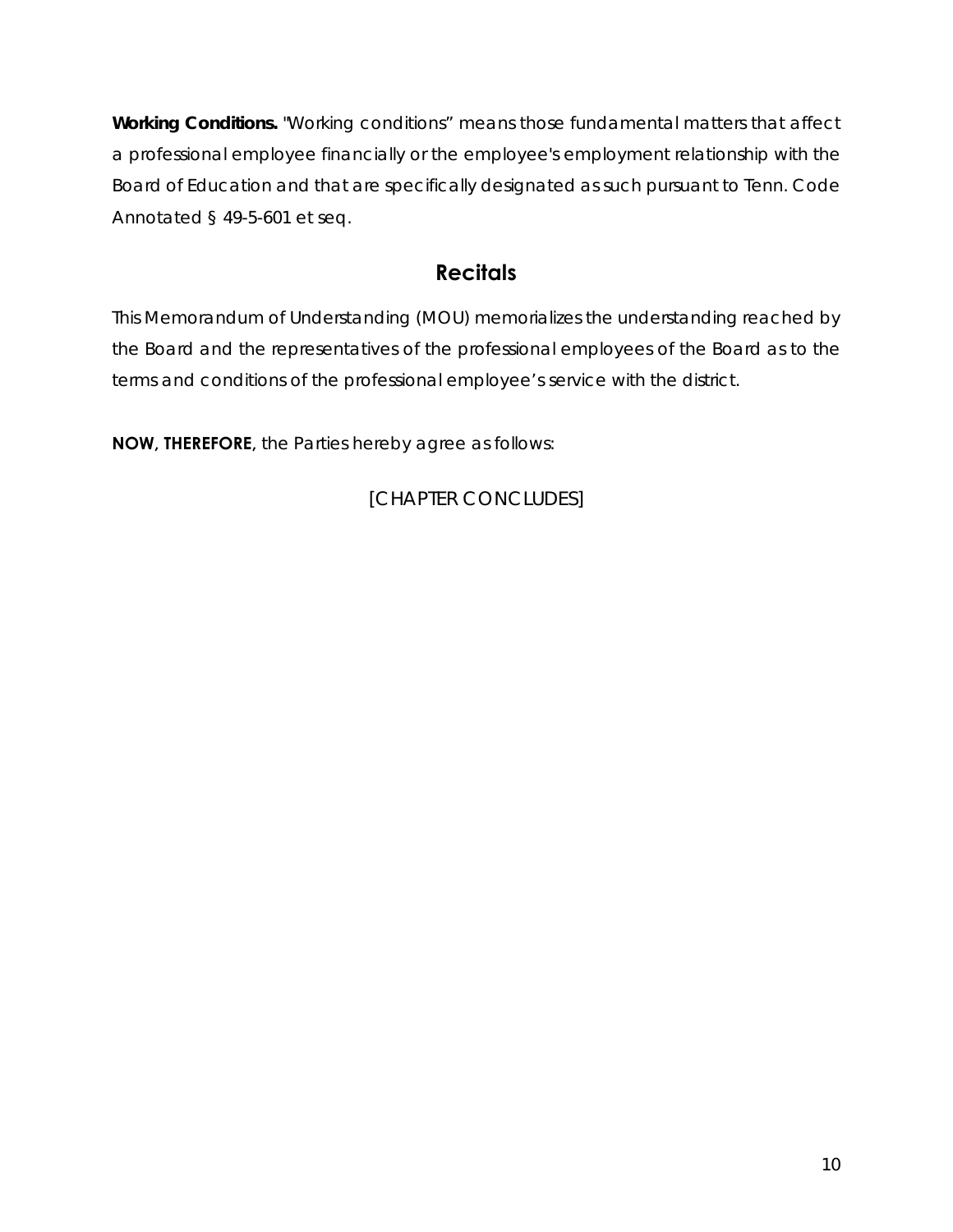## **CHAPTER 4: SALARIES AND WAGES**

## **Salaries and Wages**

Professional employee salaries are determined by a combination of education and experience. Experience must be verified by the Board from an approved list of accredited agencies in a manner, consistent with Tennessee State Board of Education Rule 0520-01-02-.02. Verification of credit and experience must be received by December 1 of the current school year in order to receive retroactive pay.

#### **Compensation Plan**

All salary, differentiated compensation, and salary supplements/stipends shall be paid via the official district payroll system and be reported to the Tennessee Consolidated Retirement System (TCRS) as compensation.

## **Salary Schedule**

The salary of each professional employee covered by the regular salary schedule is set forth in Appendix A, which is incorporated by reference into the Memorandum of Understanding (MOU).

## **Placement on the Salary Schedule**

*Adjustment to Salary Schedule.* All professional employees shall be placed on the proper step of the salary schedule as of July 1 of each year in accordance with the years of experience and educational attainment. Any professional employee employed for at least 100 days of the contract year shall be given full credit for one year of service toward the next incremental step for the following year.

*Credit for Professional Experience.* Each professional employee shall be awarded full credit for allowable teaching experience and educational attainment consistent with Tennessee State Board of Education Rule 0520-01-02-.02.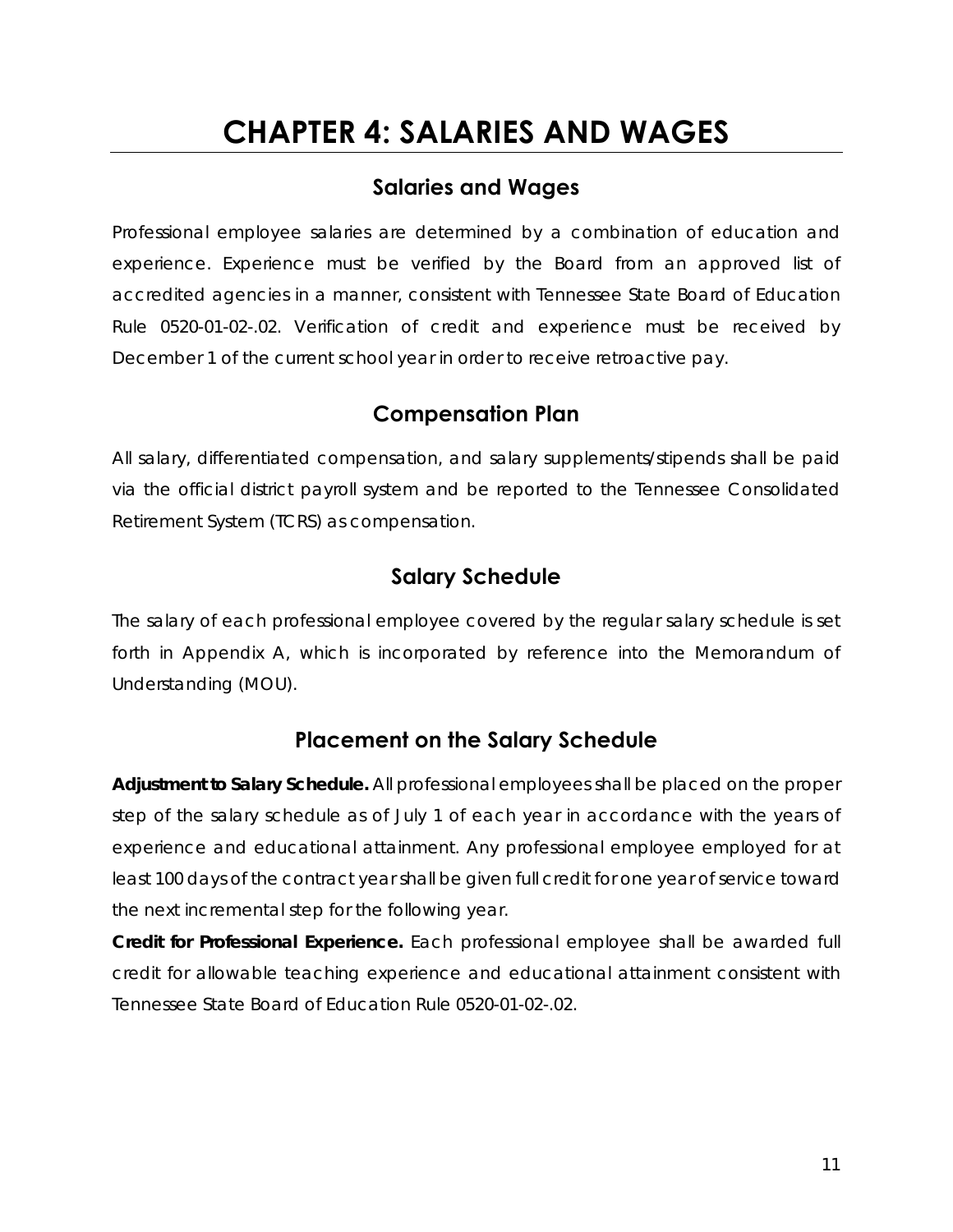## **Frequency and Method of Wage Administration**

All professional employees shall be paid on a bi-weekly basis. Such payment received shall be in full for the current pay period. All payments of salaries and wages shall be made by direct deposit to a financial banking institution. All professional employees shall be required to participate in a direct deposit program.

## **Exception Pay Rate**

The exception rate of pay shall be \$25.00 per hour effective July 1, 2018, (budgeted at \$29.53 an hour) and shall apply to professional employees working beyond the regular work hours consistent with the following:

- During the academic calendar for specified and approved activities that are not part of the professional employee's regular job duties which help support school improvement plans,
- For all summer school assignments, and
- Extended learning assignments.

## **National Board Certification for Professional Employees, Requirements, and Supplemental Pay**

*Supplemental Pay.* The National Board Certification supplement will be paid at the rate of \$4,000.00 per academic year for eligible professional employees. All professional employees are eligible for this supplement consistent with the following:

- Possessing a current National Board Certification, and
- Full-time with an "active" payroll status (not on unpaid leave of absence).

*Supplemental Pay Requirements.* Requirements for receiving National Board Certification stipend pay include the following:

- Supplemental pay installments will cease on the certification's expiration date.
- The professional employee must provide a copy of the valid certification or confirmation of the successful application from the State of Tennessee to the district's Compensation Division.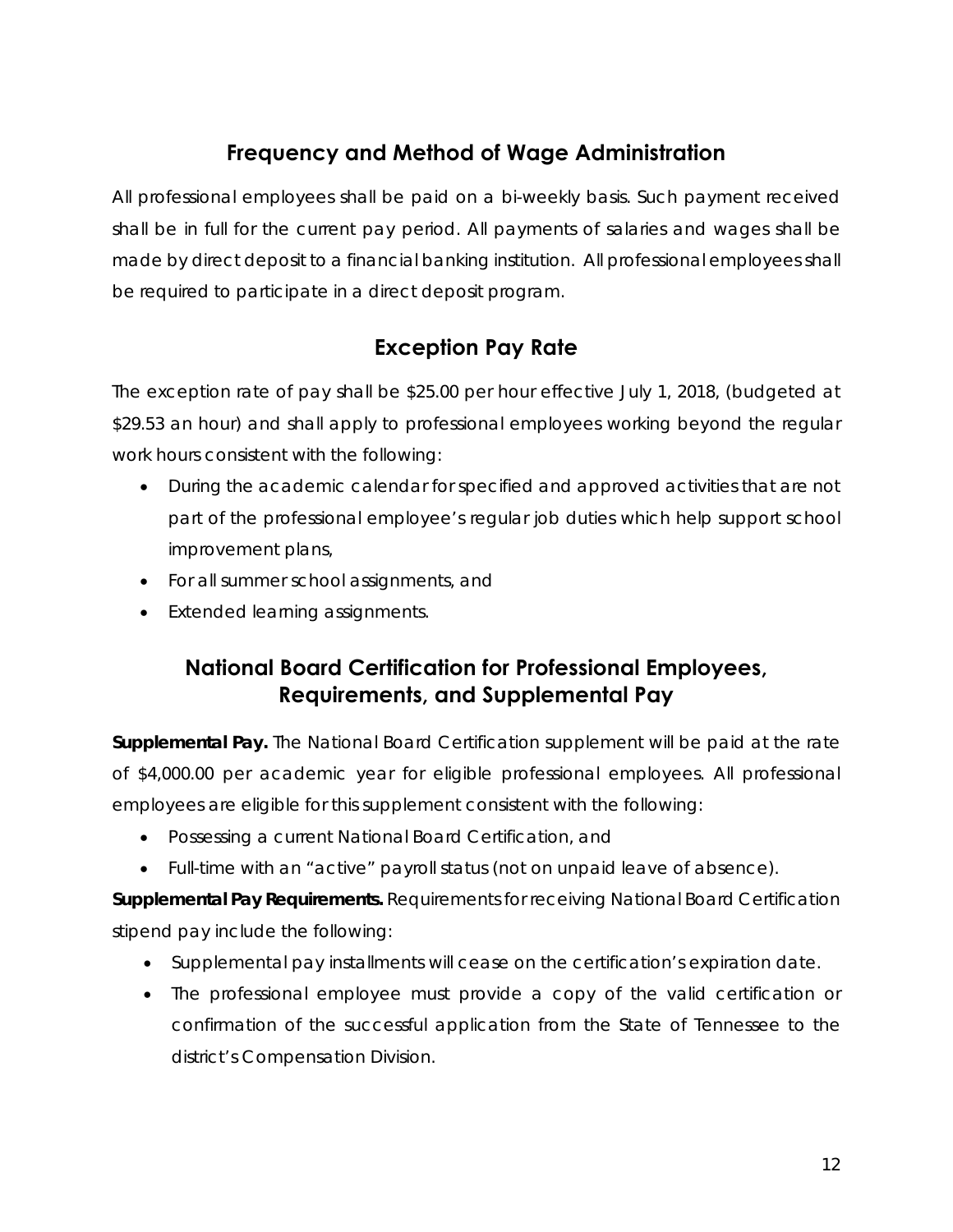- The Compensation Division will resume the supplemental pay installments beginning with the next payroll period upon receipt of the reinstated certification or confirmation of a successful application.
- The Compensation Division will resume the supplemental pay installments beginning with the next payroll period upon receipt of the reinstated certification or confirmation of a successful application.
- The professional employee is not eligible for retroactive payment of any lost installments due to an expired certification or failure to submit required documentation for renewal or eligibility.
- In the year a professional employee initially achieves National Board Certification, the supplemental pay shall be effective on and retroactive to the first day of the academic year.

It is each professional employee's responsibility to provide the Compensation Division with necessary documentation as listed above. Professional employees will be notified if their supplemental pay installment have ceased during the effective payroll period. Regular audits of National Board Certification recipients will be conducted to ensure eligibility of supplemental pay installments.

*School Psychologists and Speech/Language Therapists.* School psychologists are certified through National Association of School Psychologists. Speech/language therapists are certified through American Speech-Language-Hearing Association.

## **Voluntary Workshops and Training Activities**

Voluntary workshops and training activities beyond the regular school day shall be compensated at \$85.00 and shall be seven hours in length, including a one-hour dutyfree lunch with the right to leave campus for lunch. Half-day voluntary workshops and training activities shall be three hours in length and compensated at half the full day rate.

## **Professional Employees Covering Classes for Other Professional Employees (In Lieu of Substitute)**

Any professional employee covering an in-person or virtual class because a substitute is not available shall be paid the highest substitute rate available, exclusive of the substitute bonus. Covering a class during a professional employee's two and a half hours of weekly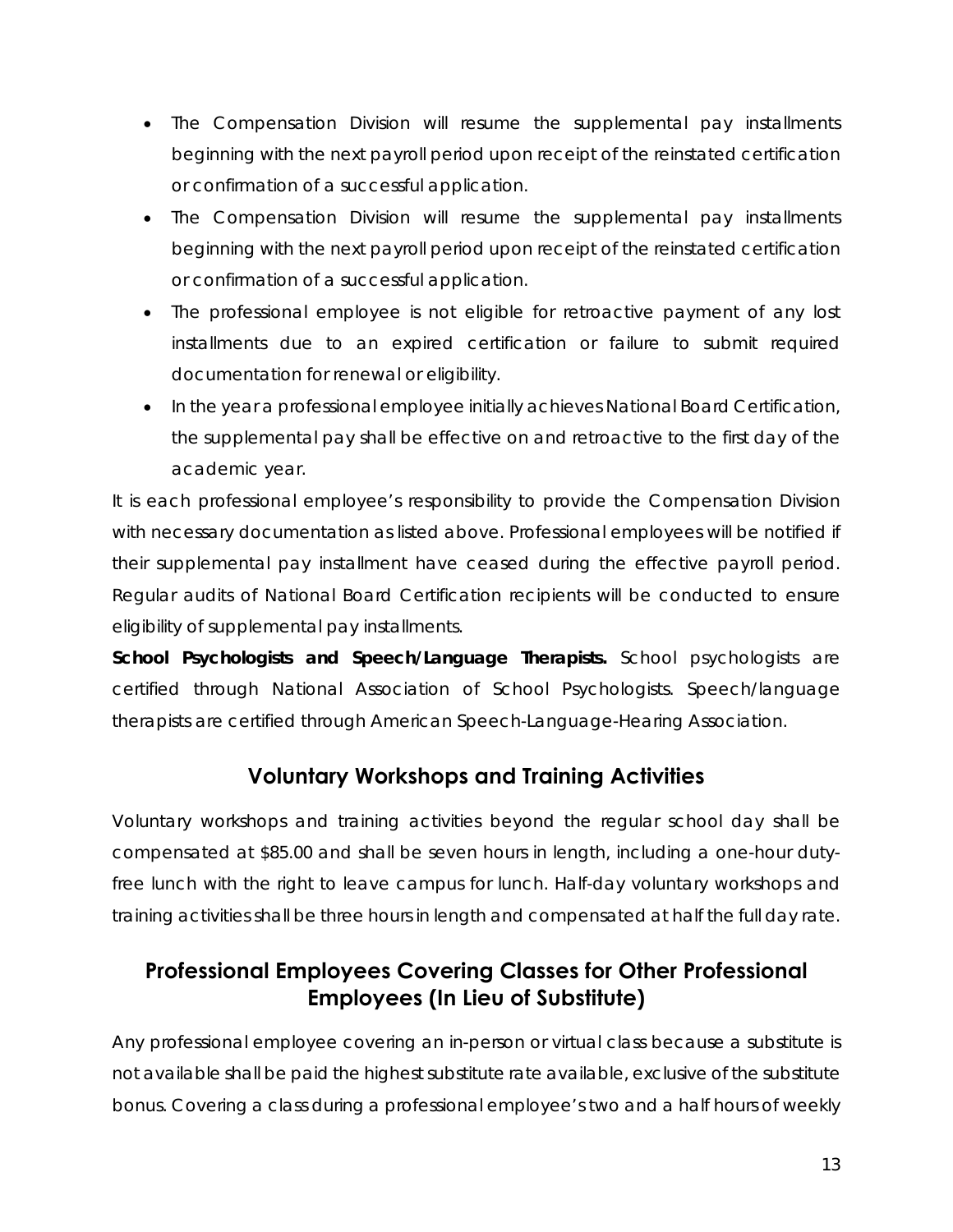self-selected planning time because a substitute is not available shall be done so on a voluntary basis except in urgent/emergency situations as defined herein. Such additional compensation shall be prorated for the time period or percentage of the class that each professional employee covers. When a class is split among several professional employees, the highest substitute rate will be divided evenly among all professional employees receiving students.

#### **Compensation Committee**

The Board of Education and the Metropolitan Nashville Education Association agree to establish and maintain a "Compensation Committee" consisting of all stakeholders. The Compensation Committee shall be comprised of three members appointed by the Director of Schools or designee, four members appointed by the Association, and one member of the elected Board of Education. The Compensation Committee shall be chaired jointly by one member appointed by the Director of Schools or designee and one member by the Association. The Compensation Committee shall address matters related to district compensation plans and priorities.

The Compensation Committee shall convene no later than September 15 of each year and meet quarterly. All stakeholder groups shall be invited and afforded an opportunity to offer input and recommendations to the Compensation Committee. The Compensation Committee is charged with collaborating to identify and present budget recommendations to the Director of Schools.

The Compensation Committee further commits to the retention of experienced professional employees. As such, a goal will be to create and recommend a longevity pay structure for professional employees who have reached the top of the current pay schedule and remain there for more than one (1) academic year. During the academic year 2021-2022, the Compensation Committee shall propose and present a longevity pay structure for the 2022-2023 academic year.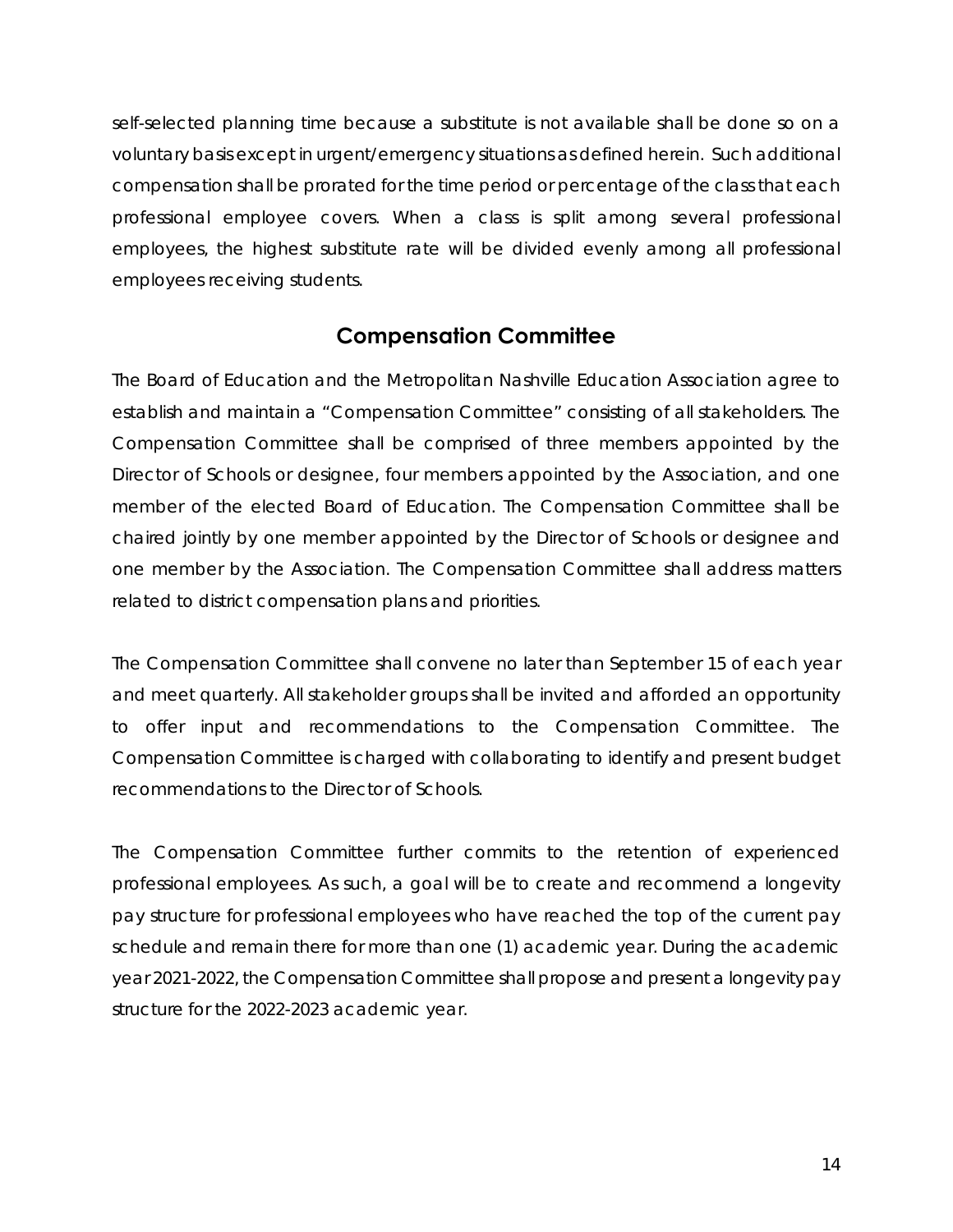The compensation committee will also recommend funding for salary schedule step increases be included as part of the "Continuity of Operations Budget" that is presented to the school board. For academic years 2022-2023 and 2023-2024, should step increases not be included in the final approved budget, Metropolitan Nashville Public Schools and Metropolitan Nashville Education Association agree to review the recommendations of the compensation committee to discuss options for use of the compensation funding that is provided.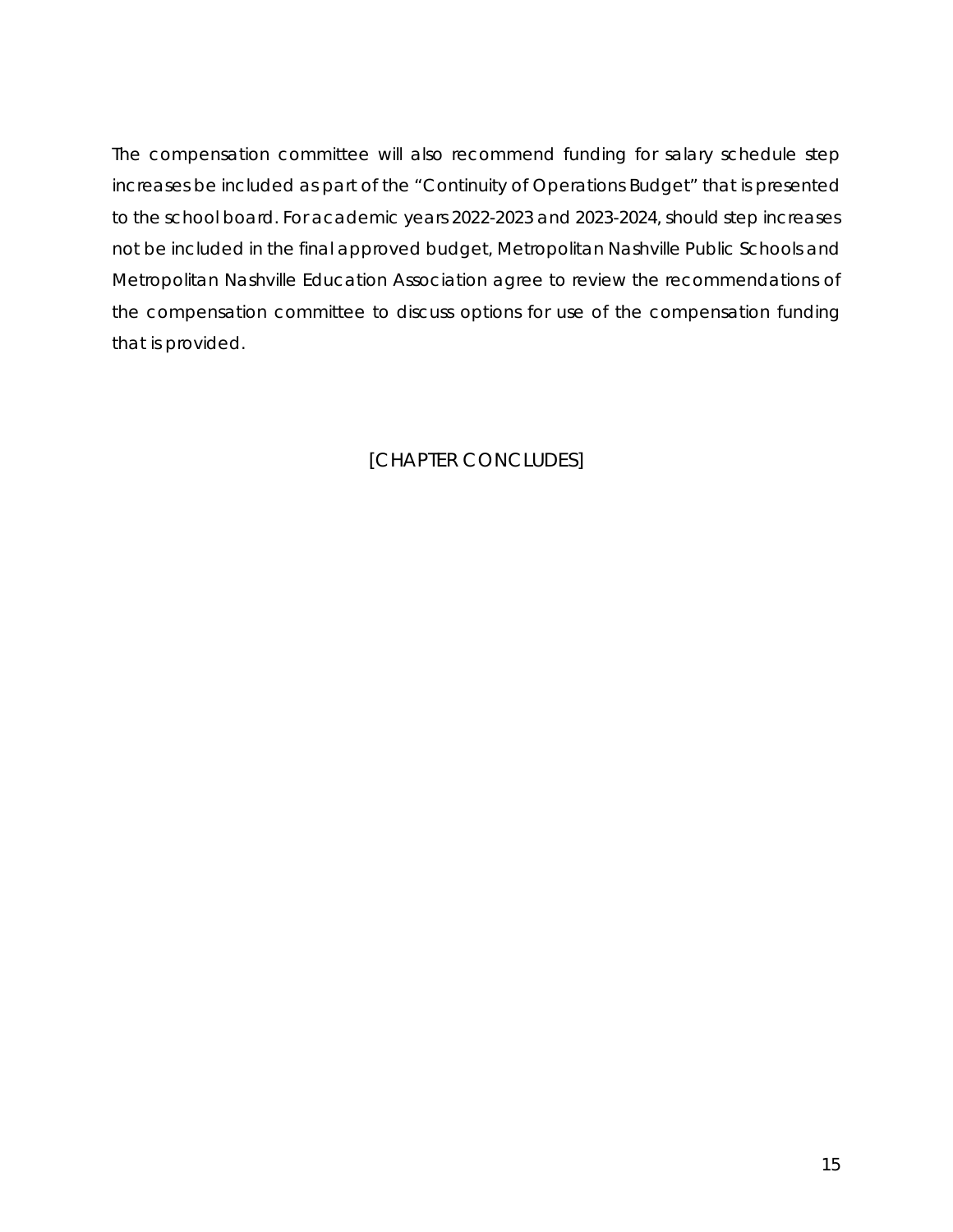## **CHAPTER 5: GRIEVANCES AND PROCEDURES**

## **What is a grievance?**

A grievance is a professional employee's claim that there has been a violation, misinterpretation, and/or misapplication of the following:

- Metropolitan Nashville Public Schools Board Policy or Board Procedure,
- Tennessee State Law,
- Federal Law,
- State Board of Education Policy, Procedure, or Guideline, and/or
- Memorandum of Understanding presented herewith.

## **What is not a grievance?**

The following items are not considered a basis for a grievance:

- Disagreement with a supervisor's actions or decisions aligned with law, policy, or administrative procedure.
- Reprimand or any similar corrective action. Note: *See "Teacher Rights" for information on appeals of reprimands.*
- Placement on a plan of assistance.

## **Professional Employee Rights**

The following professional employee rights are guaranteed by Metropolitan Nashville Public Schools consistent with the Memorandum of Understanding presented herewith:

- Reprimands and grievances shall be conducted confidentially, in a private location, involving only the necessary personnel and their representatives.
- An affected professional employee, who is a member of a professional employee organization (PEO) that is a party to this agreement, shall, however, have the right, in all such instances to request the presence of a PEO representative at said interview and, when such a request is made, the interview will not proceed until the representative is in attendance, given a reasonable timeframe to allow the representative to attend (See Tenn. Code Ann. § 49-5-603).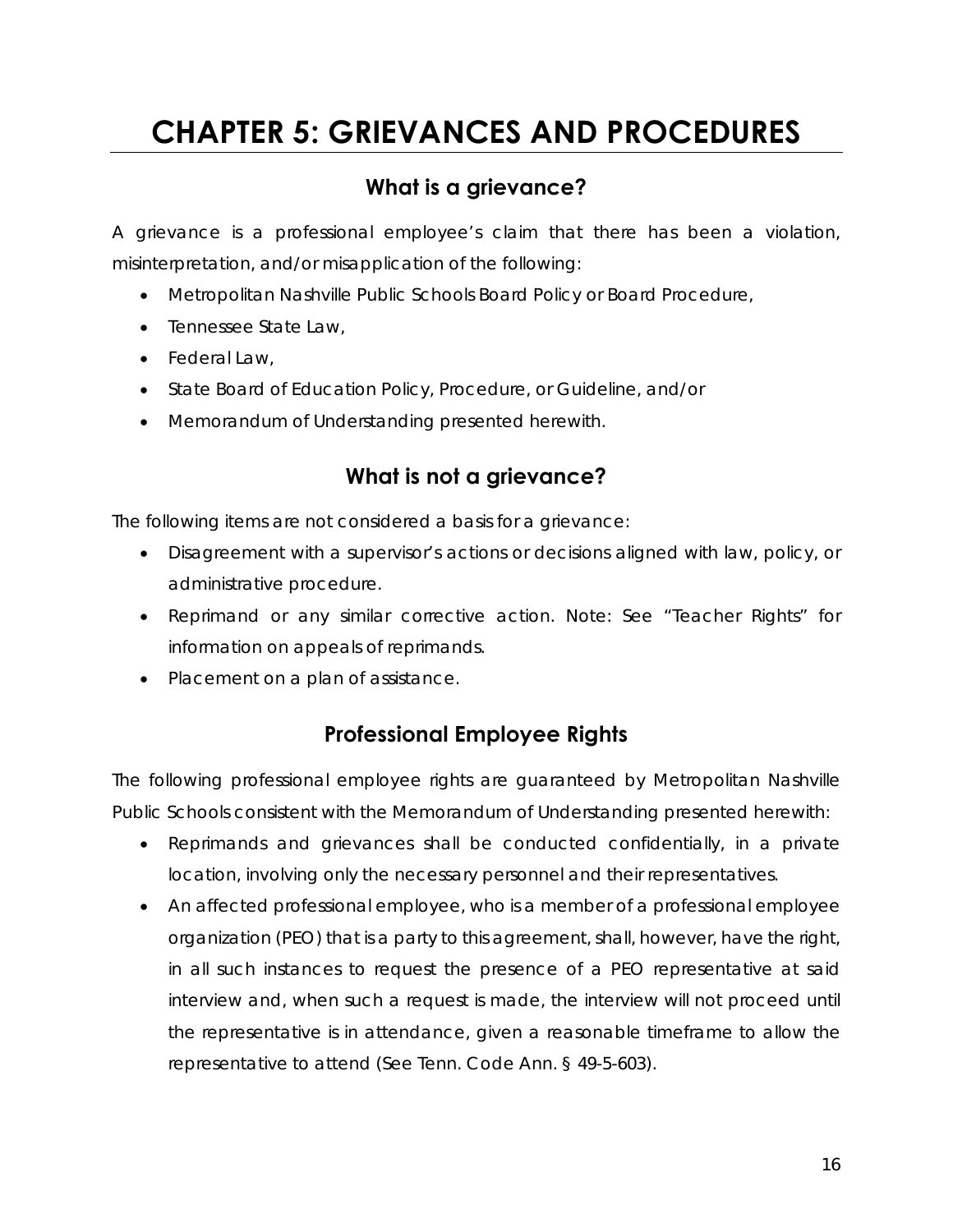- Except in cases of alleged child abuse, workplace violence, or other emergencies, professional employees will be notified of investigatory and disciplinary meetings at least 24 hours in advance.
- Professional employees shall be afforded due process as prescribed by law to ensure that any adverse action shall be for just cause and treated fairly and equitably.
- Any professional employee may appeal a reprimand to the supervisor of his/her principal/supervisor or to the Executive Director of Schools.
- The opportunity to appeal shall be granted to professional employees who receive a reprimand and in response to the reprimand allege that compliance with a directive from a supervisor would have endangered the teacher's health and/or safety in violation of Metropolitan Nashville Public Schools policies and procedures.
- A professional employee organization (PEO) that is a party to this agreement shall be notified immediately whenever a suspension is recommended to the Director of School.
- A tenured professional employee dismissal hearing shall be held before an impartial hearing officer. Note: *Metropolitan Nashville Public Schools shall continue to comply with Tennessee Code regarding the appointment of an impartial hearing officer.*
- Any complaints regarding a professional employee's conduct made to an administrator by a parent, a student, or any other person shall be processed according to Board Policy 5.501 and/or the administrative procedures outlined in the Certified Employee Handbook. Complaints related to child abuse or Title IX related incidents will be processed according to applicable federal or state law and MNPS policy/procedure.
- When an issue arises, a professional employee is encouraged to contact the professional employee organization (PEO) or the appropriate Human Resource Partner after discussing and unable to resolve the issue with his or her supervisor. Appropriate issues should be directed to and addressed by the faculty advisory committee (FAC).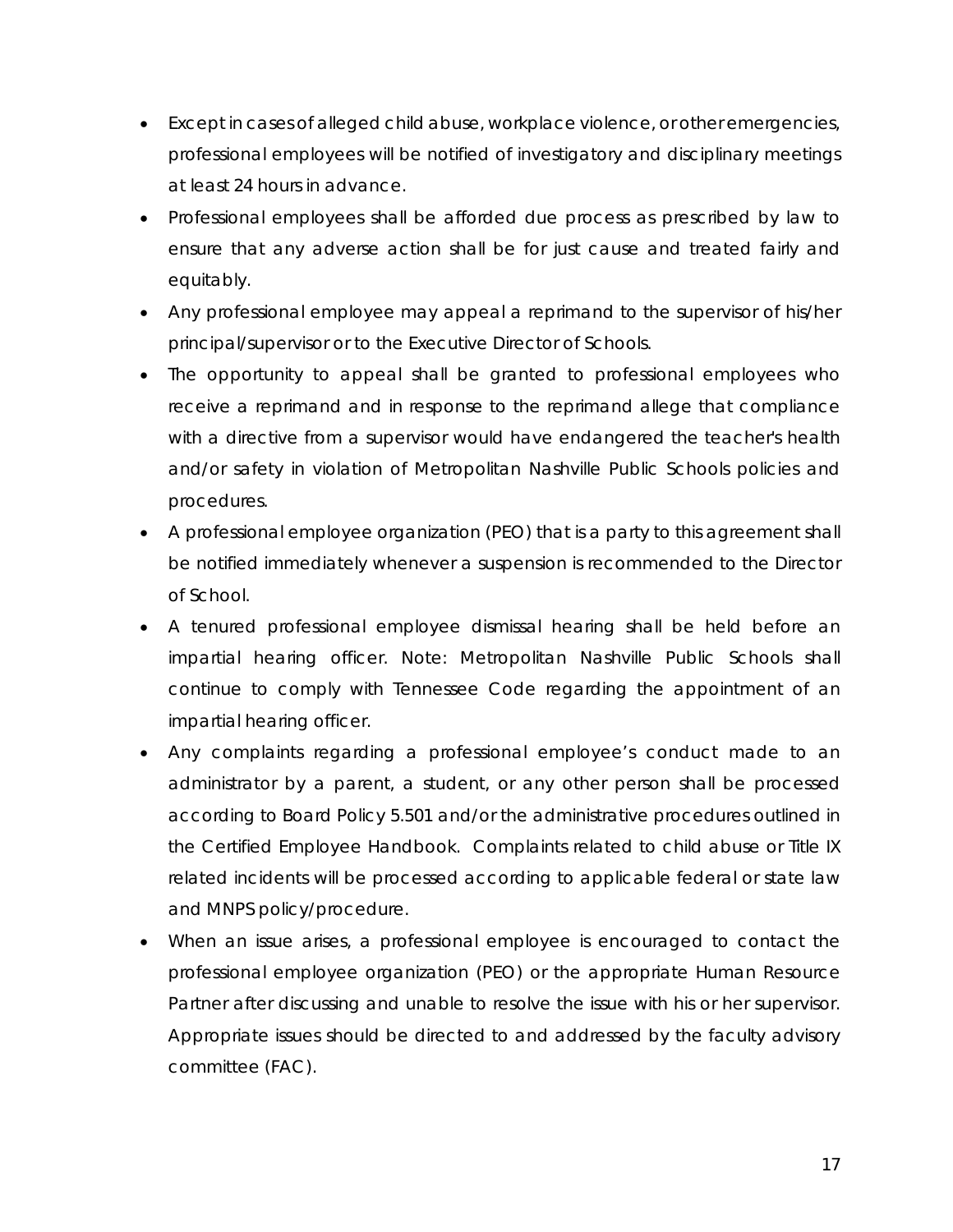## **Grievance Procedures**

Grievances can be submitted during the informal procedure or one of the three formal procedures presented herein.

**Informal Procedure**. If a professional employee feels that he or she has a grievance, the professional employee shall first discuss the matter with his or her principal or other appropriate supervisor in an effort to resolve the problem informally. The parties shall seek to resolve the issue by obtaining advice and counsel from the appropriate division within Metropolitan Nashville Public Schools. If the problem is not resolved informally, then the professional employee may declare that a grievance exists, and the formal procedure invoked. *Note: If the grievance relates to a principal's decision, and if the informal procedure is unsuccessful, the appropriate person to hear a level one grievance is the principal's supervisor.*

*Formal Procedures.* Table 1 presents procedures for formal grievances.

#### **Table 1: Procedures for Formal Grievances**

| Level      | If the professional employee is not satisfied with the outcome of the<br>$\bullet$ |  |  |  |  |  |
|------------|------------------------------------------------------------------------------------|--|--|--|--|--|
| <b>One</b> | informal procedure, he or she may present the alleged grievance                    |  |  |  |  |  |
|            | formally in writing to the principal or supervisor. A written grievance            |  |  |  |  |  |
|            | shall contain the following information:                                           |  |  |  |  |  |
|            | The name and position of the professional employee,<br>$\circ$                     |  |  |  |  |  |
|            | A statement of the grievance and the facts involved, including<br>$\circ$          |  |  |  |  |  |
|            | relevant dates,                                                                    |  |  |  |  |  |
|            | A reference to the applicable provisions of Metropolitan<br>$\circ$                |  |  |  |  |  |
|            | Nashville Public Schools board policy or procedure, Tennessee                      |  |  |  |  |  |
|            | state law, Federal law, State Board of Education policy,                           |  |  |  |  |  |
|            | procedure, or guideline, and/or the Memorandum of                                  |  |  |  |  |  |
|            | Understanding (MOU) presented herewith,                                            |  |  |  |  |  |
|            | The corrective action requested, and<br>$\circ$                                    |  |  |  |  |  |
|            | Signature of the professional employee.<br>$\circ$                                 |  |  |  |  |  |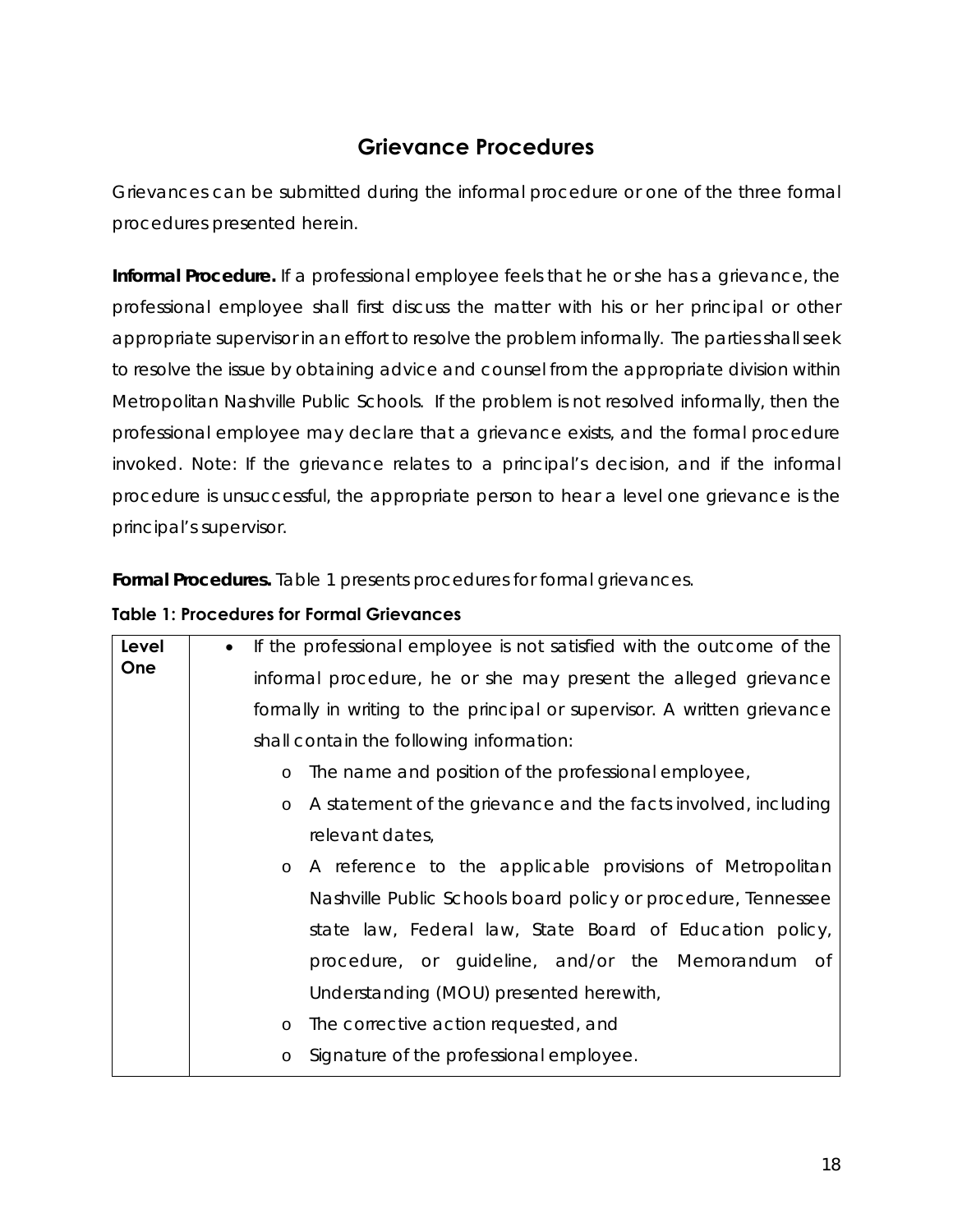|                       | At the time of filing the level one grievance, the professional employee              |
|-----------------------|---------------------------------------------------------------------------------------|
|                       | may also request a conference. The level one conference shall be                      |
|                       | held prior to the rendering of a decision. If a conference is requested,              |
|                       | the act of scheduling the conference shall occur within 10 working                    |
|                       | days of receiving the level one grievance.                                            |
|                       | The principal or supervisor, or other appropriate administrator shall                 |
|                       | render a written decision to the professional employee consistent with                |
|                       | the following:                                                                        |
|                       | Within 10 working days after the receipt of the written<br>O                          |
|                       | grievance, or                                                                         |
|                       | Within 10 working days after the grievance conference (if<br>O                        |
|                       | requested).                                                                           |
| <b>Level</b>          | If the professional employee wishes to appeal a level one decision, the<br>$\bullet$  |
| <b>Two</b>            | professional employee may appeal in writing to the Chief of Human                     |
|                       | Resources within 10 working days after the level one decision.                        |
|                       | At the time of filing the level two grievance, the professional employee<br>$\bullet$ |
|                       | may also request a conference. The level two conference shall be held                 |
|                       | prior to the rendering of a decision. If a conference is requested, the               |
|                       | act of scheduling the conference shall occur within 10 working days of                |
|                       | receiving the level two grievance.                                                    |
|                       | The Chief of Human Resources or designee shall render a written                       |
|                       | decision to the professional employee consistent with the following:                  |
|                       | Within 10 working days after the receipt of the written<br>$\circ$                    |
|                       | grievance, or                                                                         |
|                       | Within 10 working days after the grievance conference (if<br>$\circ$                  |
|                       | requested).                                                                           |
| Level<br><b>Three</b> | If the professional employee wishes to appeal a level two decision, the               |
|                       | professional employee may appeal in writing to the Director of Schools                |
|                       | within 10 working days after the level two decision.                                  |
|                       | At the time of filing the level three grievance, the professional                     |
|                       | employee may also request a conference. The level three conference                    |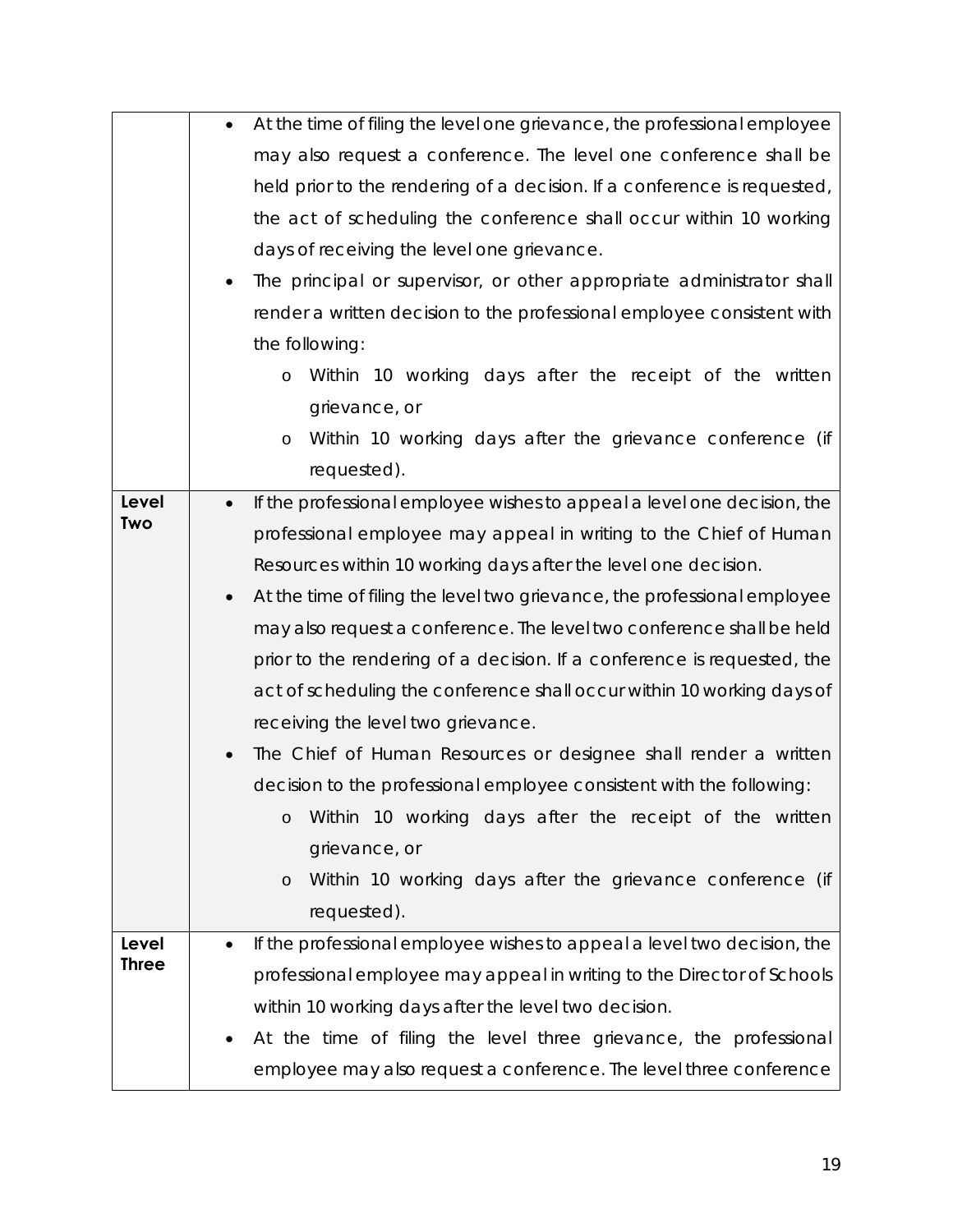| shall be held prior to the rendering of a decision. If a conference is      |  |  |  |  |
|-----------------------------------------------------------------------------|--|--|--|--|
| requested, the act of scheduling the conference shall occur within 10       |  |  |  |  |
| working days of receiving the level three grievance.                        |  |  |  |  |
| The Director of Schools shall render a written decision to the<br>$\bullet$ |  |  |  |  |
| professional employee consistent with the following:                        |  |  |  |  |
| Within 10 working days after the receipt of the written<br>$\circ$          |  |  |  |  |
| grievance, or                                                               |  |  |  |  |
| Within 10 working days after the grievance conference (if<br>$\circ$        |  |  |  |  |
| requested).                                                                 |  |  |  |  |
| This decision is final.                                                     |  |  |  |  |

## **Grievance Conferences**

Generally, grievance conferences will be scheduled for times that do not interfere with the professional employees' assigned duties. Reprimands and grievances shall be conducted confidentially, in a private location, involving only the necessary personnel and their representatives. An affected professional employee, who is a member of a professional employee organization (PEO) that is a party to this agreement, shall have the right to request the presence of a professional employee organization (PEO) representative at said interview and, when such a request is made, the interview will not proceed until the representative is in attendance, given a reasonable time period to allow the representative to attend.

## **Additional Grievance Information**

Note the following additional information regarding grievances:

- A grievance may be withdrawn at any level without prejudice or record.
- Failure by the aggrieved person or group at any level to appeal a grievance to the next level within the specified time limit herein shall be deemed to be acceptance of the decision rendered at that level on a non-precedent setting basis.
- No grievance shall be recognized by Metropolitan Nashville Public Schools unless it shall have been presented to the appropriate level in writing within 40 working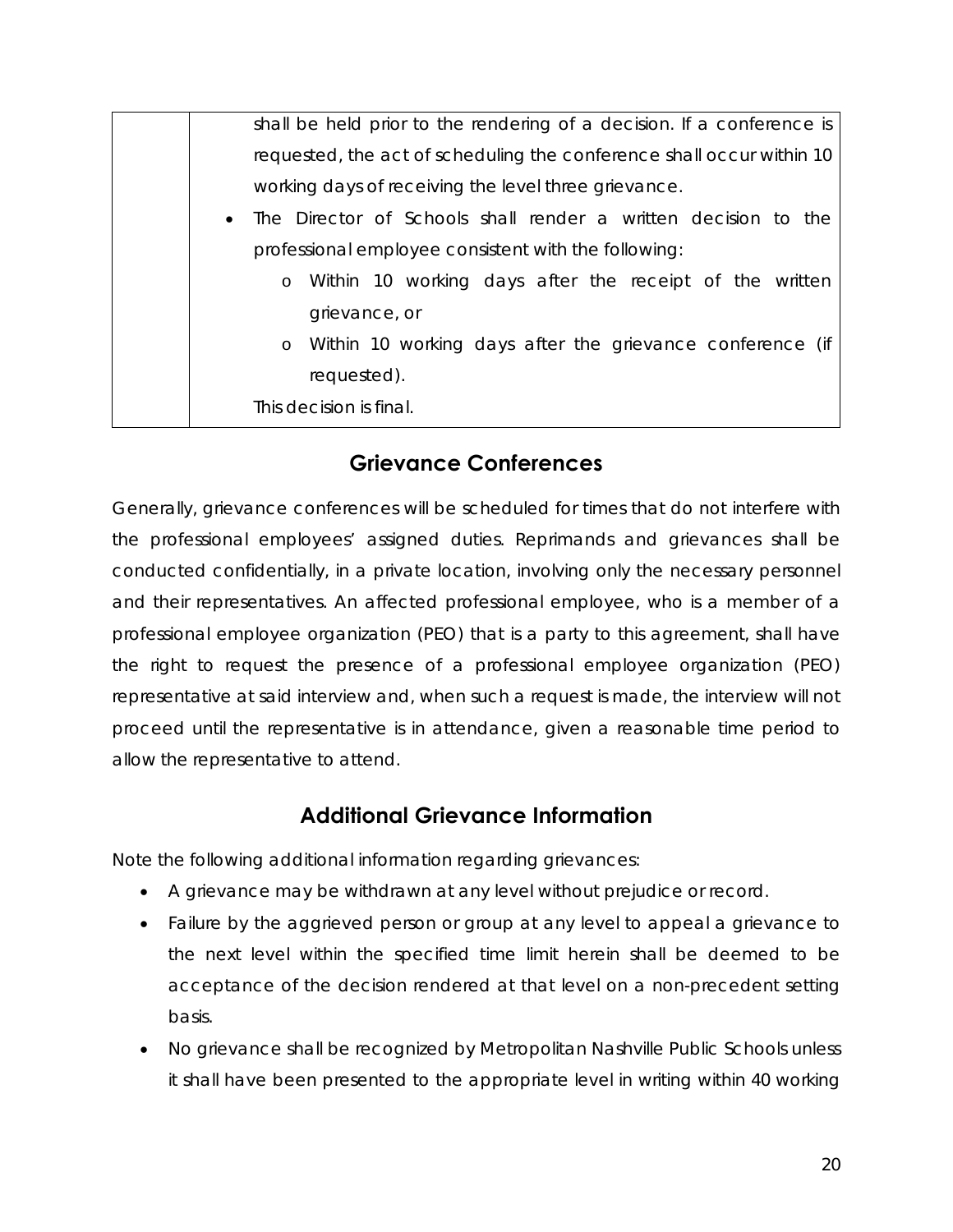days after the aggrieved person knew, or should have known, of the act or condition on which the grievance is based and if not so presented, the grievance shall be considered as waived.

- Nothing in this agreement denies any employee the opportunity to consult with any supervisory or administrative officer of Metropolitan Nashville Public Schools.
- At any level, time limits in this agreement may be mutually extended. However, the intent of this provision is to expedite the processing of all grievances.
- No reprisals shall be invoked against any professional employee for processing a grievance or participating in any way in the grievance procedure.
- When a grievance involves more than one professional employee, the group of employees, with the assistance of the appropriate representative, may submit a collective grievance at the appropriate level.
- Working days are defined as any day in which the district office is open, excluding holidays and inclement weather days.
- If the grievance involves an executive director of schools, the Chief of Human Resources will designate a neutral administrator to be the responding party.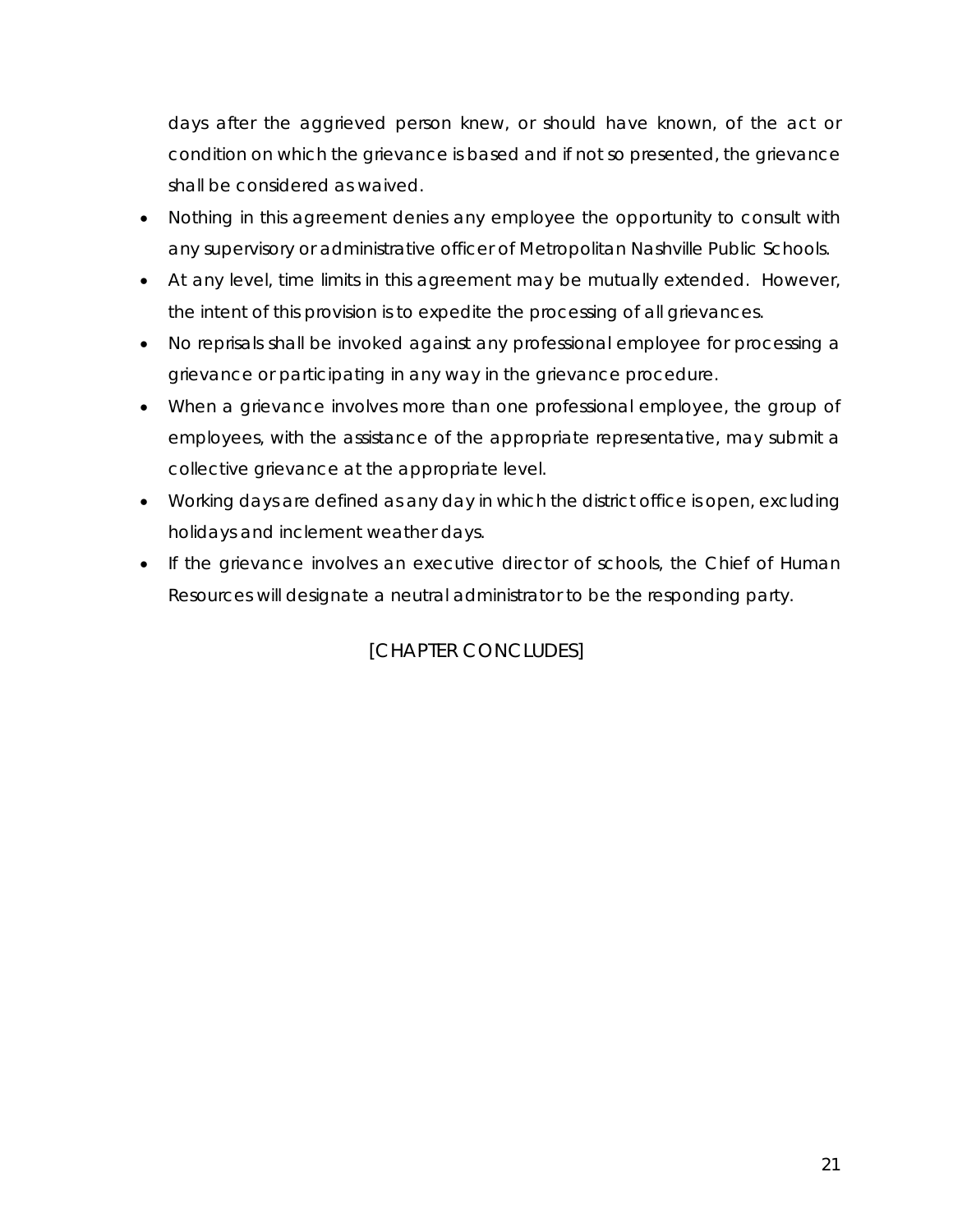## **CHAPTER 6: INSURANCE**

## **Insurance Benefits**

The Board of Education agrees to the following relative to insurance benefits:

- To pay 75% of the insurance package for eligible professional employees. *Note: This Agreement does not apply to life insurance beyond the amount deemed by the Internal Revenue Service (IRS) as an allowable, non-taxable, employer-paid benefit.*
- To provide a \$50,000.00 life insurance benefit for all eligible professional employees. *Note: Eligible professional employees are regularly scheduled to work at least 18 hours per week.*
- To provide a \$500.00 death benefit, under the provisions of the Metropolitan Charter, for each professional employee.

## **Employee Assistance Program (EAP)**

Metropolitan Nashville Education Association agrees to fund and maintain a confidential Employee Assistance Program (EAP).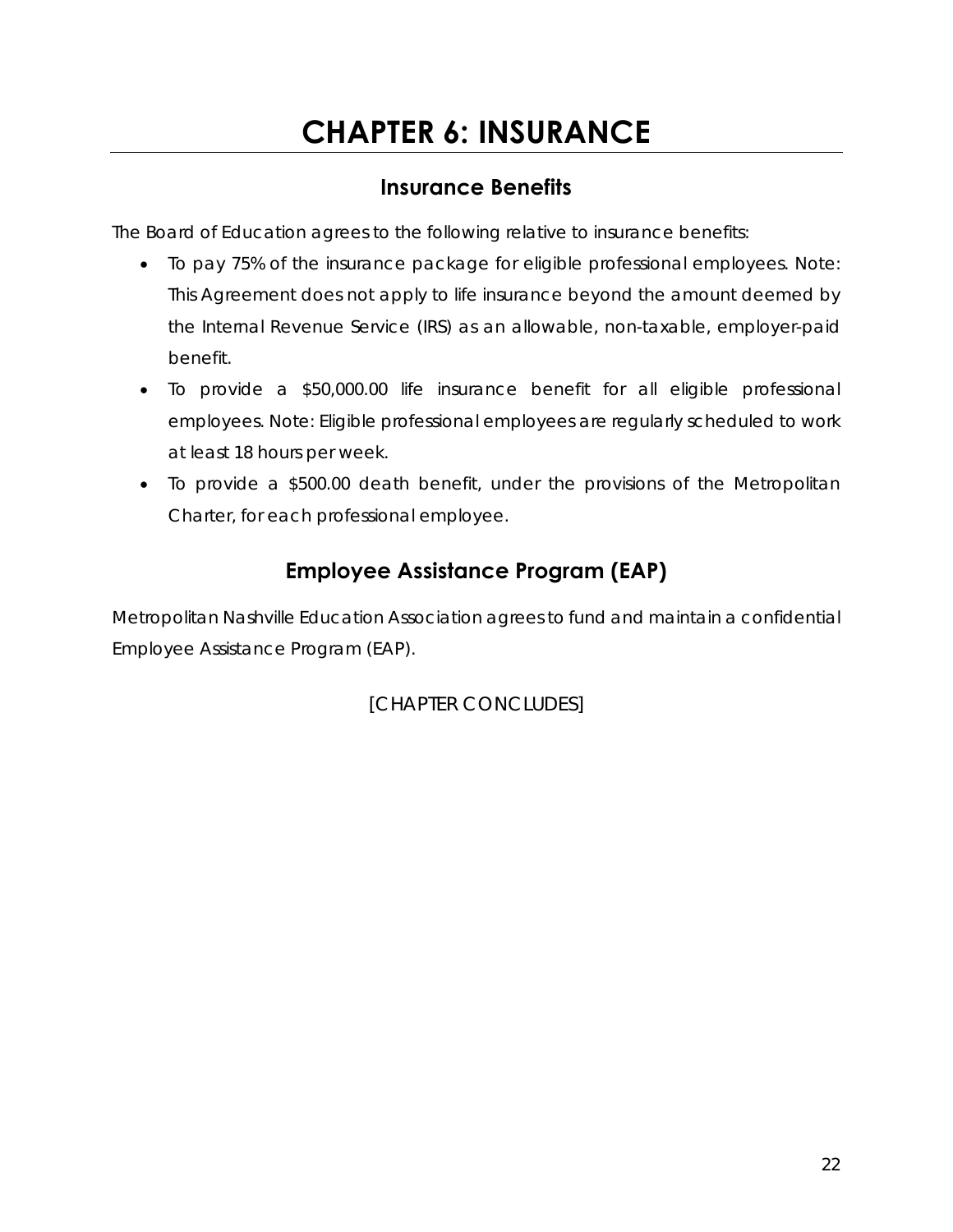## **CHAPTER 7: FRINGE BENEFITS**

## **Reimbursement for Teaching Supplies**

Funds allocated to professional employees through the Basic Education Program (BEP) shall be spent on instructional supplies as provided in Tenn. Code Ann. § 49-3-359(a). Two hundred dollars shall be designated for every professional employee in kindergarten through grade twelve (K-12). The district further agrees to reimburse each regular and exceptional education classroom teacher, librarian, school counselor, social worker, psychologist, speech-language pathologist, and itinerant classroom teacher for the purchase of instructional materials and supplies based upon state and district guidelines as well as auditing procedures.

Basic Education Program (BEP) shall be distributed to professional employees no later than October 31. Prior to the first instructional day, financial and auditing policies and procedures for Basic Education Program (BEP) purchases will be posted and shared with professional employees by the district.

## **School-Based Budgeting and Teaching Supplies**

According to school-based budgeting guidelines issued by the district, schools must allocate the per-student amount available to purchase classroom supplies for professional employees. In partnership with the school leadership team, school principals must establish a process for professional employees to request their supply needs. Before the first instructional day, principals must share the process for requesting and approving supply requests.

#### **Travel and Mileage Reimbursement**

For professional employees authorized to use personal automobiles in the performance of their duties, and/or travel in performance of their duties, reimbursement will be provided consistent with Board Procedure 2.804.1.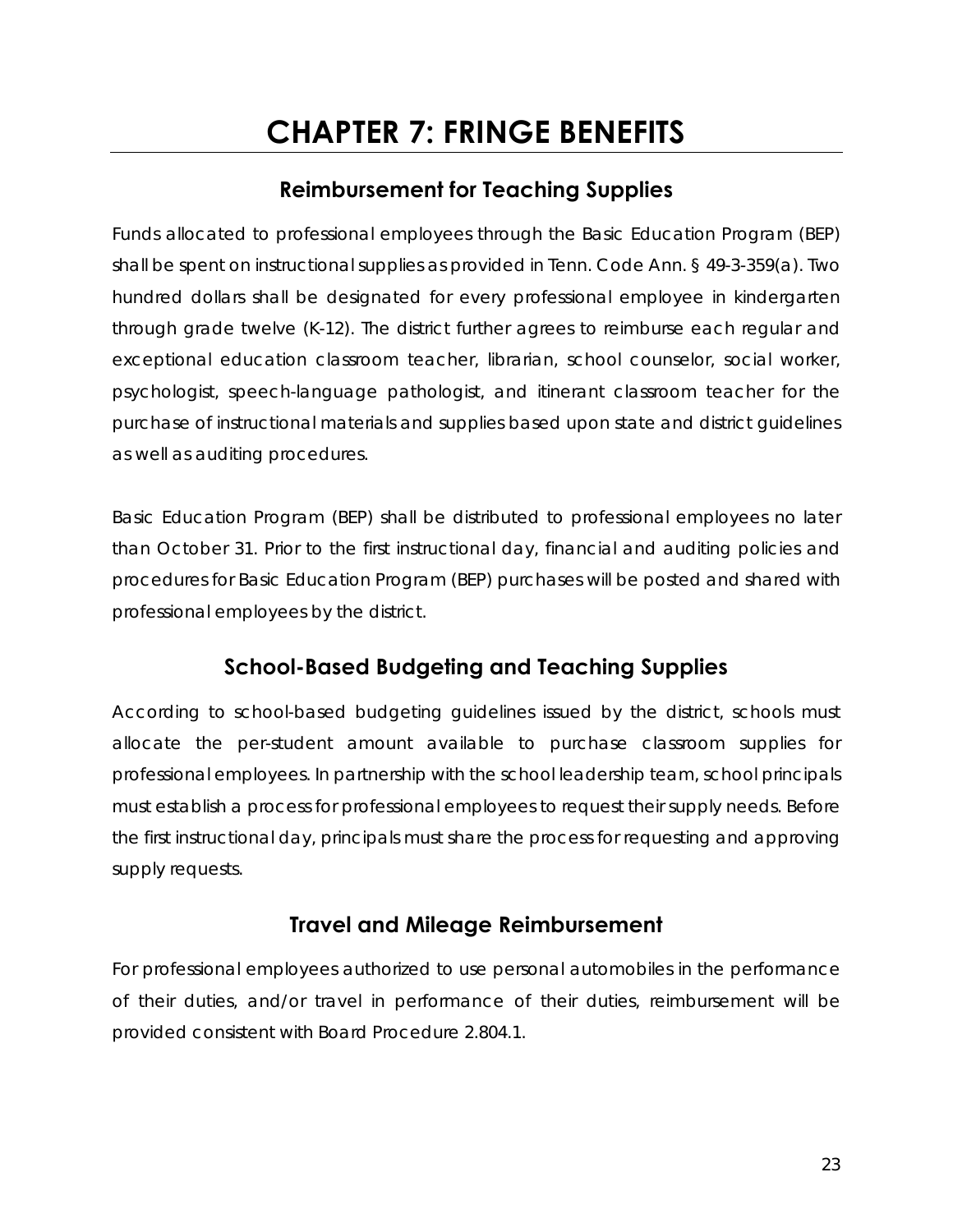## **Professional Employee Attendance at Athletic and Non-Athletic Events**

All professional employees shall be admitted without charge to regular season athletic contests at all Metropolitan Nashville Public Schools events upon presenting district-issued identification. Professional employees shall be admitted without charge to non-athletic events at their assigned school. Additionally, all professional employees shall be admitted without charge to non-athletic events at all Metropolitan Nashville Public Schools upon presenting district-issued identification (space permitting).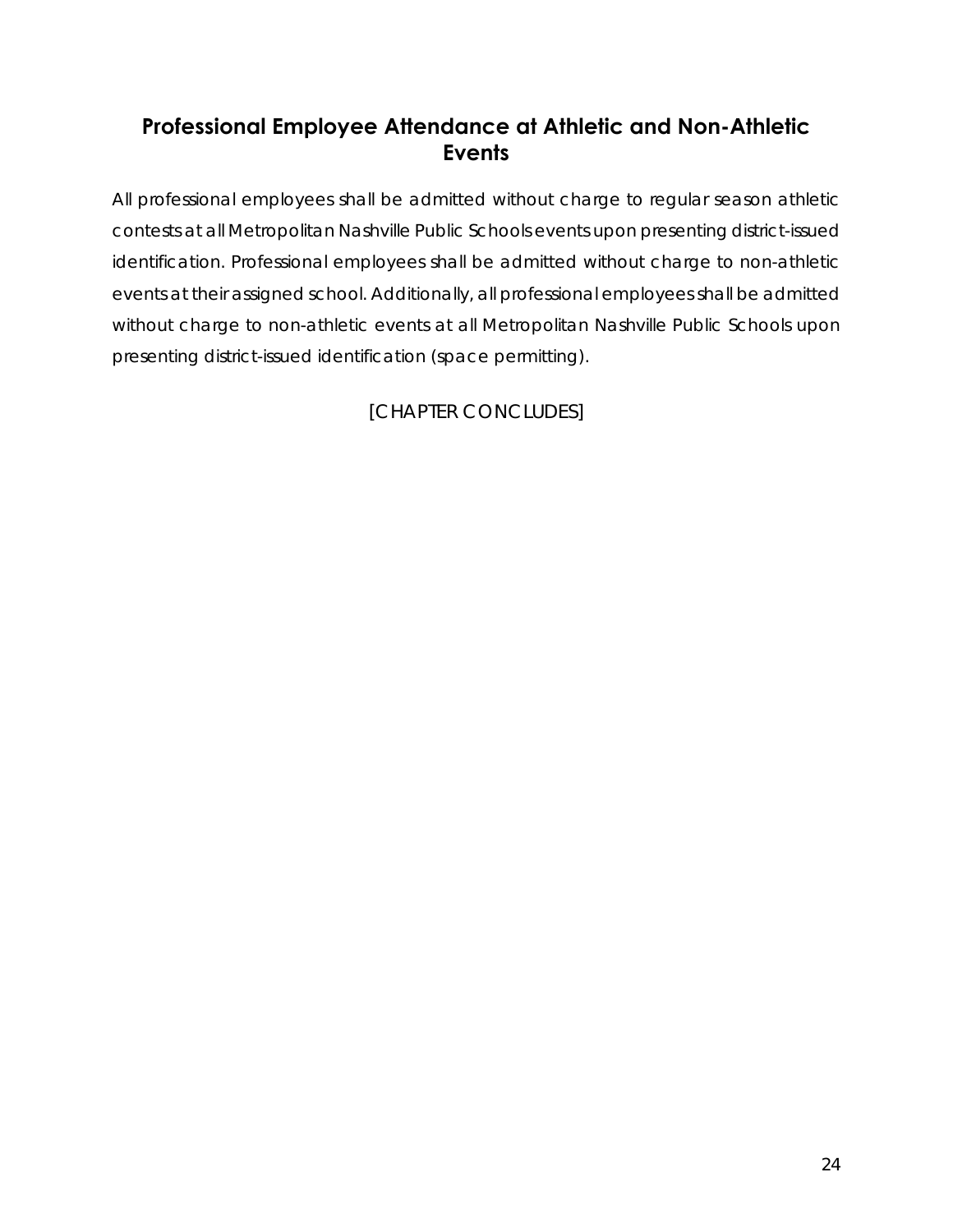## **CHAPTER 8: WORKING CONDITIONS**

## **Concerns Related to Meetings and Workday**

Any concerns about the provisions related to workday, meetings, and faculty meetings shall be discussed with the faculty advisory committee, school leadership team and/or principal/department head. Concerns that continue and are not addressed shall be discussed with the appropriate supervisor.

## **Instructional Workday**

All professional employees shall be present at their respective schools seven and onehalf hours each day students are in school. This accounts for the seven-hour instructional day and arrival and departure based on the needs of the students.

## **Noninstructional Workday**

A noninstructional workday is one in which students are not in school, but professional employees report to work (with the exception of parent-teacher conferences). Noninstructional workdays shall be seven hours in length including a one-hour duty-free lunch with the right to leave campus for lunch. For each noninstructional workday on the district calendar, Metropolitan Nashville Public Schools will allot three hours of teacher planning over the course of the academic year.

As an example, if there are 10 noninstructional workdays on the calendar, the district will allocate a minimum of 30 hours of planning (i.e., 3 hours x 10 days = 30 hours). In this instance, the 30 hours of planning will be allotted over the course of the 10 noninstructional workdays. Noninstructional days shall be scheduled consistent with the following:

- Six hours of professional development,
- Six hours of teacher planning, or

 Three hours of professional development and three hours of teacher planning. The number of noninstructional workdays varies each academic year.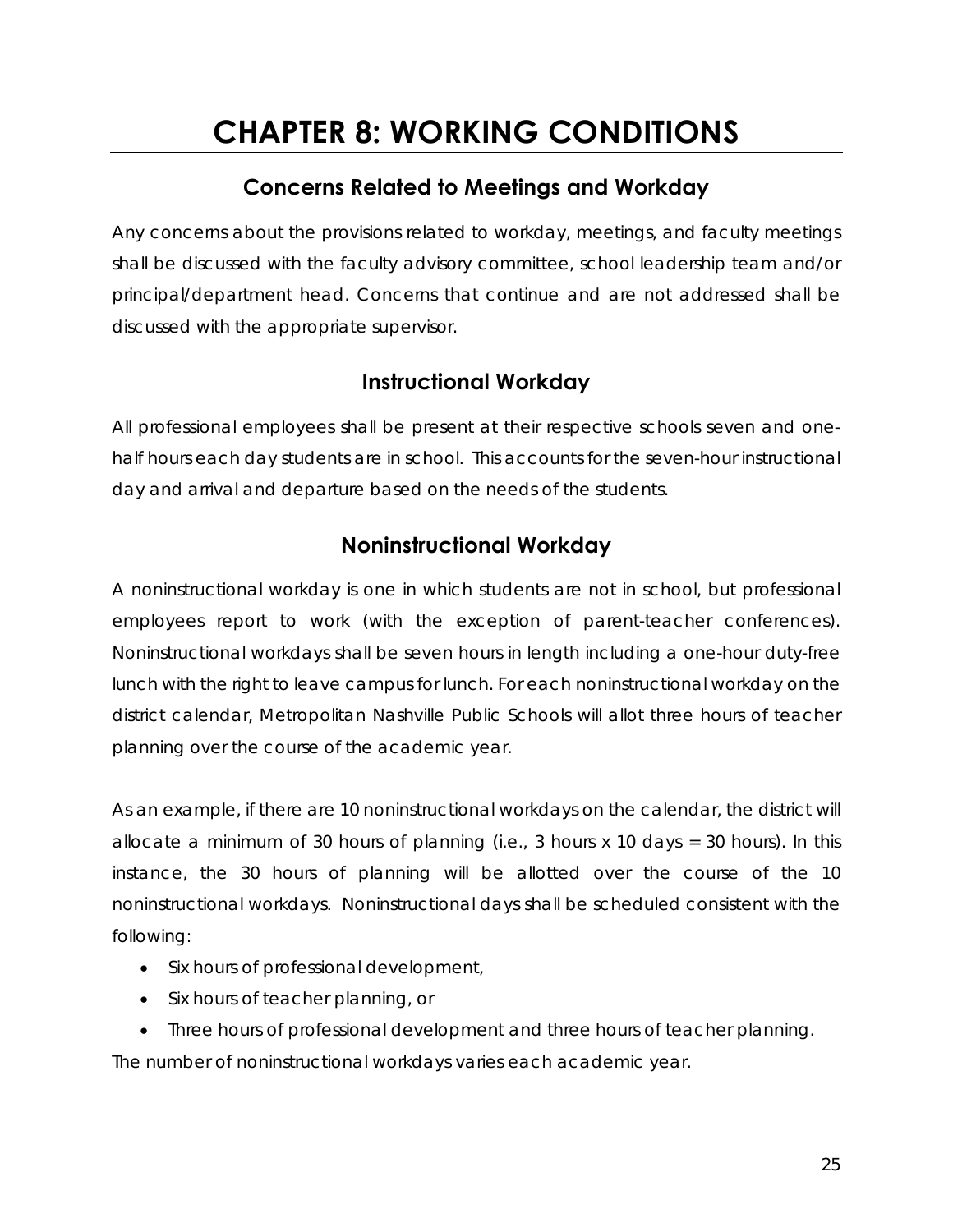Before July 1, Metropolitan Nashville Public Schools, in consultation with Metropolitan Nashville Education Association, will publish a guidance document indicating the professional development and planning designations for all noninstructional workdays for the academic year. The guidance document will clearly indicate the number of noninstructional workdays, the time allotted for planning, and the time allotted for professional development.

#### **Faculty Meetings**

- A faculty meeting is any called meeting with the majority of the faculty beyond the seven and one-half hour workday.
- By the end of the first week of school, the faculty, in collaboration with the principal and/or department head, shall determine the regular schedule and purpose for faculty meetings. Sound professional judgment in scheduling and conducting faculty meetings shall be used. Reasonable notice and an agenda shall be provided except in urgent situations.
- Regular faculty meetings shall adhere to the following conditions except in urgent situations:
	- o A maximum of four meetings per calendar month may be held.
	- o Faculty meetings shall not exceed two hours during a calendar month.
	- o Meetings held after the end of the school day shall start within 15 minutes after the student dismissal time. Meetings held before the school day shall end at least five minutes before the student arrival time.
	- o No meeting shall exceed one hour in length. If a meeting will exceed an hour, the principal shall give the faculty 48-hour advance notice.
	- o Topics of school-wide interest submitted in writing by professional employees to the principal—at least three school days in advance of a meeting—must be placed on the agenda with five minutes designated for each topic. Due to time constraints, no more than two topics shall be added to the agenda for this purpose. Submissions by Metropolitan Nashville Education Association representatives will be given priority. This shall not preclude other topics of school-wide interest submitted by the faculty from being discussed at the principal's discretion.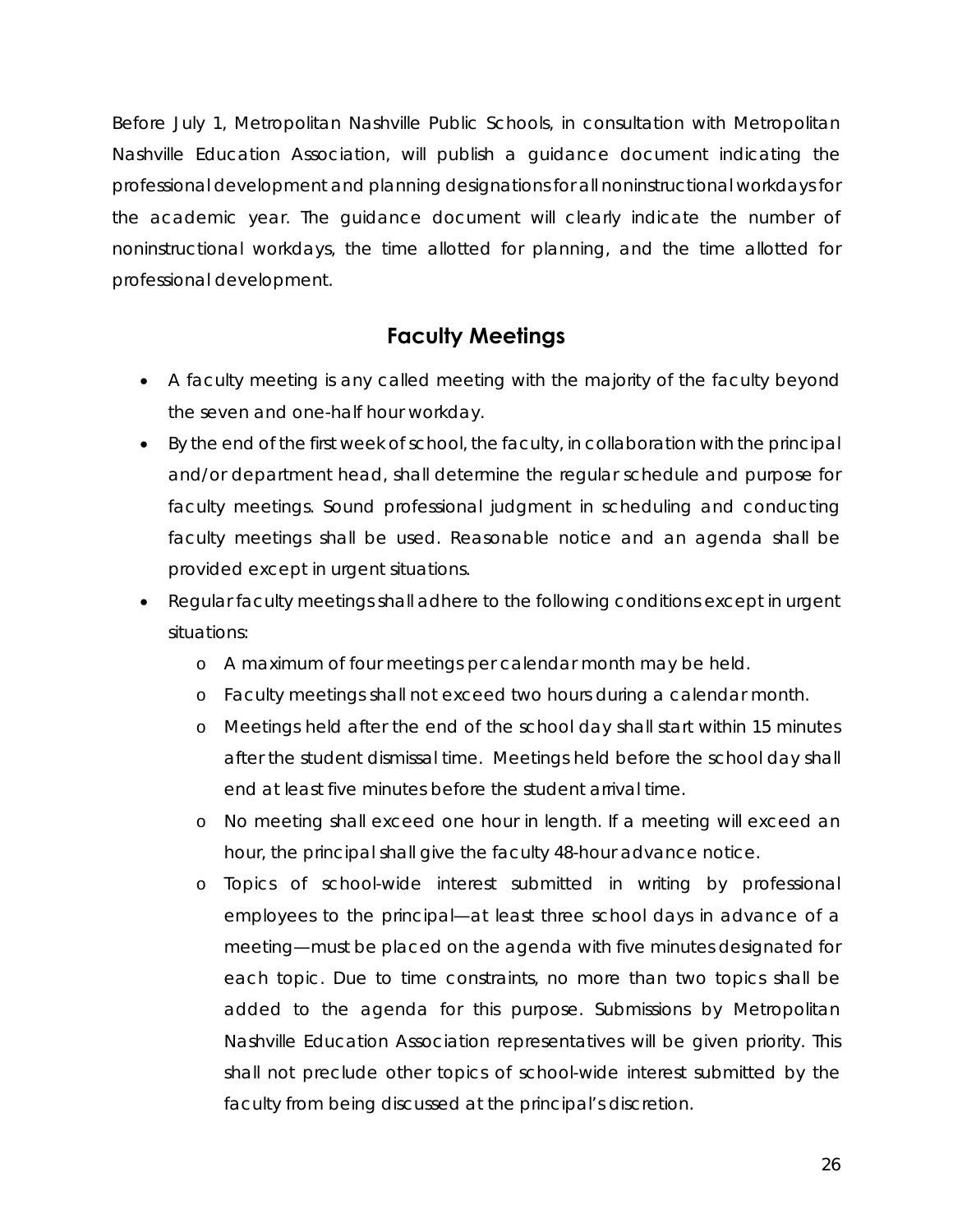- o Morning meetings shall not be scheduled on Mondays or on any day immediately following a holiday or any other day in which professional employee attendance is not required at school. Afternoon meetings shall not be called on Fridays or any day immediately preceding a holiday or any other day in which professional employee attendance is not required at school.
- o No professional employee shall be required to attend a vendor presentation without an instructional purpose.

#### **Other Meetings**

- Other meetings, which may or may not include the majority of the faculty, can be held beyond the seven and one-half hour workday to collaboratively improve the school.
- Principals in collaboration with the faculty, shall determine the schedule and purpose for other meetings. Sound professional judgment in scheduling and conducting other meetings shall be used. Reasonable notice and an agenda shall be provided.
- Other meetings shall adhere to the following conditions:
	- o Other meetings scheduled outside the instruction day may include, but are not limited to, vertical team, school improvement plan, accreditation, professional learning communities, and other committee meetings.
	- o A maximum of two meetings per calendar month may be held.
	- o Other meetings shall not exceed one hour during a calendar month.
	- o Meetings held after the end of the school day shall start within 15 minutes after the student dismissal time. Meetings held before the school day shall end at least five minutes before the student arrival time.
	- o Morning meetings shall not be scheduled on Mondays or any day immediately following a holiday or any other day in which professional employee attendance is not required at school. Afternoon meetings shall not be called on Fridays or any day immediately preceding a holiday or any other day in which professional employee attendance is not required at school.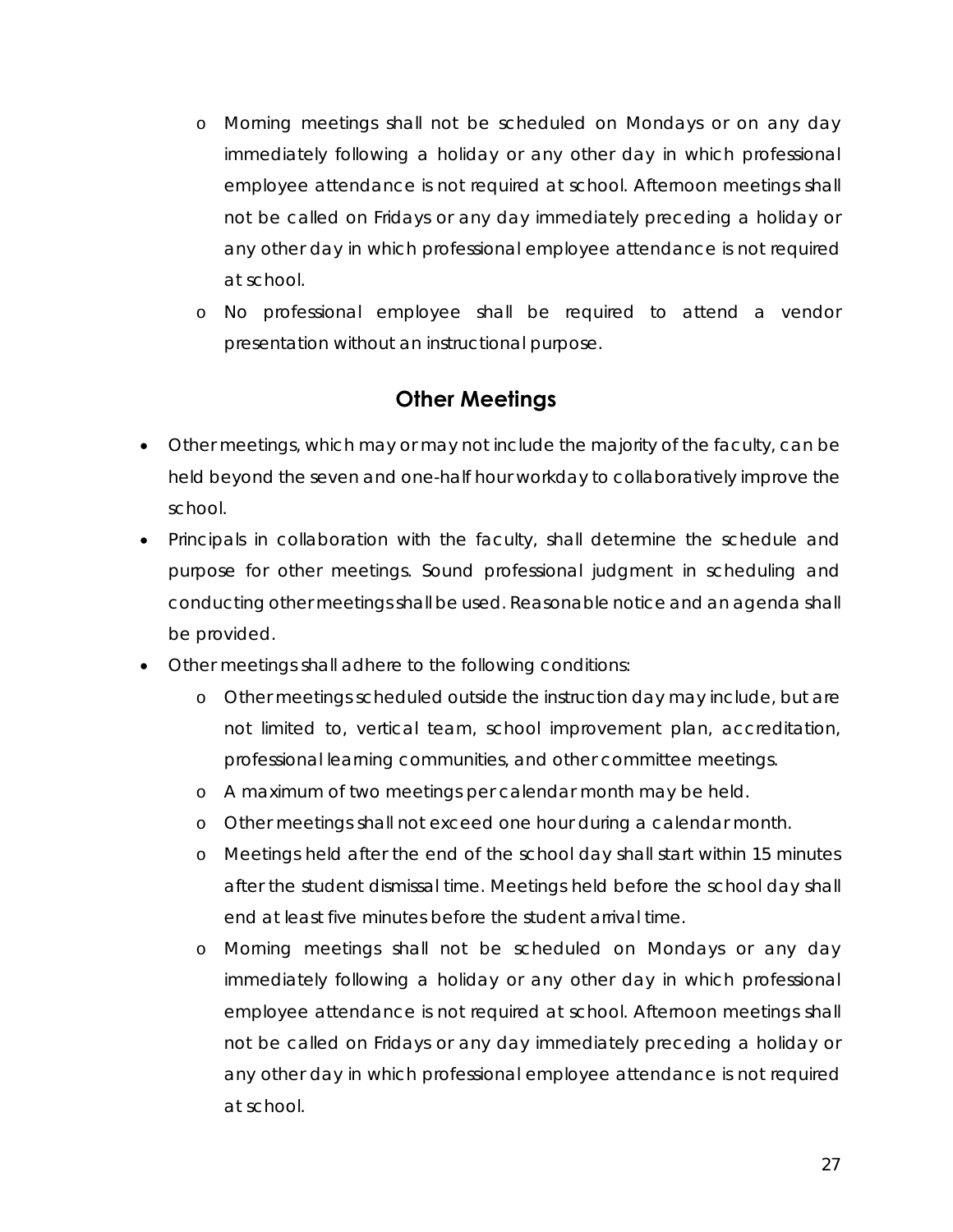#### **Academic Freedom**

Metropolitan Nashville Public Schools seek to educate students in the democratic tradition; to foster a recognition of individual freedom and social responsibility; to inspire meaningful awareness of, and respect for, the Constitution and the Bill of Rights; and to instill appreciation of the values of individual personality. It is recognized that these democratic values can best be transmitted in an atmosphere which is free from censorship and artificial restraints upon free inquiry and learning, and in which academic freedom for the professional employee and student is encouraged.

Academic freedom shall be guaranteed to professional employees to create, in the classroom, an atmosphere of freedom that permits students to raise questions dealing with critical issues of the time and which maintains an atmosphere conducive to the study, investigation, presentation, and interpretation of facts, which stress the interplay of ideas. In addition, the professional employee is responsible for exercising his or her judgment in selecting for discussion those relevant issues which are appropriate to the maturity, age, grade level, and understanding of the students involved. Freedom of individual conscience, association and expression are encouraged, and fairness in procedures will be observed both to safeguard the legitimate interest of schools and to exhibit by appropriate examples the basic objectives of democratic society. Professional employees are entitled to full rights of citizenship. No lawful religious or political activity of any professional employee shall be grounds for discipline or discrimination with respect to the employment of such professional employee. Professional employees should recognize that academic freedom is not an absolute and may be impacted by state statute, and it must be exercised within the basic ethical responsibilities of the teacher profession as deemed appropriate in the Teacher Code of Ethics (See Tenn. Code Ann. § 49-5-10).

#### **Professional Employee Code of Ethics**

*Obligations to Students.* For information on professional employee obligations to students see Tenn. Code Ann. § 49-5-1003.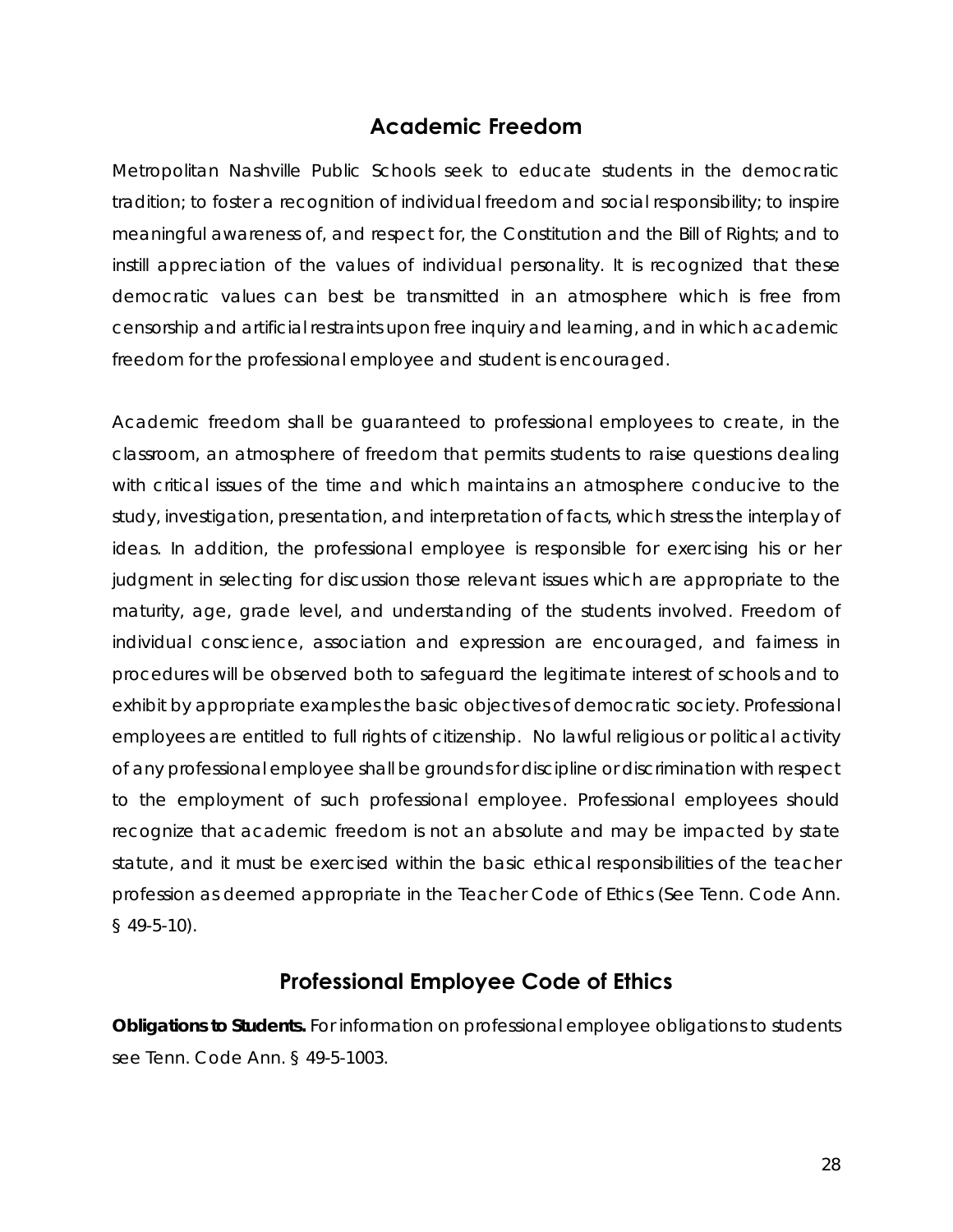**Obligations to the Education Profession.** For information on professional employee obligations to the education profession see Tenn. Code Ann. § 49-5-1004.

#### **Corrective Action and Progressive Discipline**

The corrective action and progressive discipline process recognize that professional employees make mistakes and may not always follow policies and procedures closely, and that professional employees should be given the opportunity to adjust behaviors when possible; at the same time, serious offenses must be recognized and handled immediately. The corrective action and progressive discipline process are governed by procedure 5.200.1p.

#### **Retention Committee**

Metropolitan Nashville Public Schools and Metropolitan Nashville Education Association agree to establish and maintain a Teacher Retention Committee consisting of all stakeholders. The Committee shall be comprised of three members appointed by the Director of Schools or designee, four members appointed by the Association, and one member of the elected Board of Education. The Committee shall be chaired jointly by one member appointed by the Director of Schools or designee and one member by the Association. The Committee shall address matters related to retention strategies. The Retention Committee shall convene no later than September 15 of each year and meet quarterly. The Committee is charged with collaborating to identify and present retention strategies and recommendations to the Director of Schools.

#### **Involvement in the Decision-Making Process**

Professional employees are held accountable for the success of the educational process. Therefore, the district recognizes the necessity of involving faculties in the decision-making process. When feasible during workshops and local in-service, professional employees and principals will explore and discuss ways of organizing schools for improved programs. Where applicable, local staffs will consider differentiated staffing, which would include identifying and describing various functions within the school setting that can be performed by paraprofessionals, team teaching, variable student grouping,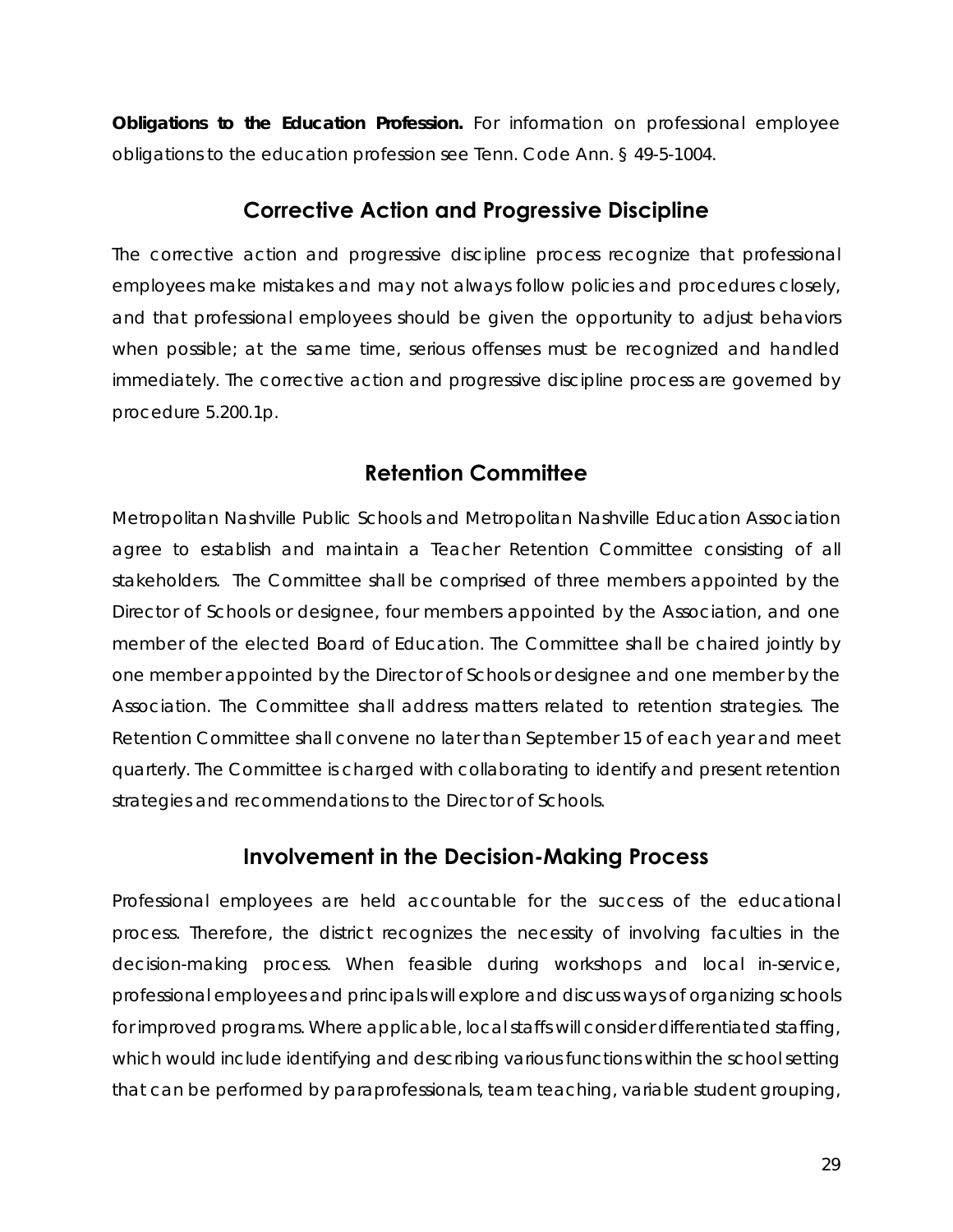etc., which might make possible the reconstruction of instructional staffs, instructional patterns, and school organization. When necessary, professional employees will devote the necessary time beyond the normal school day to accomplish the above objective. Professional employees shall provide, through the school leadership team, input on the student-based budgeting process for the school.

The district shall make available to each school an appropriation in the 2316 School Funding Allocation and the 2321 Pre-K Instruction supply account based on the enrollment in the school. All local funds allocated for instructional materials and supplies (2316 and 2321 funds) shall be distributed as determined by the principal with input of the faculty.

## **Faculty Advisory Committee (FAC)**

**Establishment.** Professional employees are encouraged to form an elected faculty advisory committee (FAC) for the purposes of:

- Collaborating and advising on suggestions, ideas, and solutions that address school-wide issues and challenges,
- Representing the questions and concerns of professional employees,
- Establishing and maintaining productive relationships and communications, and
- Creating a positive culture and climate through shared leadership.

Principals shall collaborate with the faculty advisory committee (FAC) to address schoolwide issues and concerns. The committee shall serve as a vehicle by which the faculty may propose changes to existing school-level policies, procedures, and practices, as well as school health and safety plans. The faculty advisory committee (FAC) may also propose changes to lesson planning protocols. All proposed changes shall be presented and discussed with the principal for collaboration and consideration purposes. Changes require principal approval. Committees shall communicate resolutions to the faculty.

*Election and Term.* The first step in establishing a faculty advisory committee (FAC) is for three non-supervisory professional employees to create a volunteer nominating committee which shall convene for the purpose of establishing a procedure to gather nominations from the faculty for prospective non-supervisory professional employee members of the faculty advisory committee.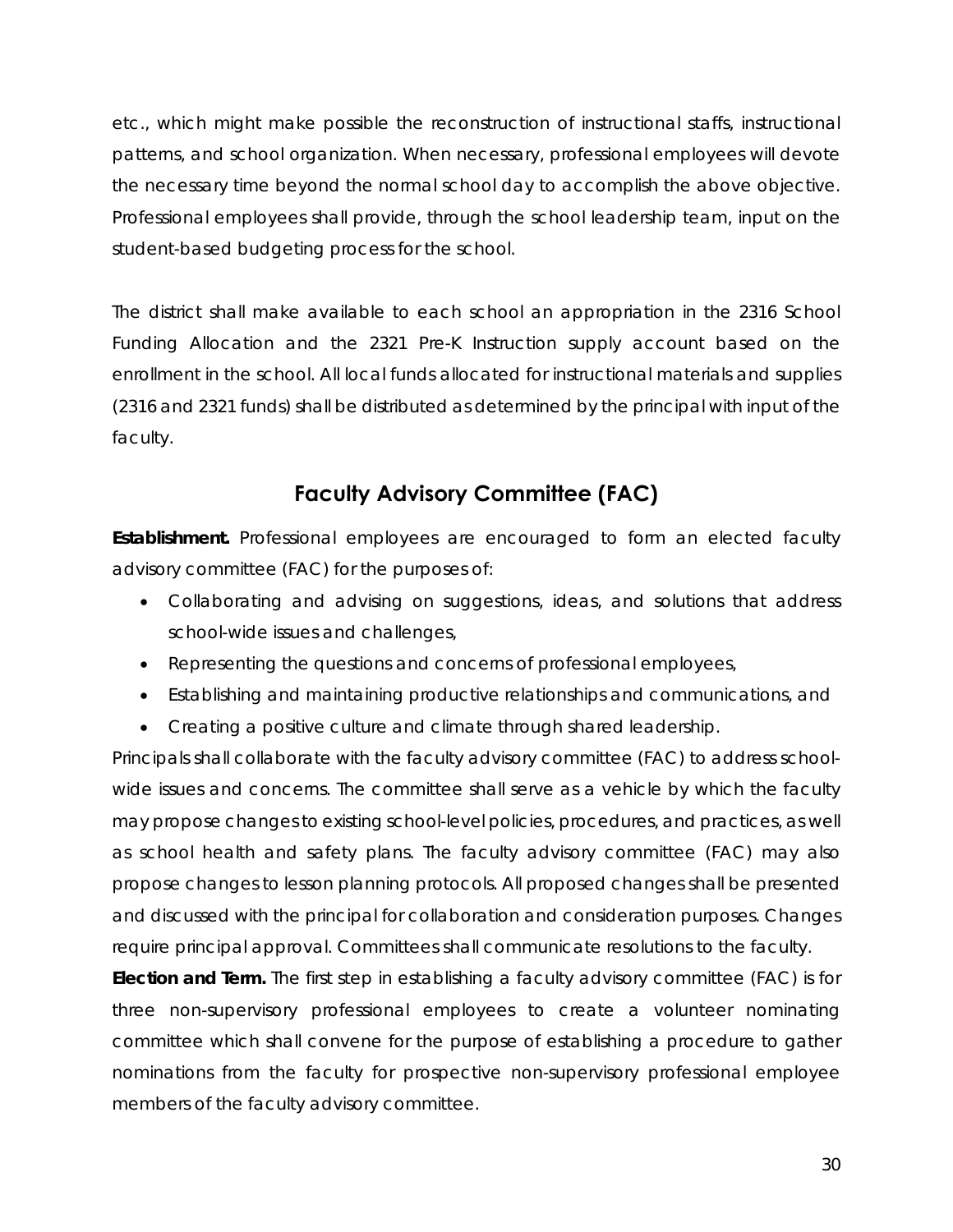- The nominating committee shall communicate to the principal that the process has begun.
- The nominating committee shall solicit the names of nominees from each department/grade level/content area for inclusion on a ballot.
- All non-supervisory, professional employees within the school are eligible to vote for and hold membership on the committee.
- The nominating committee shall determine how many members will be on the faculty advisory committee, but every effort should be made to include representatives from each department/grade level/content area. The faculty advisory committee (FAC) shall consist of at least three members.
- Voting shall be conducted by secret ballot within two weeks of the initial solicitation of nominees. Ballots shall be returned to and tabulated by the nominating committee. The nominating committee shall announce members of the faculty advisory committee (FAC) within one school day of tabulating ballots.

It is recommended that the committee be elected by September 15 and organized by October 1, but it may be formed at any time during the school year. Each faculty advisory committee (FAC) member will serve for one school year. A nominating committee will be formed, and elections will be held each school year.

*Initial Meeting and Officers.* The first faculty advisory committee (FAC) meeting shall take place within one week following the announcement of the committee members.

- At the first meeting, a chair, vice-chair, and a secretary shall be elected.
- The faculty advisory committee (FAC) will determine procedures for professional employees to report concerns and methods for keeping and distributing notes/minutes.
- The faculty advisory committee (FAC) shall establish its monthly meeting schedule for the remainder of the school year, in consultation with the principal, in order to establish a mutually agreeable calendar.

The reporting procedure and monthly meeting schedule shall be communicated to faculty and the principal within three school days of the first faculty advisory committee (FAC) meeting.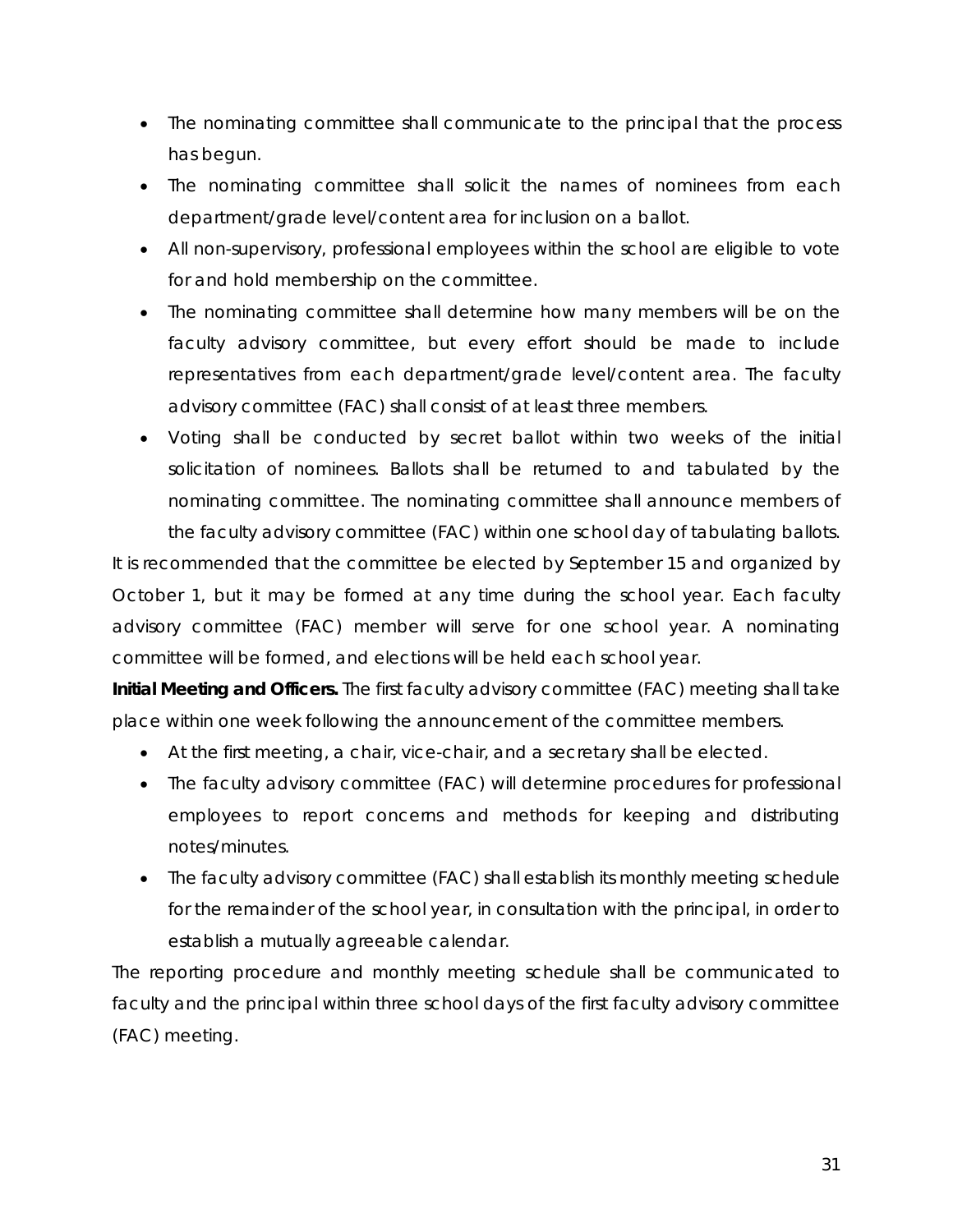**Vacancies.** If a vacancy occurs during the school year, the faculty advisory committee (FAC) will create a nominating committee and follow the election process defined above.

*Meetings.* The committee shall meet at their regularly scheduled monthly meeting time or when it is deemed necessary by the chair, by a majority of the committee members, or by a request of 20% of the faculty.

- Judgement in scheduling meetings outside of the regular meeting calendar will be used. Reasonable notice of meetings and agendas shall be provided to the faculty and principal.
- The chair of the committee, in conjunction with the vice chair, shall set the agendas based on suggestions from the faculty, principal and other committee members.
- The faculty advisory committee (FAC) chair, vice chair, and principal shall meet within three school days to discuss resolutions.
- Accurate minutes of the meetings, including recommendations and resolutions, shall be kept by the faculty advisory committee (FAC) designee and copies shall be shared with the faculty within two school days after the meeting.

**Involvement of Other Personnel.** Officers or staff of the professional employee organization (PEO) representing teachers in collaborative conferencing and administrative or supervisory personnel may be invited to attend meetings at the principal's or committee's request. Each party shall inform the other in advance when outside individuals have been invited.

## **Technology for Professional Employees**

Professional employees shall be provided with the technology, devices, and support necessary to complete assigned job duties/responsibilities. Personal devices may be utilized during an emergency. The principal shall not mandate that professional employees use personal devices to complete assigned job duties/responsibilities. It is a professional employee's choice to use personal devices for official business purposes consistent with district policy and procedure. All official communications shall take place using Metropolitan Nashville Public Schools approved software and technologies. See Board Policy 1.805 and Board Policy 5.612 for additional information.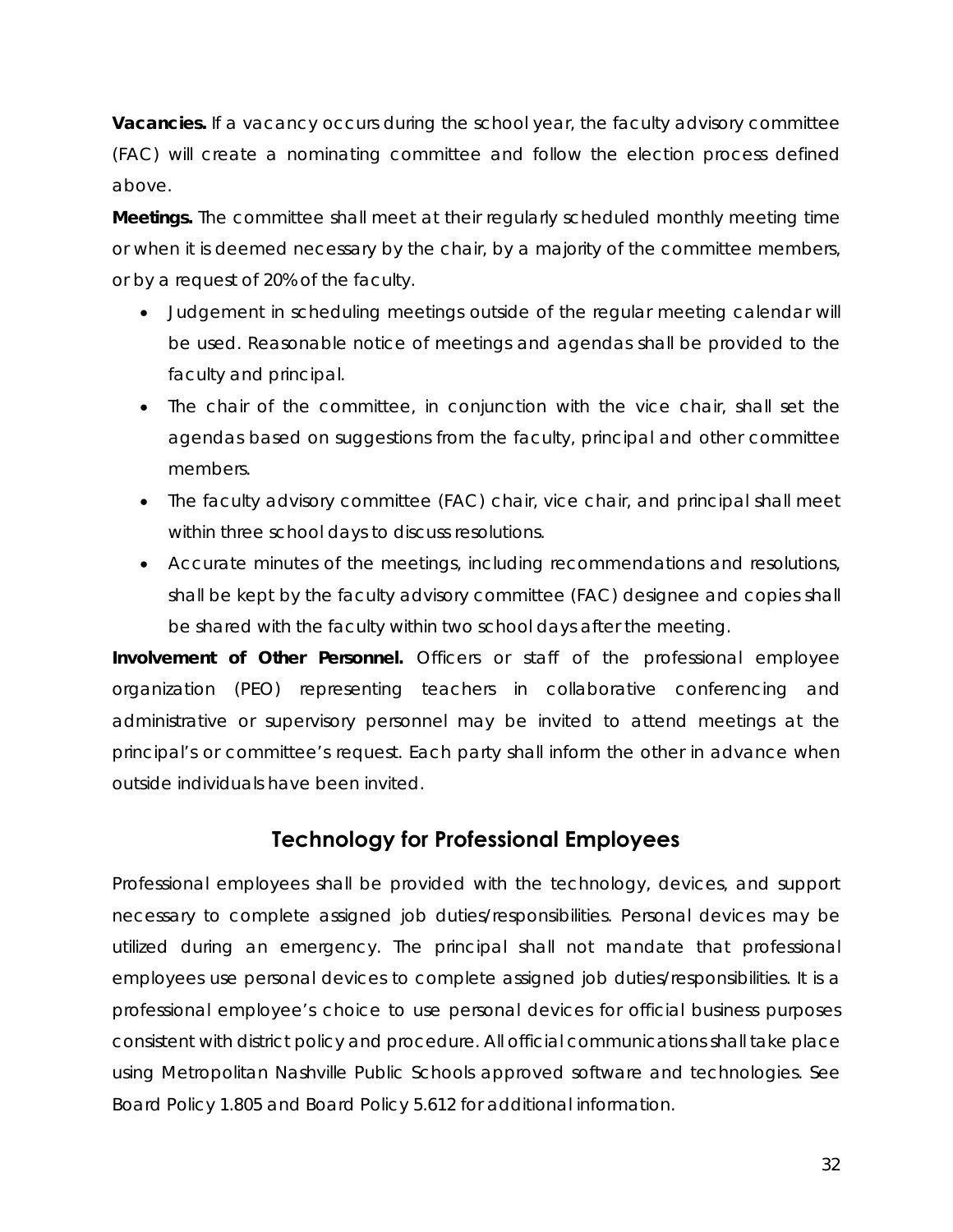## **District and Association Meetings**

The Director of Schools or designee agrees to meet with the President of the Metropolitan Nashville Education Association at least monthly.

### **Parent-Teacher Conference Day Schedule**

An alternate Parent-Teacher Conference Day schedule may be established by each principal, in consultation with members of the faculty, to arrive at mutually agreeable alternate dates and times for parent conferences. The alternate days must take place within the same payroll period as the district-scheduled date for conferences. All faculty members are required to be present on the alternate days and times so parents may meet with all of the appropriate personnel without having to make multiple trips to school. Individually planned schedules shall not be accepted. In the event the faculty and the principal do not agree on an alternate schedule, the conference will be held on the date designated on the district-approved calendar.

## **District Calendar Committee**

Each year prior to the adoption of the school calendar, Metropolitan Nashville Public Schools will consider recommendations from all interested parties, including parents, teachers, and support staff. In order to obtain input from these stakeholders, the Director of Schools shall establish a District Calendar Committee comprised of representatives from these groups. The Committee shall meet and present their recommendations to the Director of School. Metropolitan Nashville Education Association shall appoint a minimum of two professional employees to the Committee.

#### **Planning Time for Professional Employees**

All professional employees shall have daily planning time which shall be free of student responsibilities except for emergencies. Planning time at each school shall be equitable, with each professional employee receiving the same amount of planning. The professional employee shall have three individual (self-directed) planning periods or 180 minutes per week. During designated individual (self-directed) planning, professional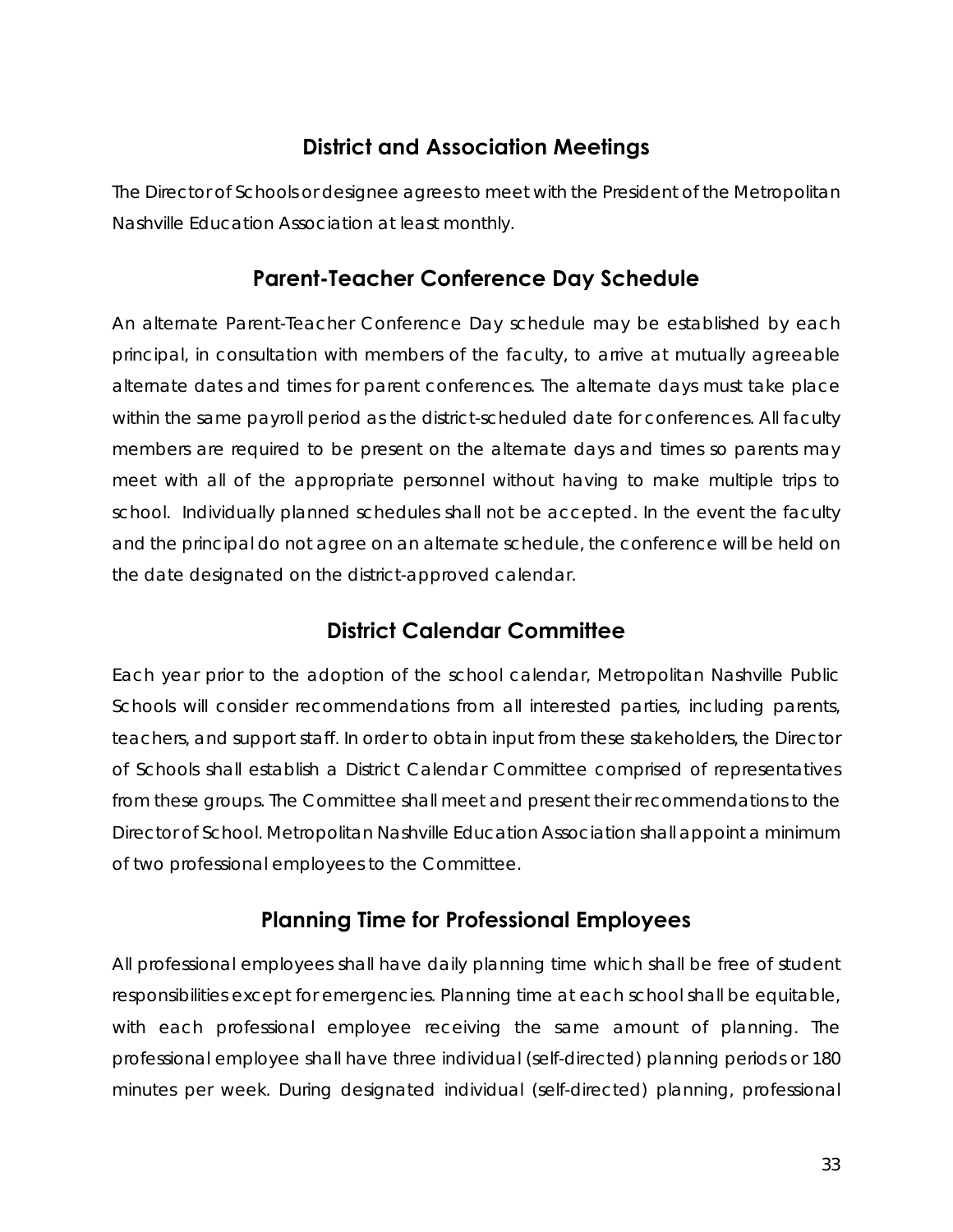employees shall have no other duties and responsibilities but to plan and prepare for instruction. Principals may designate two administrative planning periods or 120 minutes per week. During these designated planning periods, the principal may mandate meetings, school or district administrative duties, or other activities at the principal's discretion. Professional employees may be required to attend two additional administrative meetings per month. However, professional employees must receive at least 150 minutes of planning time per week consistent with Tennessee School Board of Education Rule 0520-1-3-.03 (4). The principal shall determine the planning schedule after consultation with the faculty. Individual professional employee schedules shall indicate which days are individual planning and which days are administrative planning when individual professional employee schedules are distributed at the start of each semester.

#### **District-Based Personnel Files**

Professional employees have the right, upon request, to review the contents of their personnel file. No material of derogatory nature will be placed in the district-based personnel file of a professional employee without the employee's prior knowledge of the content and the date of placement in the file. Upon request by the professional employee, a rebuttal may be attached to the material.

#### **Site-Based Personnel Files**

Professional employees have the right, upon request, to review the contents of their sitebased personnel files. Site-based personnel files may only contain disciplinary records, intervention plans (or similar), service commendations, awards, official evaluation scores, resume, and emergency contact information. The professional employee shall be notified prior to discipline and intervention records (or similar plans) being placed in the site-based personnel file. Professional employees shall have the right to request that service commendations and awards be placed in their site-based and district-based personnel files. For more information see Board Procedure 5.114.1.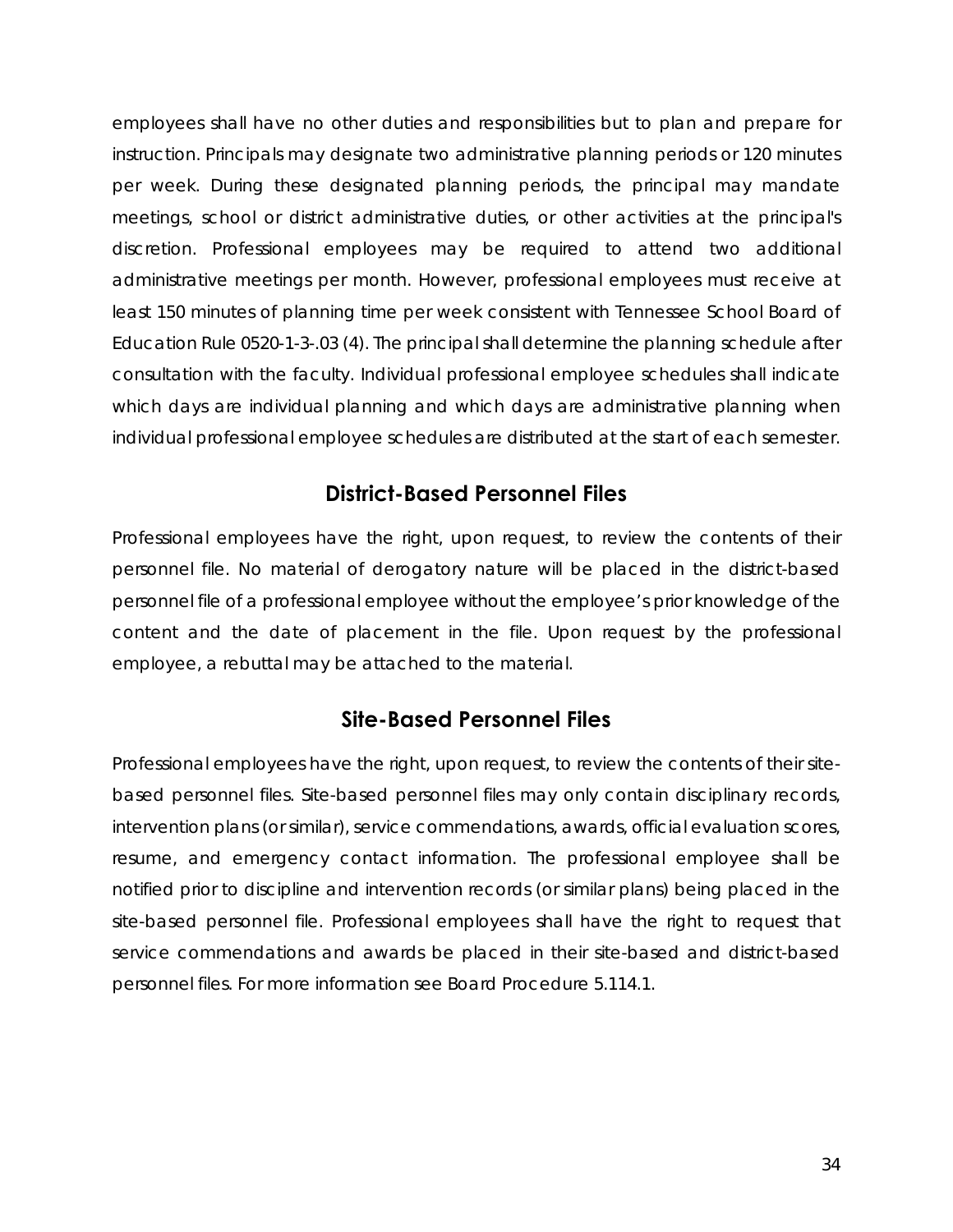## **Professional Employee Information**

To ensure mailings are received and to allow for contact in emergencies, each professional employee shall keep address, telephone number, the name and telephone number of an emergency contact, and any other pertinent data current with the school or department and within Employee Self Service at all times.

## **Background Checks**

For more information on background checks see Tenn. Code Annotated §49-5-413 and Board Policy 5.118.

## **Professional Employee Dress**

All professional employees are expected to dress in a professional manner that inspires respect and serves as a role model for students. It is recognized that attire must also be appropriate for the employee's assignment, the needs of the students, and the physical needs of the professional employee. Clothing should be modest and an appropriate size. It is understood that problems of employee dress shall be handled professionally between the employee and the immediate supervisor.

## **Cost of Loss or Damage to Personal Property Resulting from Assault**

Upon submission to the Chief Human Resources Officer adequate proof of the existence of, and damage to personal property of a professional employee as a result of an assault while the employee was on duty on school property, the Metropolitan Nashville Public Schools shall reimburse the employee for such damage or destruction, at replacement cost not to exceed \$1,500.00. A professional employee's term of duty is determined by the exact arrival and departure for assigned responsibilities. The report must be submitted within 40 workdays of the date of the damage.

## **Prohibition of Employee Harassment**

See Board Policy 5.500.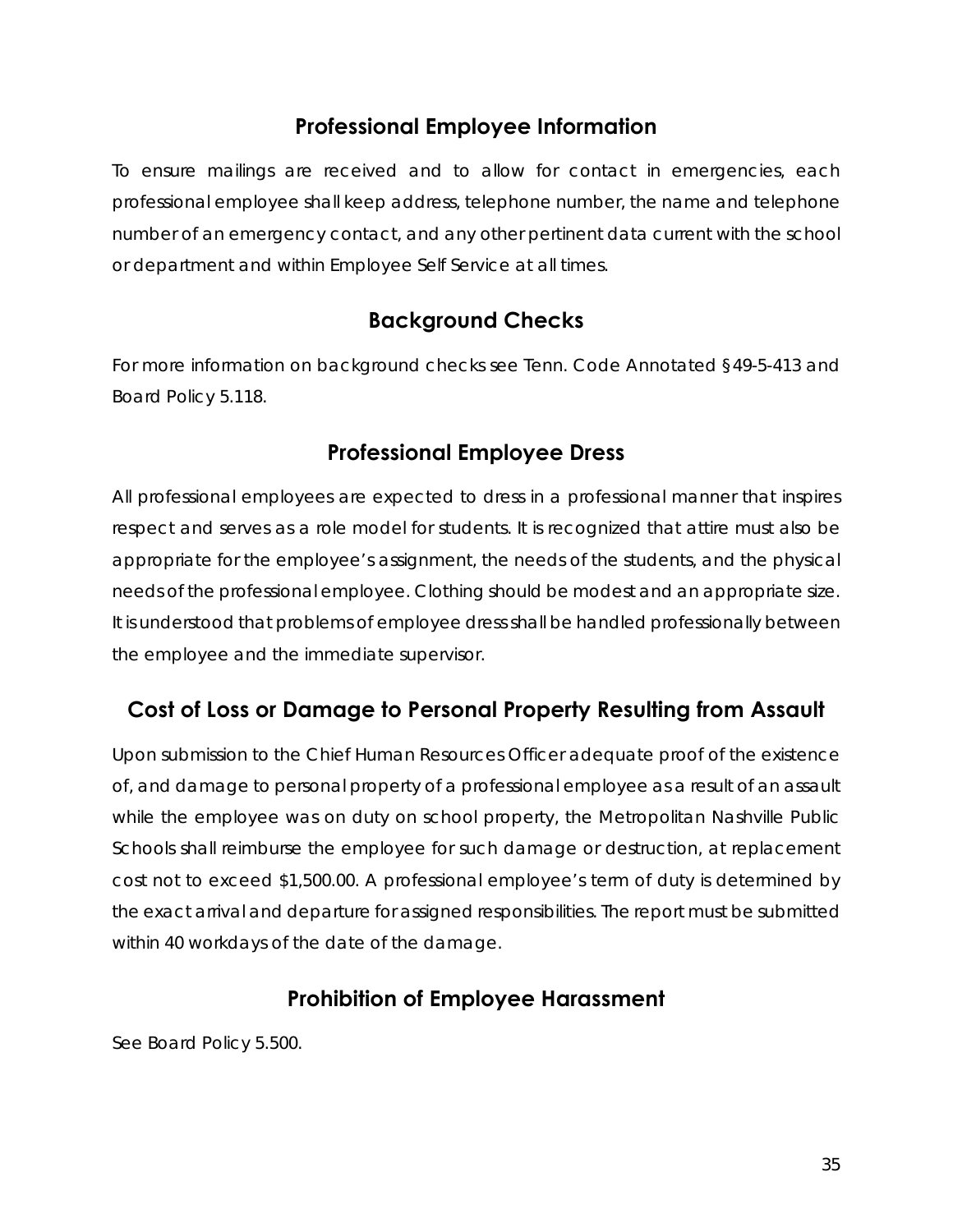## **Ethics, Conflicts of Interest, and Acceptance of Gifts**

See Board Policy 5.611, Board Policy 5.601, and Board Policy 5.605.

#### **Teacher of the Year**

At the beginning of each school year, Metropolitan Nashville Public Schools shall publish the criteria and eligibility requirements for teacher of the year as outlined by the Tennessee Department of Education and will send that information to principals along with an overview of the selection process outlined below.

- Each school shall elect a teacher of the year no later than the first week of December of each school year using a two-part election process.
- The process within the school should begin no later than the first week of November, with the principal providing a list of professional employees who are eligible based on those criteria in terms of years of service and amount of time spent on direct instruction.
- Only professional employees (non-supervisory) are eligible to vote in the teacher of the year election.
- A first election shall be held to determine the top three finalists using a ballot that includes all eligible professional employees as determined by criteria set forth by the Tennessee Department of Education.
- The top three finalists will complete a school-level application and that information shall be available to all professional employees. A second election shall be held to determine the teacher of the year from the top three finalists on a ballot created by a committee of three professional employees.

All ballots in both elections shall be tabulated by a committee of three professional employees comprised of the following:

- Metropolitan Nashville Education Association Representative. *Note: If the representative is not available, another Metropolitan Nashville Education Association representative may serve as an alternate.*
- Faculty Advisory Committee Chair. *Note: If the chair is not available, any member of the committee may serve as an alternate. If there is no committee at the school, a professional employee may be nominated by the leadership team.*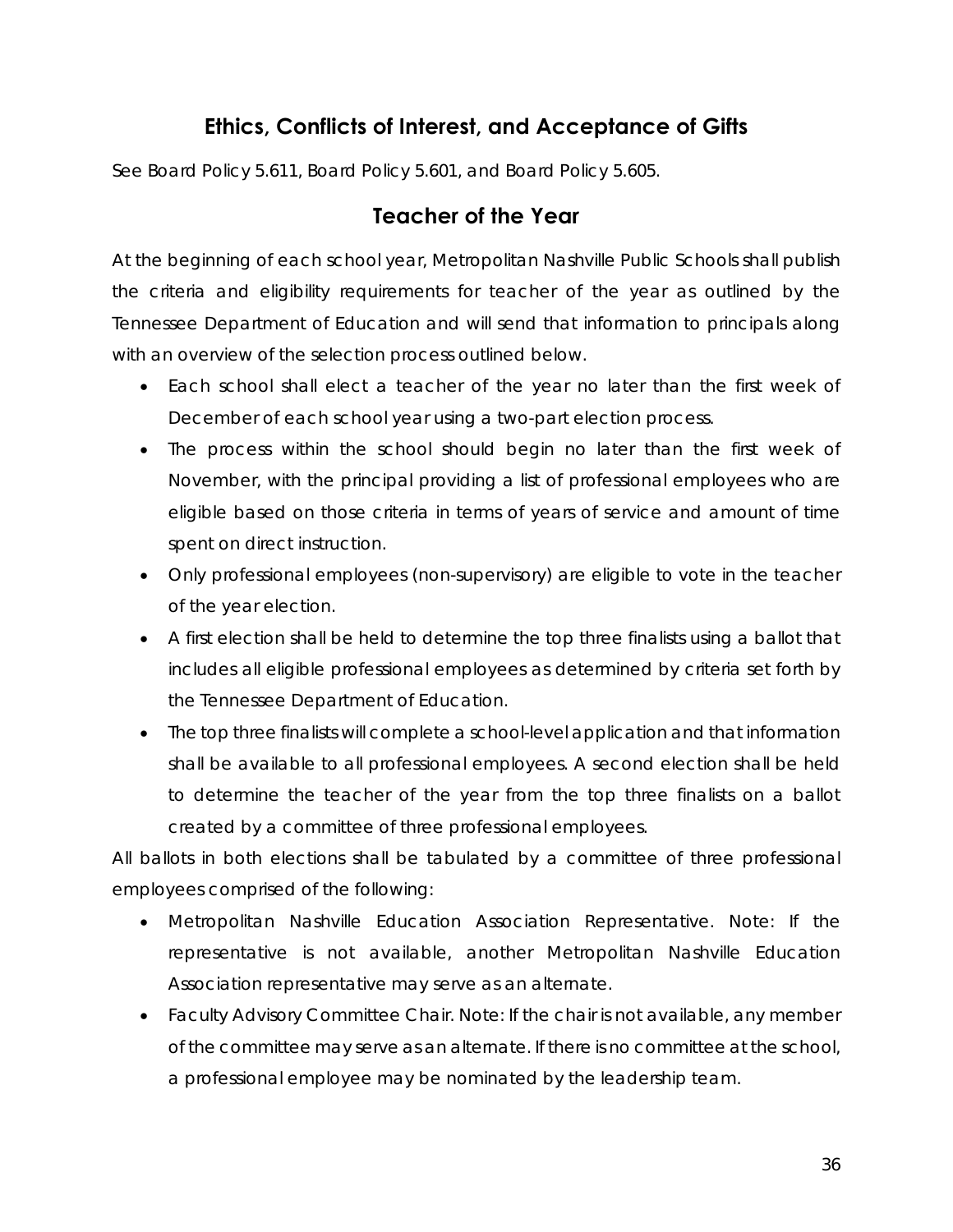- Previous Teacher of the Year. *Note: If the previous teacher of the year is not available, a faculty member that has been a teacher of the year during the previous three years may serve.*
- Principal or Designee. *Note: The principal or designee shall observe tabulation of the votes.*

Candidates for teacher of the year cannot serve on the tabulation committee. If a candidate for teacher of the year is on the tabulation committee, an alternate shall serve.

#### **Smoking**

See Board Policy 1.803.

## **Reporting Arrest or Criminal Citation**

Arrests must be reported in accordance with Board Procedure 5.1213.1p. Criminal convictions must be reported in accordance with Tenn. Code Annotated § 49-5-413 and Tenn. Code Annotated §49-5-417.

## **Lactation Support Measures for the Workplace**

See Tenn. Code Annotated § 50-1-305 and Tenn. Code Annotated § 50-10-101, et. seq.

## **Light Duty**

Whenever a professional employee has a temporary disability that limits his or her ability to perform job functions, the department or school shall, whenever possible, provide light duty opportunities for the employee so he or she may continue to work productively. The department or school shall not be required to create additional positions in order to facilitate light duty assignments. An employee who is out of work because of an on-thejob injury will be given preference for light duty positions in his or her department or schools and is expected to perform light duty work whenever opportunities are available, and the employee has been released to work light duty assignments.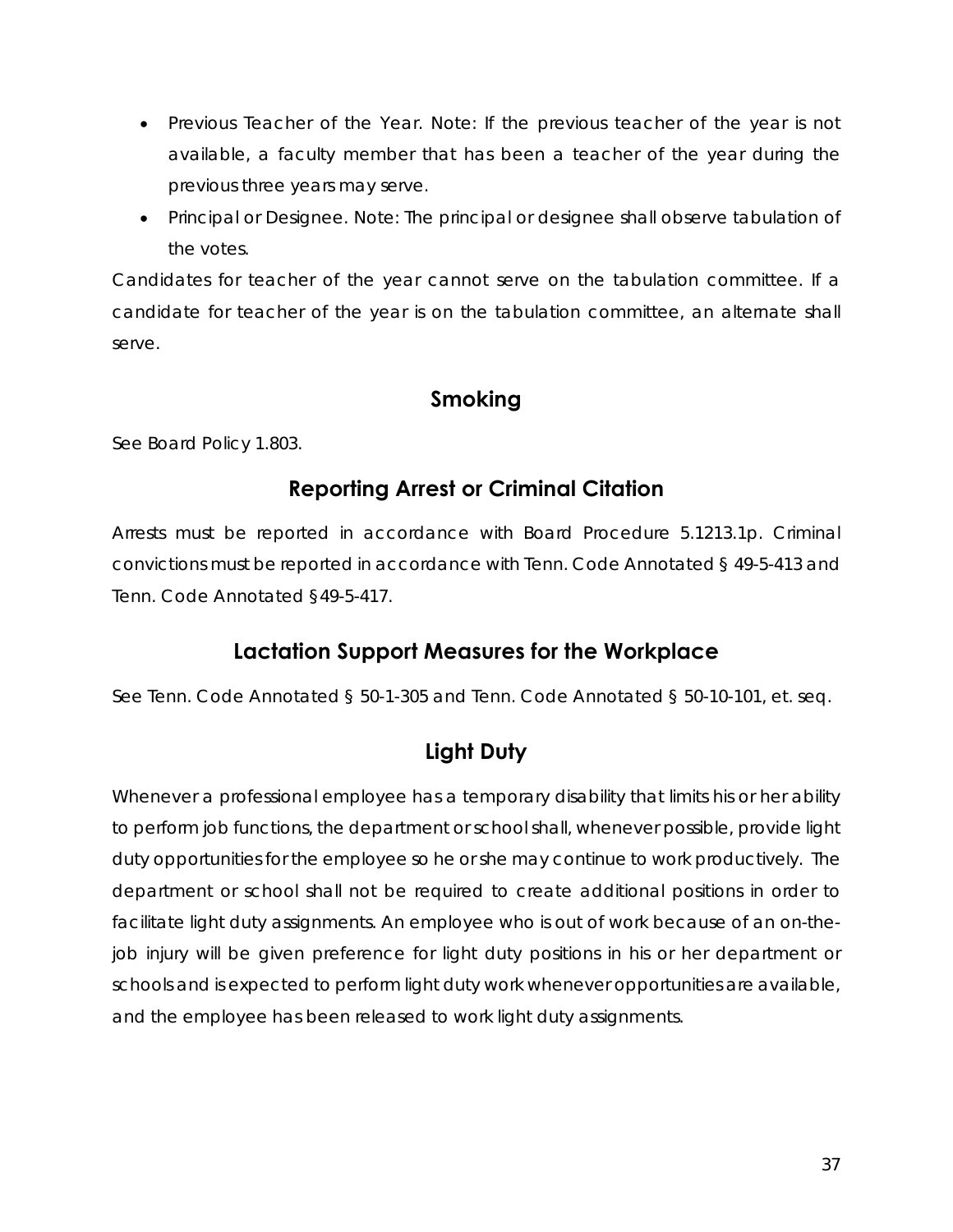## **Vacation: 10-Month Professional Employees**

A professional employee's work year is 201 days. This is inclusive of 10 days of vacation. This vacation is earned at the rate of one day of vacation for each scholastic month employed. Vacation is paid as part of the bi-weekly regular salary and cannot be accumulated. Professional employees who do not work a full 10 months shall have their salary adjusted based on the number of days actually earned.

## **Vacation: 12-Month Professional Employees**

Professional employees on a 12-month contract hired or promoted into a position on or after July 1, 2014, will accrue vacation consistent with Table 2.

| <b>Number of Years of Service Completed as</b><br>of Anniversary Date | <b>Vacation Days Per Fiscal Year</b> |
|-----------------------------------------------------------------------|--------------------------------------|
| Ი-5                                                                   |                                      |
| $6-9$                                                                 | 15                                   |
| $10-19$                                                               |                                      |
| $20+$                                                                 |                                      |

**Table 2: 12-Month Professional Employee Vacation Accruals** 

Professional employees on a 12-month contract hired on or before June 30, 2014 will be grandfathered at the 20 days per fiscal year until they reach 20 plus years of service with Metropolitan Nashville Public Schools, whereby employees will advance to 25 days per fiscal year. The vacation may be taken as approved by the employee's supervisor. These days are cumulative, but not more than 50 days may be carried over to the following year.

## **Holidays**

Professional employees shall have holidays according to the below tables.

**Table 3: 12-Month Professional Employee Holidays** 

| New Year's Day         | 1 day | January 1 or as observed                |
|------------------------|-------|-----------------------------------------|
| Martin Luther King Day | 1 day | Third Monday in January                 |
| Spring Holiday         | 1 day | To be determined by Director of Schools |
| Memorial Day           | 1 day | Last Monday in May                      |
| Independence Day       | 1 day | July 4 or as observed                   |
| Labor Day              | 1 day | First Monday in September               |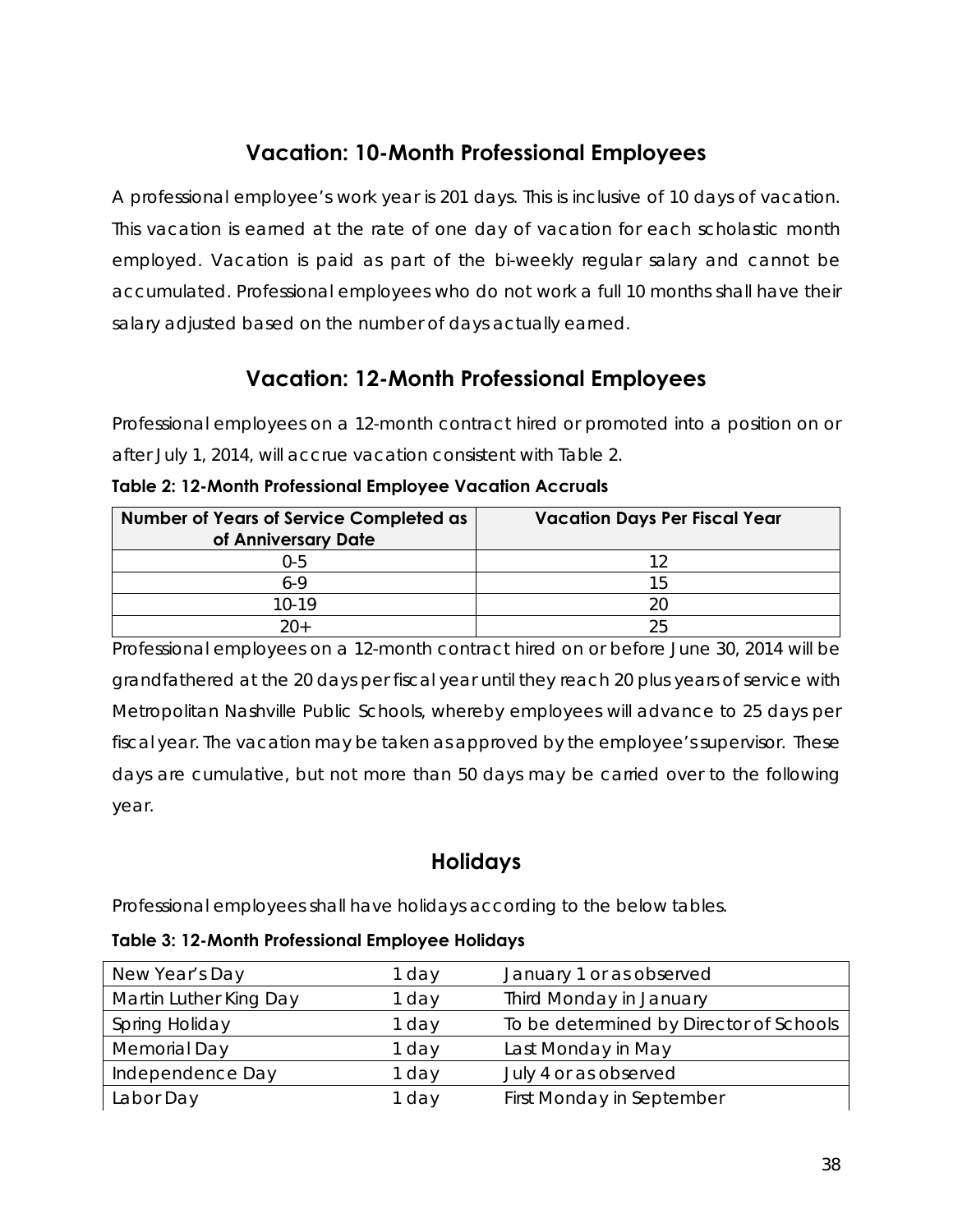| <b>Total</b> | days   |                                         |
|--------------|--------|-----------------------------------------|
| Winter Break | 3 days | To be determined by Director of Schools |
| Thanksgiving | 2 days | Fourth Thursday and Friday in November  |

**Table 4: 11-Month and 10-Month Professional Employee Holidays** 

| Total                  | days   |                                         |
|------------------------|--------|-----------------------------------------|
| Spring Holiday         | 1 day  | To be determined by Director of Schools |
| Martin Luther King Day | 1 day  | Third Monday in January                 |
| Thanksgiving           | 2 days | Fourth Thursday and Friday in November  |
| Labor Day              | 1 day  | First Monday in September               |
|                        |        |                                         |

Holidays that fall on Sunday will be observed on the following Monday by those working Monday through Friday. Holidays that fall on Saturday will be observed on Friday. When official holidays occur on a scheduled workday of a part-time employee, such employee shall be entitled to the holiday and shall receive pay for the number of hours the employee normally would have worked (except for retired, part-time employees). Any employee who is absent without approved paid leave on the working day immediately preceding or following a holiday shall lose pay for the holiday as well as for the other days used immediately before and after the holiday.

#### **Inclement Weather**

If school is delayed, professional employees will adjust their arrival time based on the number of hours the student schedule is adjusted. For example, if school is delayed for two hours the professional employee report time is two hours later than their normal report time. If a professional employee is unable to report to school due to inclement weather and schools are open, the employee shall be charged a personal day (unpaid leave if no personal day remains). Professional employees shall not be charged leave when school is closed and not in session. Inclement weather days will be made up based on the school calendar. Professional employees shall not be charged for pre-approved leave on days school has been closed and is not in session.

## **Health and Safety**

If you have a health and/or safety concern, share that information with the principal or supervisor for resolution. Metropolitan Nashville Public Schools will also publish a clearinghouse page on its website indicating who to contact for specific concerns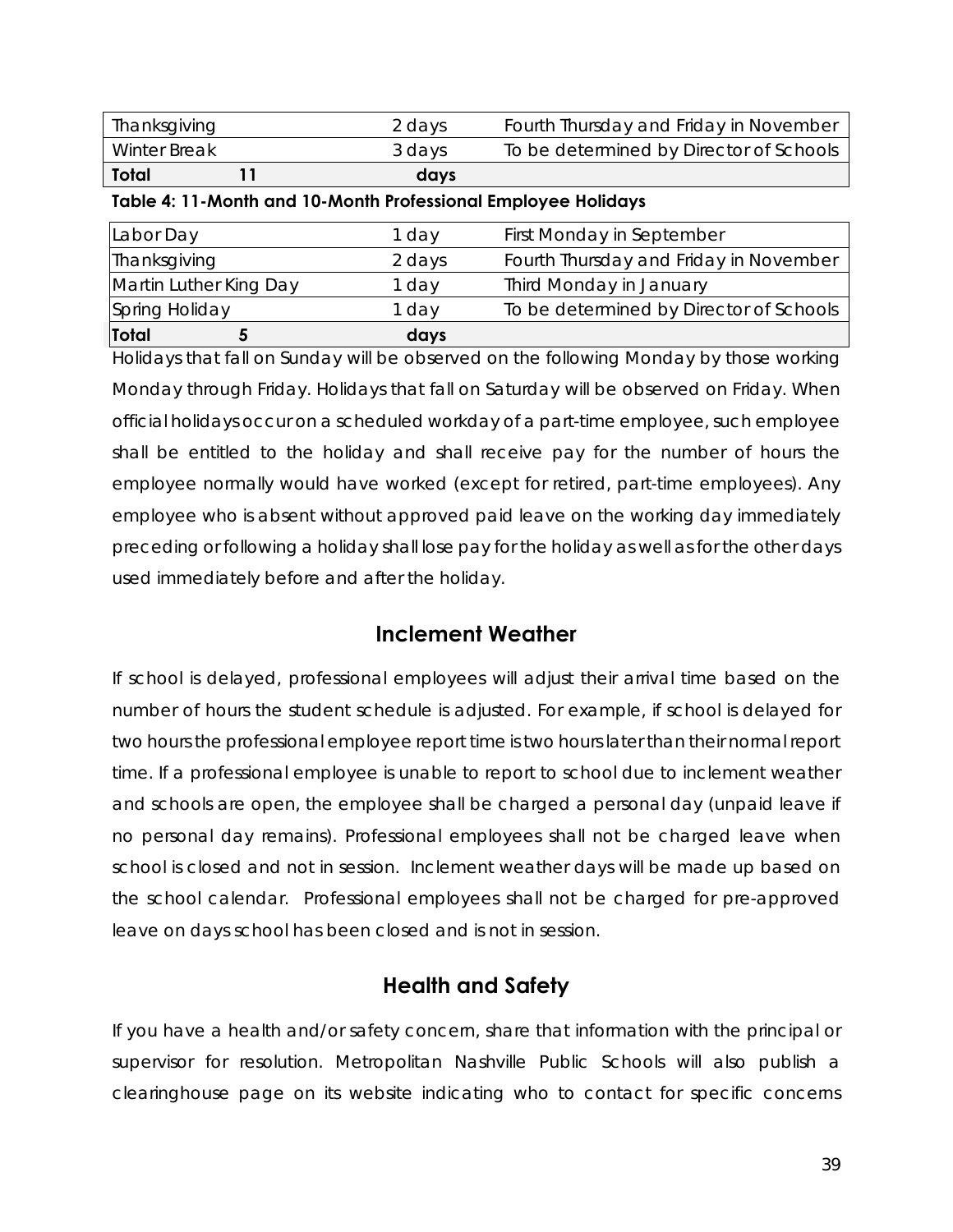related to health and safety. This will include a link to contact Metropolitan Nashville Education Association for members needing additional assistance. The website will include who to contact for the following:

- Personal Protective Equipment (PPE) or cleaning supplies,
- Noncompliance with official district COVID-19 prevention protocols, and/or
- Unsafe or unsanitary conditions.

## **Personal Protective Equipment (PPE)**

Metropolitan Nashville Public Schools shall provide personal protective equipment (PPE), specifically Center for Disease Control and Prevention (CDC) compliant face masks, face shields, and gloves, for all professional employees who request it. Prior to face-to-face instruction, the district shall create and implement a system by which principals monitor and request personal protective equipment (PPE) to ensure adequate amounts are continuously available to all professional employees. Employees who work with students who are unable to comply with all health and safety protocols shall be provided with additional personal protective equipment (PPE) that is appropriate and necessary for the environment. In addition, professional employees shall be expected to comply with all health and safety protocols mandated by the district.

## **Preparation for Transfer or New Assignment After First Instructional Day**

*New Assignment, Same Building.* After the first instructional day, if a transfer or new assignment occurs within a building, the professional employee shall be afforded the opportunity to have any materials and equipment transported to the new location and to receive one entire school (or work) day for transition and preparation.

*New Assignment, Different Building.* After the first instructional day, if a transfer or new assignment is from one building to another, the professional employee shall be afforded the opportunity to have any materials and equipment transported to the new location and to receive two entire school (or work) days to prepare.

*Moving Locations/Buildings.* A professional employee shall not be required or directed to move any materials or equipment other than during the school (or work) day.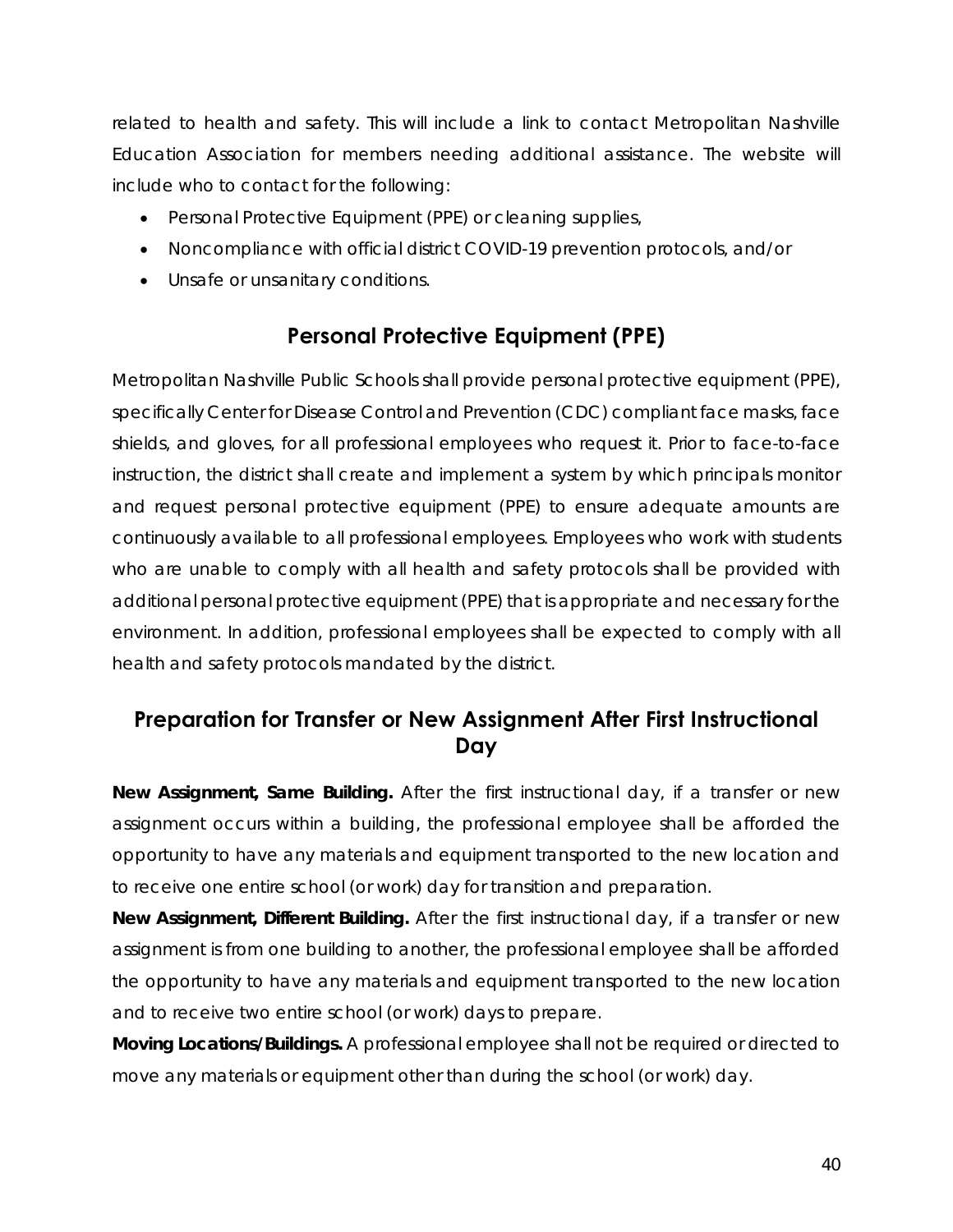*Equipment, Instructional Materials, and Training.* The principal shall requisition all equipment and instructional materials required to teach the content standards within one week of the professional employee's transfer or new assignment. For additional supplemental material needs, please see Fringe Benefits section contained herein. The school or district shall be responsible for the cost of attending any training or professional development that may be required as a result of the transfer or new assignment.

*TEAM Evaluation Schedule.* If the transfer or new assignment causes a change in grade level or subject area, the principal and the professional employee shall meet and collaborate on an evaluation schedule for the remainder of the semester.

## **Teacher Facilities and Access**

- The Board shall provide in each school the following facilities:
	- o **Storage Space**. Space for each professional employee within each instructional area to store instructional materials and supplies.
	- o **Staff Area.** A furnished space reserved for the exclusive use of professional employees. Although employees are expected to exercise reasonable care in maintaining the appearance and cleanliness of the staff area, it shall be cleaned and maintained regularly by the custodial services staff.
	- o **Communication System.** A communication system, which allows professional employees to communicate with the main building office from their classrooms.
	- o **Secure Space.** Private closet, desk, filing cabinet, or cabinet space with lock and key for each professional employee to store coats, bags, and other personal articles.
	- o **Chalk/Dry Erase/Smart Boards.** Write-on board space in every classroom.
- Adequate and appropriate space for professional employees who work in more than one school building shall be provided in each school in which they work. Professional employees will be provided an appropriate space and furniture to fulfill the responsibilities of their job.
- All professional employees shall be provided building access to the staff area, work area, and interior hallways from 6:00 AM until 6:00 PM during scheduled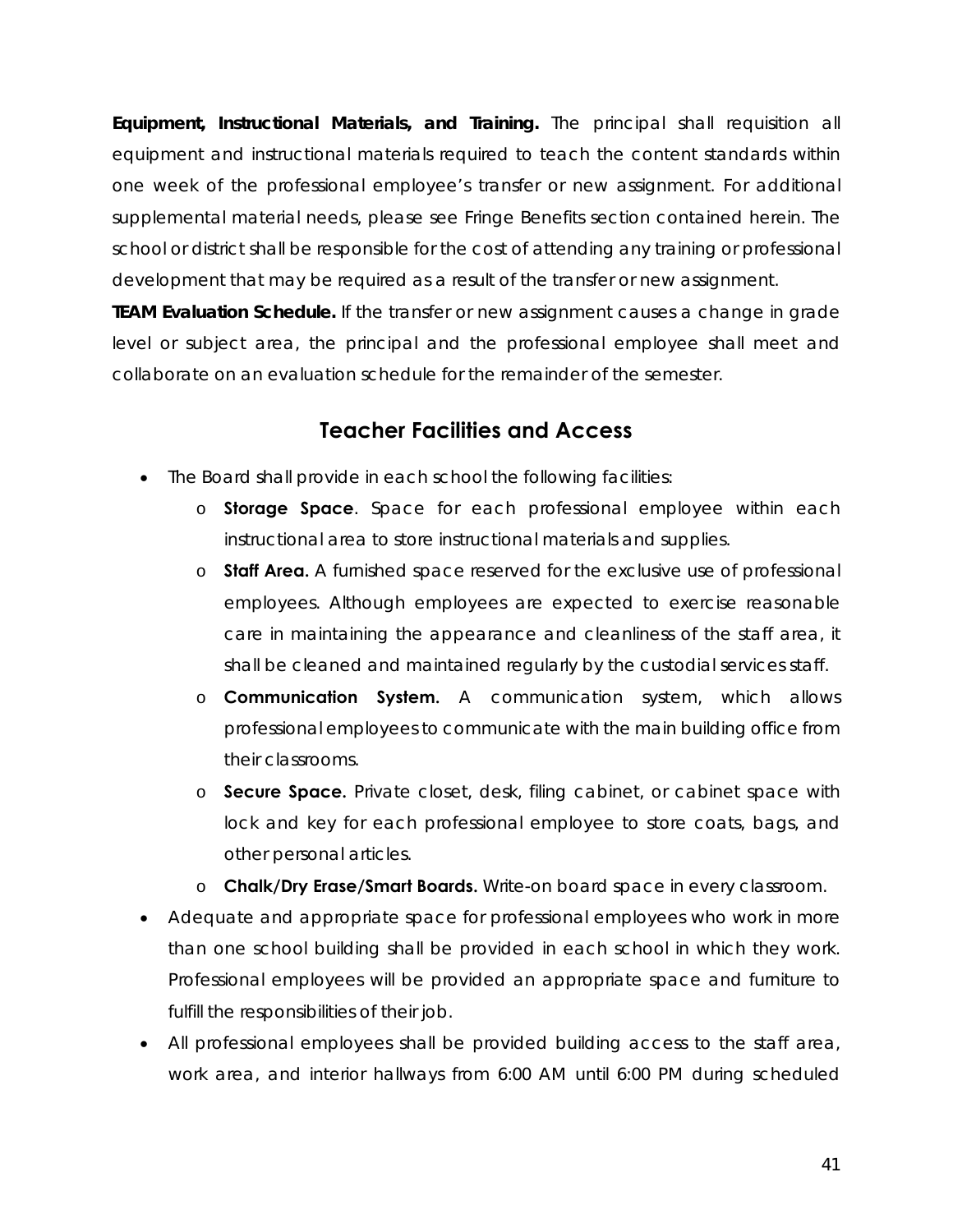workdays. If additional access is needed, the professional employee shall contact the principal of the school building.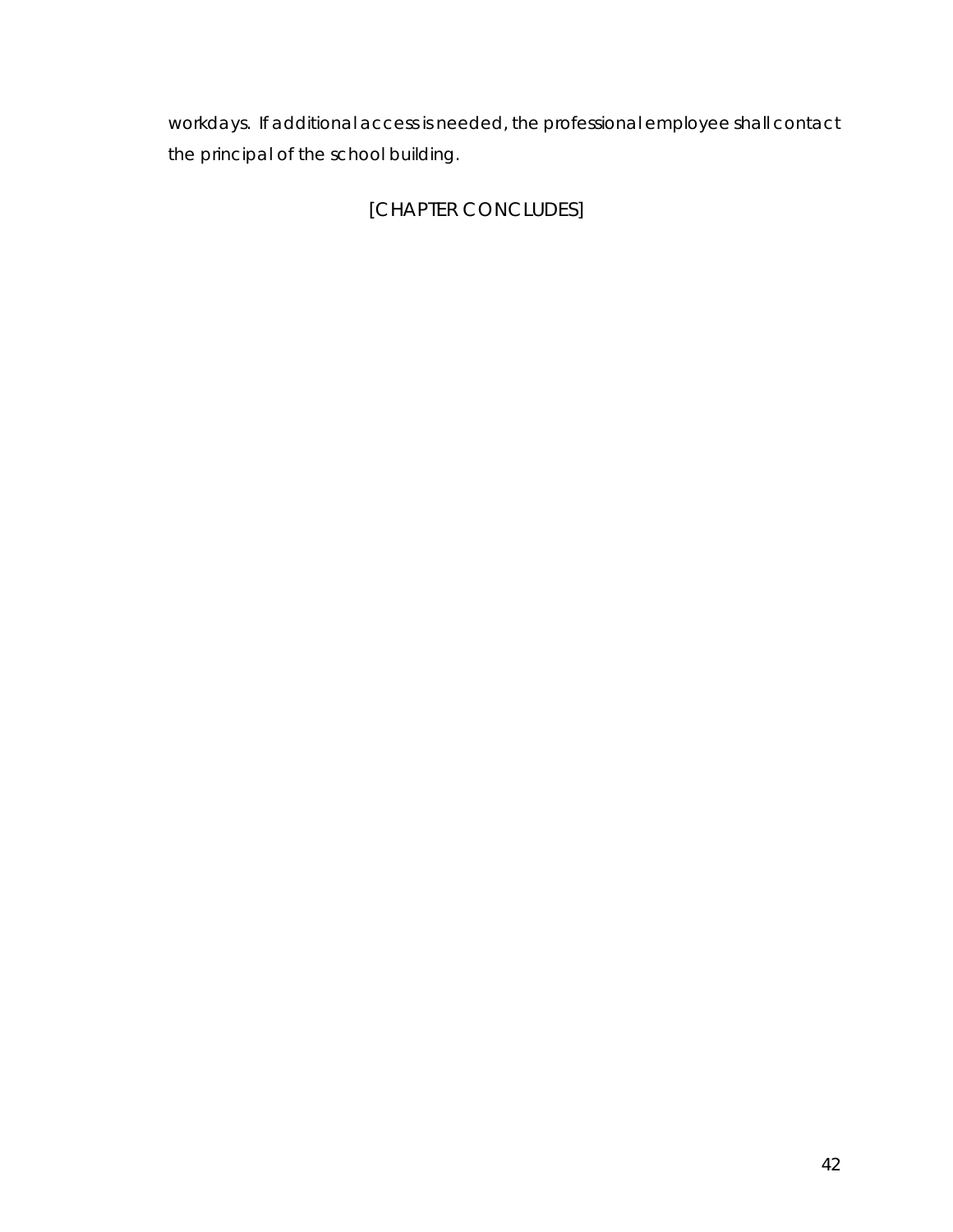## **CHAPTER 9: ATTENDANCE AND LEAVES OF ABSENCE**

#### **Attendance**

Regular and reliable attendance is an essential part of providing a quality education for students. Metropolitan Nashville Public Schools acknowledges that absences and emergencies will arise. As a professional responsibility, professional employees are expected to adhere to district procedures regarding attendance.

#### **Sick Leave**

*Definition.* "Sick Leave" shall mean leave of absence from post of duty one-half day or more because of illness of a professional employee and/or immediate family member due to natural causes or accident, or illness. Family is defined to include wife, husband, domestic partner, parents, parents-in-law, children, children-in-law, and any other person living in the home of the teacher as a member of the family. For the purposes of this provision domestic partner will be treated as spouses. If needed, sick leave can be used to extend bereavement leave. See "Bereavement Leave" section.

*Allocation.* Sick leave for professional employees shall be granted with full pay at the rate of one day for each calendar month a professional employee is employed and shall be cumulative throughout his/her employment with Metropolitan Nashville Public Schools or as prescribed under law. For the purposes of allocation of sick leave, the Presidency of the Association, Vice Presidency of the Association, and other members of the Association on special leave assigned to work for the Association shall be considered a post of duty. *Note: Fully paid personal leave days, which remain unused at the end of the work year, shall be credited to accumulated sick leave. When a professional employee reports for duty, sick leave allowed for a year shall be available immediately except that whatever portion is used shall be charged to his or her annual sick leave. Uncompensated Sick Leave.* See "Leave Without Pay" section.

*Reinstatement of Sick Leave.* The Board shall grant to any professional employee, upon the professional employee's employment or reemployment, the accumulation of leave that the employee lost in compliance with Tenn. Code Ann. § 49-5-710(a)(5).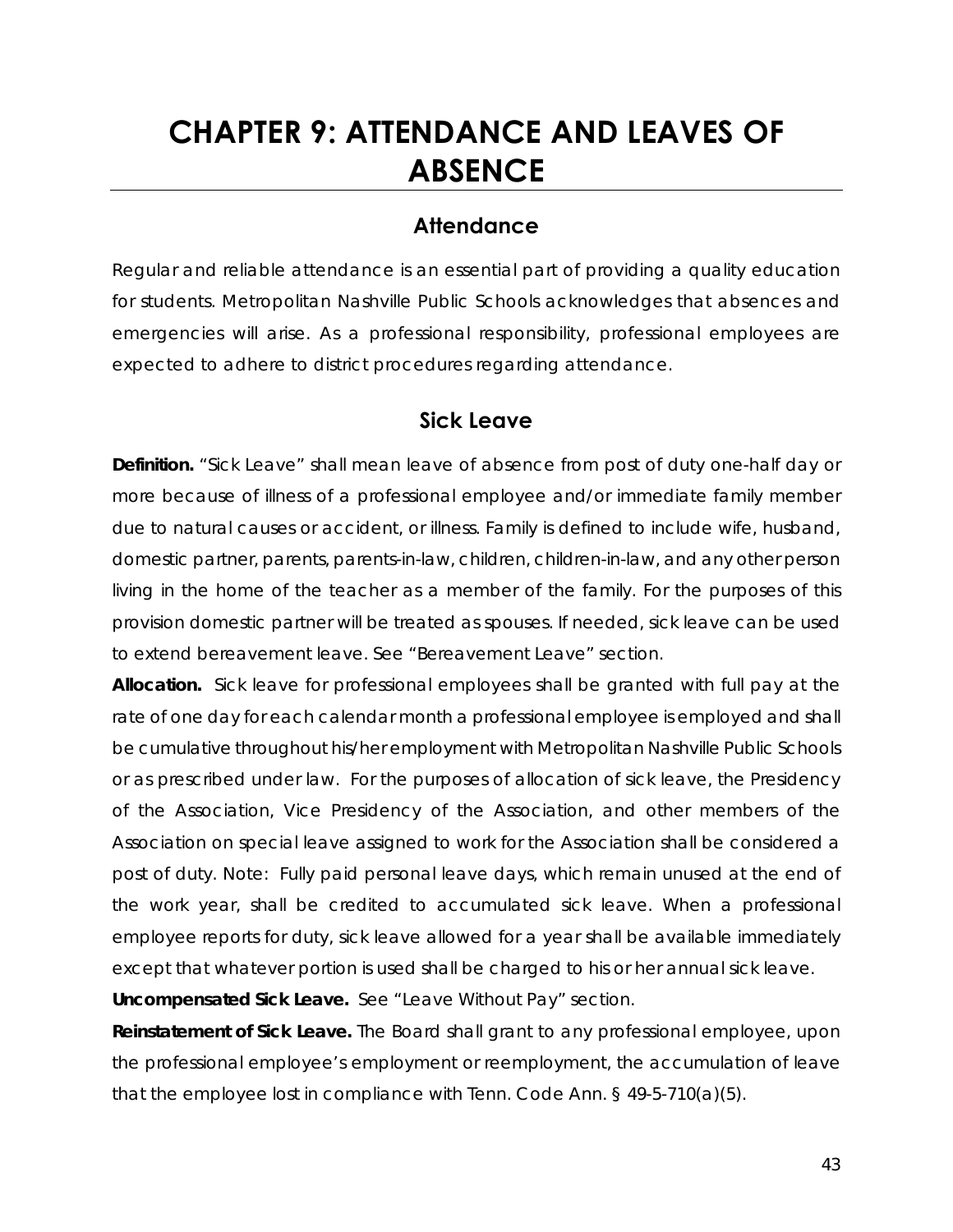*Certification of Illness.* A healthcare provider statement shall be filed with the appropriate leave administrator in Human Resources at the end of each period of illness if said period is of six or more consecutive school days duration. Human Resources may require a healthcare provider statement for any number of days under six or require a second opinion. Should the absence period for personal illness extend to 20 or more consecutive school days, the professional employee is required, before returning to his/her duty, to file with the Human Resources a statement from healthcare provider, certifying that he or she is able to resume his/her duties.

*Use of Bereavement.* See "Bereavement Leave" section.

*Use for Maternity.* Accrued sick leave or uncompensated sick leave may be granted for absences due to temporary disability of a professional employee caused by or attributed to pregnancy, miscarriage, childbirth, and recovery provided the cause of such temporary disability is certified by the attending healthcare provider.

#### **Emergency Leave**

If emergency leave is needed and all other leave has been exhausted, a professional employee shall contact the principal or immediate supervisor for additional leave options. The principal or immediate supervisor will work with the Workplace Safety department to determine available options.

## **Professional Employees Organization (PEO) Leave**

When the need arises, officers, committee chairs and other Association leaders may attend essential local, state and national meetings without loss of pay. This leave shall be in addition to other leave provisions provided by the Board of Education. The President of the Professional Employee Organization (PEO) shall initiate each request for such professional leave and submit the request to the Director of Schools or designee at least one week in advance. The Director of Schools will either approve the request and forward a copy to the professional employee's principal and the President or notify the President that he or she is not approving the leave, giving the reason(s) for non-approval. Whenever any representative of the Professional Employee Organization (PEO) or any professional employee participates in collaborative conferencing, grievance proceedings, conferences or meetings during normal school hours, they shall suffer no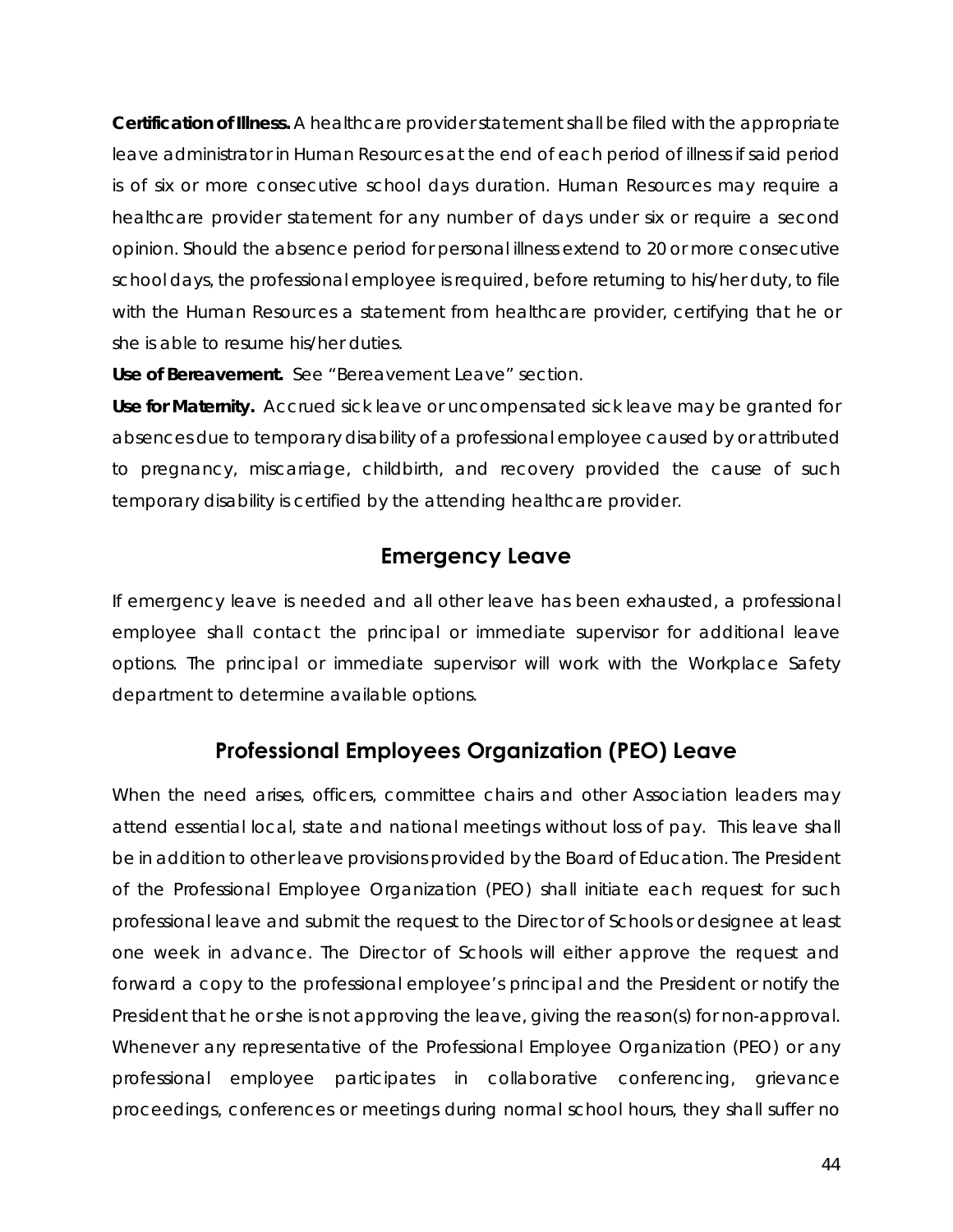loss in pay or other benefits. The Director of Schools may grant the Professional Employee Organization (PEO) Officers, upon request, a special leave of absence upon taking office for the purpose of serving as an officer. All accrued leave and benefits will continue. The Professional Employee Organization (PEO) will reimburse the District for the cost of salary and benefits as outlined in the contract between the Professional Employee Organization (PEO) and Metropolitan Nashville Public Schools. Additionally, Metropolitan Nashville Public Schools agrees to the following:

- A professional employee who has served more than 12 months as the Professional Employee Organization (PEO) Officer on leave shall return to the same or substantially equivalent position held immediately prior to serving as the Officer.
- The Professional Employee Organization (PEO) Officers and/or their authorized designees shall be allowed to visit schools. On arrival at the school, they shall sign in at the office to report their presence in the building to the principal or acting administrator.

#### **Bereavement Leave**

For the purpose of bereavement leave, "immediate family" is defined differently than sick leave to include wife, husband, domestic partner, parent, legal guardian, stepmother, stepfather, parent-in-law, child, stepchild, child-in-law, foster child, grandchild, step-grandchild, grandparent, step-grandparent, grandparent-in-law, brother, sister, stepbrother, stepsister, brother-in-law, sister-in-law, and any other person living in the home as a member of the family at the time of death. For the purposes of this provision domestic partner will be treated as a spouse.

*2021-2022 School Year.* When death occurs in the immediate family, professional employees shall be allowed a maximum of four days bereavement leave without loss of pay. Bereavement leave is not cumulative. If more days for bereavement purposes are needed, three days of a professional employee's sick leave may be used. Death of any relative who is not a member of the immediate family as previously defined above or other significant relationship to the professional employee shall entitle the employee to one day absence chargeable to bereavement leave. If more days for bereavement purposes are needed, three days of an employee's sick leave may be used.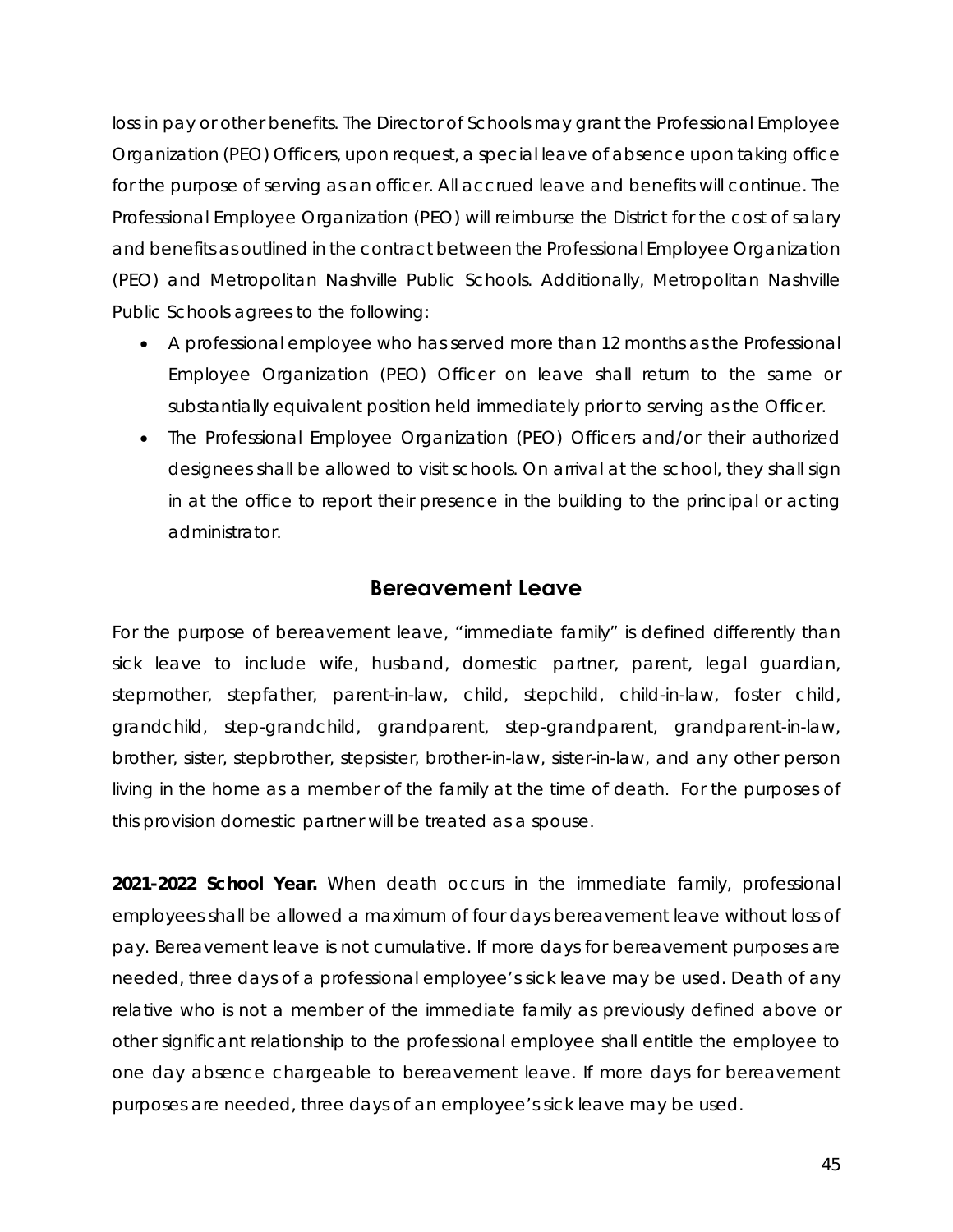*2022-2023 and 2023-2024 School Years.* For the 2022-2023 and 2023-2024 school years, when death occurs in the immediate family, professional employees shall be allowed a maximum of five days bereavement leave without loss of pay. If more days for bereavement purposes are needed, two days of an employee's sick leave may be used. For the 2022-2023 and 2023-2024 school years, death of any relative who is not a member of the immediate family as previously defined above or other significant relationship to the professional employee shall entitle the professional employee to two days absence chargeable to bereavement leave. If more days for bereavement purposes are needed, two days of an employee's sick leave may be used. If funding is not available, the parties agree to return to collaborative conferencing to discuss mutually agreeable options.

#### **Personal Leave**

All professional employees shall be eligible for personal leave. The number of days available is based upon years of service with Metropolitan Nashville Public Schools as indicated in Table 5.

| .                                  |                              |  |  |
|------------------------------------|------------------------------|--|--|
| <b>Number of Years in District</b> | <b>Number of Days Earned</b> |  |  |
| N-9                                |                              |  |  |
| $10 - 14$                          | Бi                           |  |  |

15 or more and the state of  $6^{\text{iii}}$ 

#### **Table 5: Personal Leave**

During the first week and the last week of each semester, on the day prior to or immediately following holidays and on scheduled in-service days, conference day or during any prior established student examination period this privilege shall not be allowed unless recommended by the principal and approved by the appropriate administrator. Personal Leave during the time indicated above will not be granted except for an emergency or unusual circumstance. Personal leave may be taken for any purpose that requires absence during work hours. No explanation shall be required. Personal leave shall not be used for extending a holiday or vacation. No more than one professional employee or five percent of the staff of an administrative unit, which is greater, may take

<sup>i</sup> *The prevailing substitute pay will be deducted from one day regardless of the availability or need of a substitute.*

ii *The prevailing substitute pay will be deducted from three days regardless of the availability or need of a substitute.*

iii *The prevailing substitute pay will be deducted from three days regardless of the availability or need of a substitute.*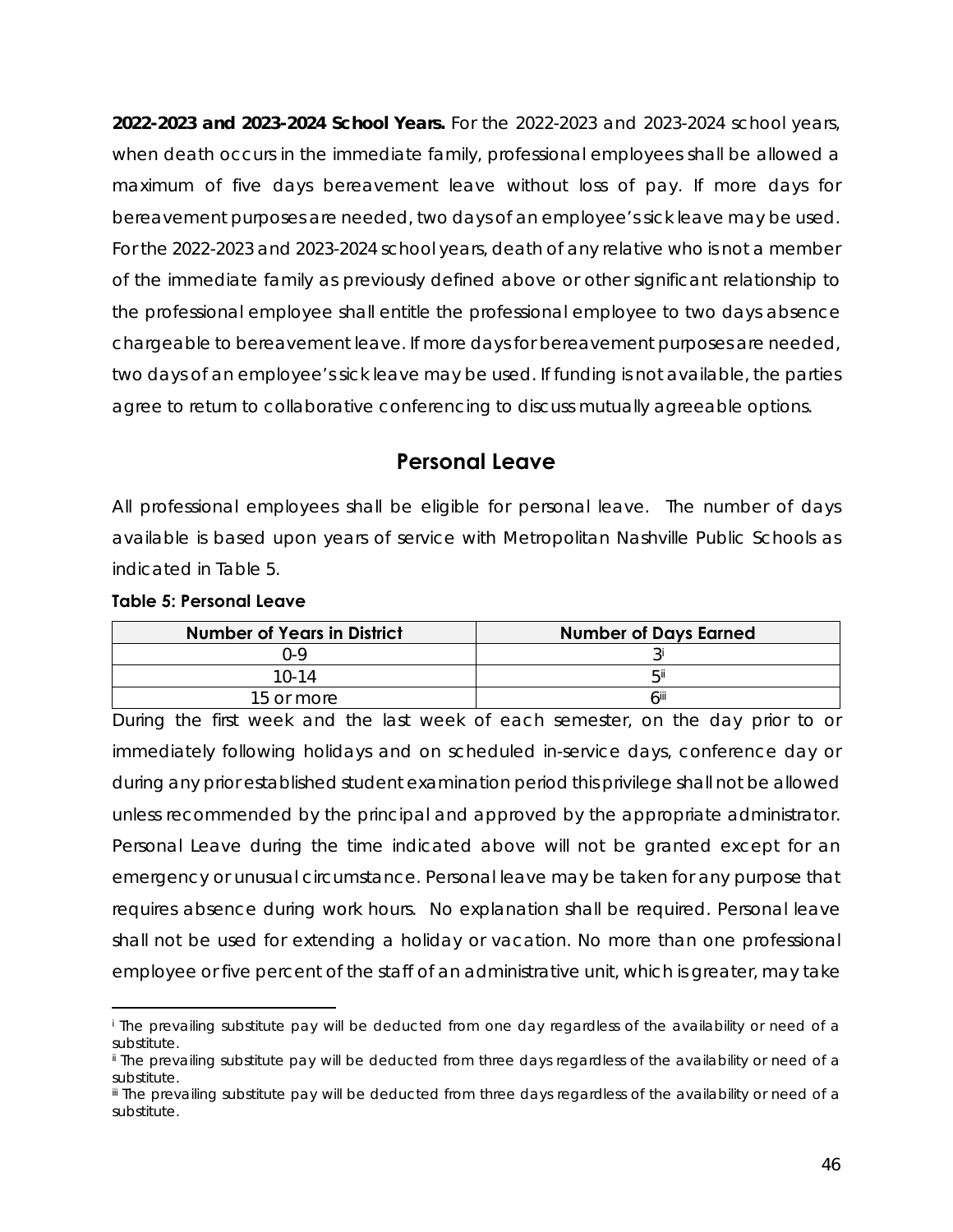personal leave at a time. If the number requesting leave exceeds five percent, but the granting of such leave will not interfere with the school's program as decided by the principal or immediate supervisor, the professional employee shall have the right to take the leave within the provisions of this section. Application for personal leave shall be made with the principal at least two days in advance, except in cases of emergency. Fully paid personal leave days which remain unused at the end of the work year shall be credited to accumulated sick leave.

#### **Professional Leave**

Without loss of pay, a professional employee upon approval of the principal or immediate supervisor shall be allowed five days absence in any school year to attend educational meetings provided that only such meetings shall be considered "educational meetings" as shall be approved by the Director of Schools, and provided further that a professional employee shall be an elected delegate, an official of the organization meeting, a committee member with responsibilities at said meeting, or an invited participant on the official program. Notification of such absence shall be filed with the principal or immediate supervisor not less than five days prior to such meeting. Absence for professional reasons other than those specified above (for visiting schools, attending educational conventions, planning and preparing lessons, or other similar purposes) shall be allowed without loss of pay to the extent of five days in any school year, provided such absence is recommended in writing by the principal and approved by the principal.

#### **Military Leave**

A professional employee shall be granted leave of absence for military service for whatever period may be required. Time spent on leave of absence because of military service shall not be counted as part of the probationary period. Military leave for required service, not to exceed five years or enlistment, shall be granted to any professional employee in Metropolitan Nashville Public Schools who may enter the armed services of the county. Within 90 days after the expiration of his or her term of service and subsequent separation from the armed services, the professional employee shall notify the Director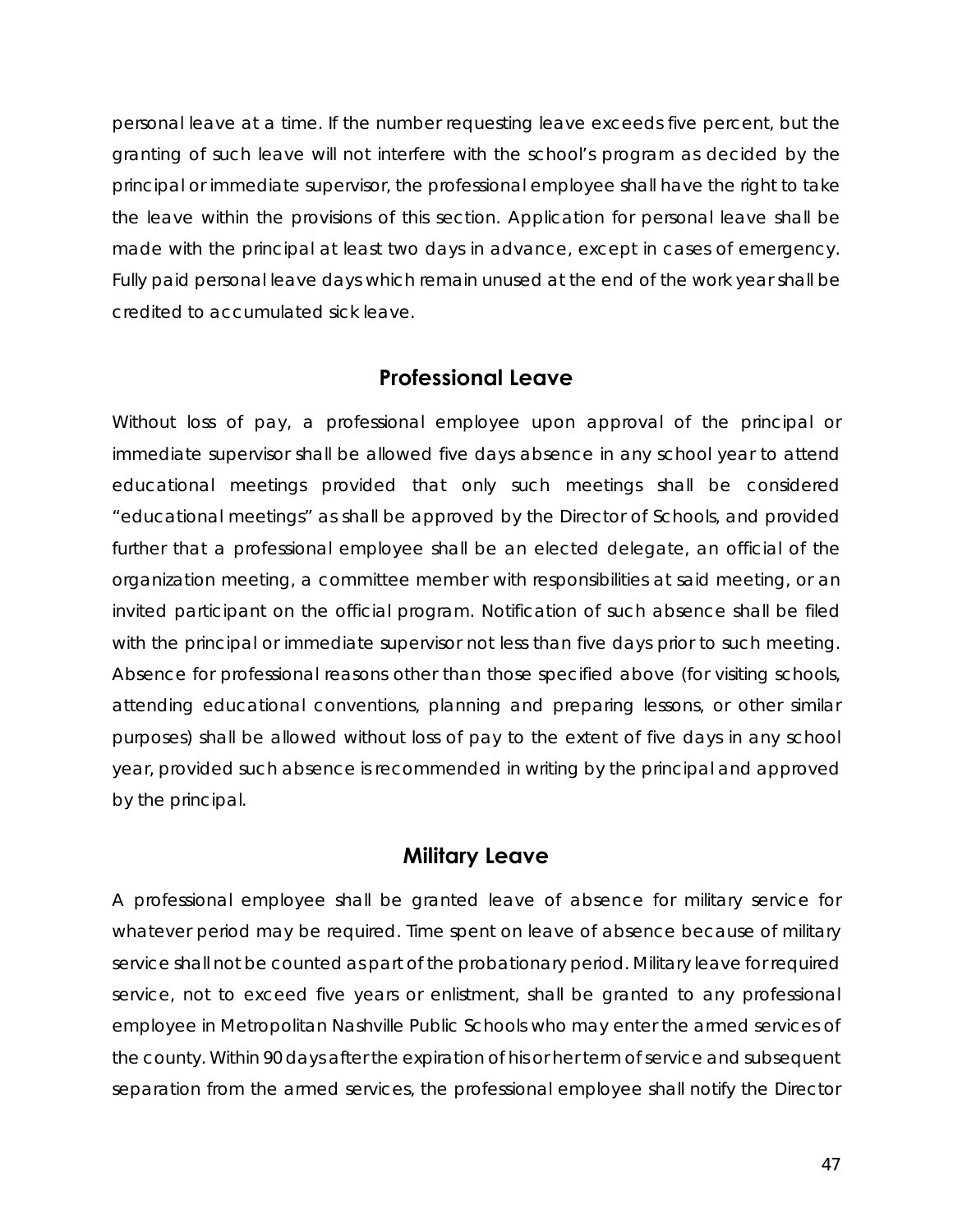of Schools that he or she is ready to resume his or her duties. All time spent in the armed services during the leave of absence shall be credited to the professional employee's salary placement and retirement benefits as if he or she had been on active duty as an employee.

## **Political Leave**

Leaves of absence for tenured professional employees elected to legislative posts at the local, state or federal level may be arranged without pay, consistent with the following:

- Leave of absence shall be requested in writing.
- Leave of absence may be arranged for less than a school semester.
- Professional employees engaged in political activity shall make it clear that their political statements and actions are theirs individually and do not represent those of the school system.

## **Religious Leave**

A maximum of two days absence without loss of pay shall be allowed for the observance of an established religious rite or ordinance within a single academic year provided that the professional employee's failure to observe this rite or ordinance shall impede the practice of his or her religion and no reporting requirement interferes with the professional employee's rights under the Establishment Clause of the First Amendment to the United States Constitution and/or Tenn. Code Ann. § 49-6-8004.

## **Special Leave (Peace Corps or Other Government Approved Educational Activity)**

Special leave of absence shall be granted for one year or two years without pay to professional employees volunteering and accepted for service in the Peace Corps or similar government approved educational activity. Professional employees must have at least a "3" on their TEAM composite score to be eligible for this leave. The Director of Schools may grant employees special leave with pay and/or actual expenses to attend professional conferences, conventions, short school visits, or to visit other cities in the interest of the public schools upon the recommendations of the department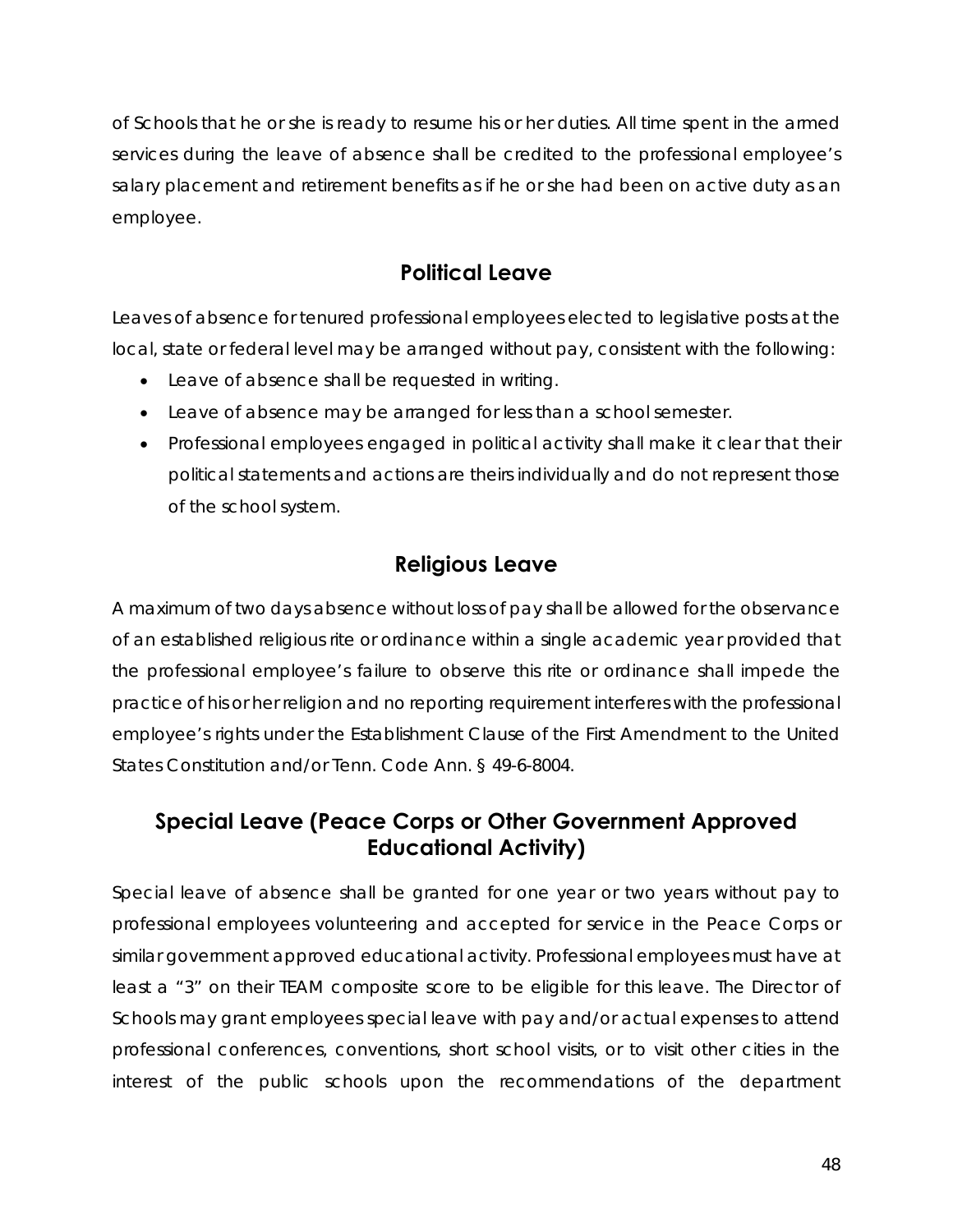head/principal. Such professional employees shall properly complete an expense allowance form as prescribed by the District.

## **Voting Leave**

All professional employees entitled to vote in national, state, or local elections shall, when necessary, be allowed sufficient time off with pay to exercise this right as determined by the District. Employees are encouraged to vote before or after work hours when possible.

## **Court Appearance Leave**

A professional employee will be granted court leave with pay for the time required for court appearance for the following purposes:

- When the Board subpoenas or otherwise requests the court appearance of the professional employee.
- When a professional employee is subpoenaed in a lawsuit in which the Board is a party.
- When a professional employee is subpoenaed as a result of his or her role with the Board.
- When a professional employee is summoned as a juror for jury duty when written evidence of jury service is provided.
- When a professional employee is subpoenaed in a lawsuit in which the employee is not a party and in which he or she has a job-related responsibility to testify as a witness.

A professional employee will not be able to use court appearance leave with pay for personal reasons (e.g., his or her divorce, custody matters, criminal cases, personal or family disputes, and similar type matters). Written evidence of required court appearance shall be filed with the timekeeper to receive court leave with pay. Any fees resulting from court service (not to exceed the employee daily rate of pay) shall be paid to the Board by those receiving leave pay.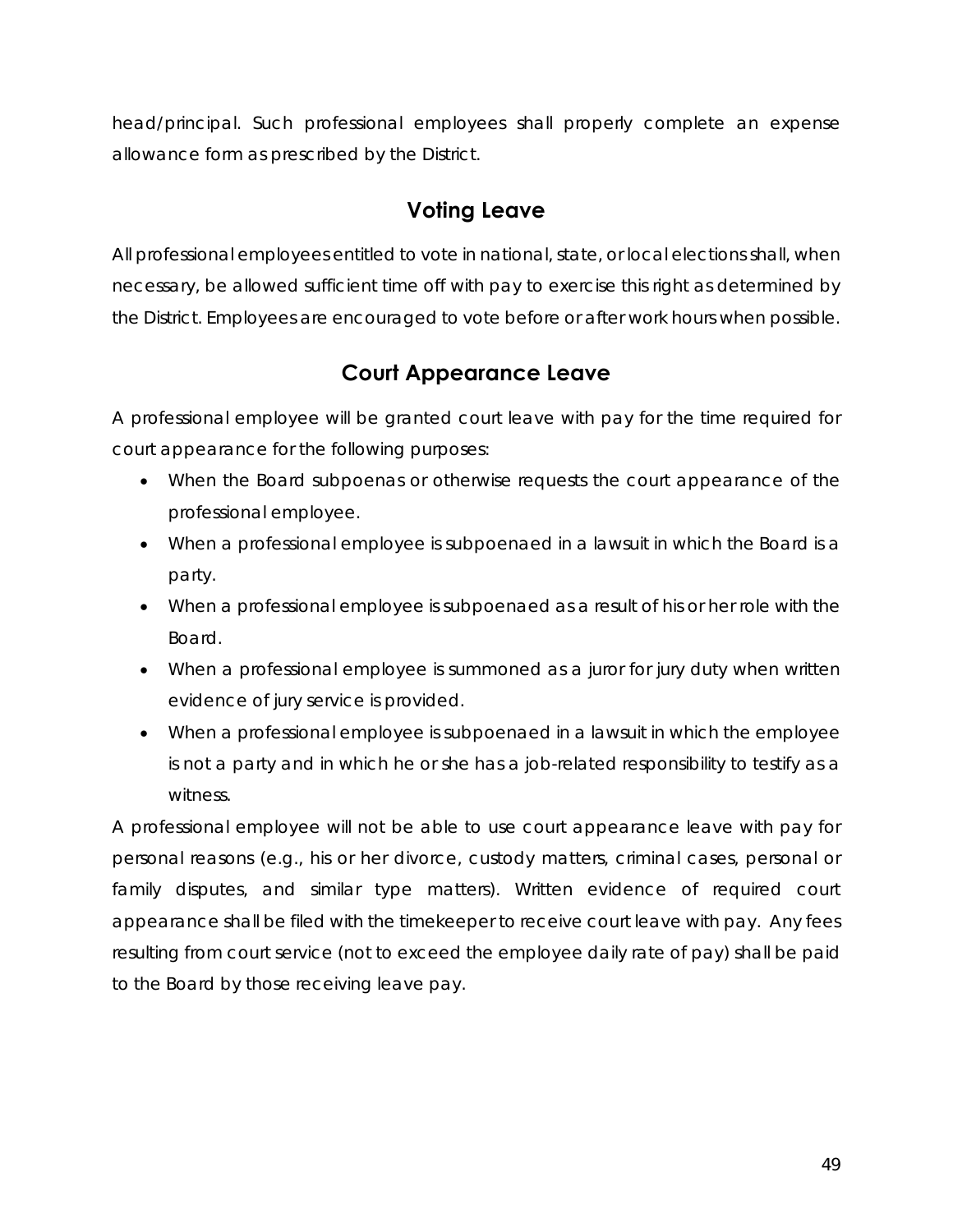## **Leave Without Pay**

*Educational Leave Without Pay.* Professional employees may request for a period not to exceed one year, leave without pay for further education and professional development. This leave is subject to the approval of the Director of Schools. To qualify for this leave:

- Professional employees must have five years or more of service.
- Professional employees must apply no later than June 30 for leave during the next fiscal year (beginning July 1).
- Proof of enrollment, payment, and completion of courses must be provided each semester, and the program of study must be an advanced study in education beyond the employee's current degree attainment.
- Full-time employment is not permissible while on educational leave.

Educational leave is not automatically granted. Factors to be considered by administrators when granting leave include, but are not limited to, current position, availability of an interim replacement, budgets, school and district needs, and factors which may impact student achievement.

*Charter School Employment.* Professional employees with five years or more of service may apply for leave without pay for one year, while working at a Metropolitan Nashville Public Schools approved charter school. The application will be forwarded to the Director of Schools for consideration if the Chief of Human Resources has made a finding that such absence shall not adversely affect the staffing or instructional programs of the district. This leave shall in no way change a professional employee's status for reductionin-force procedures. A professional employee is only entitled to leave under this provision one time in a rolling five-year period.

## **Other Leave**

Professional employees may apply for personal leave without pay for one year. To qualify for this leave:

- Professional employees must have five years or more of service.
- Professional employees must apply no later than June 30 for leave during the next fiscal year (beginning July 1).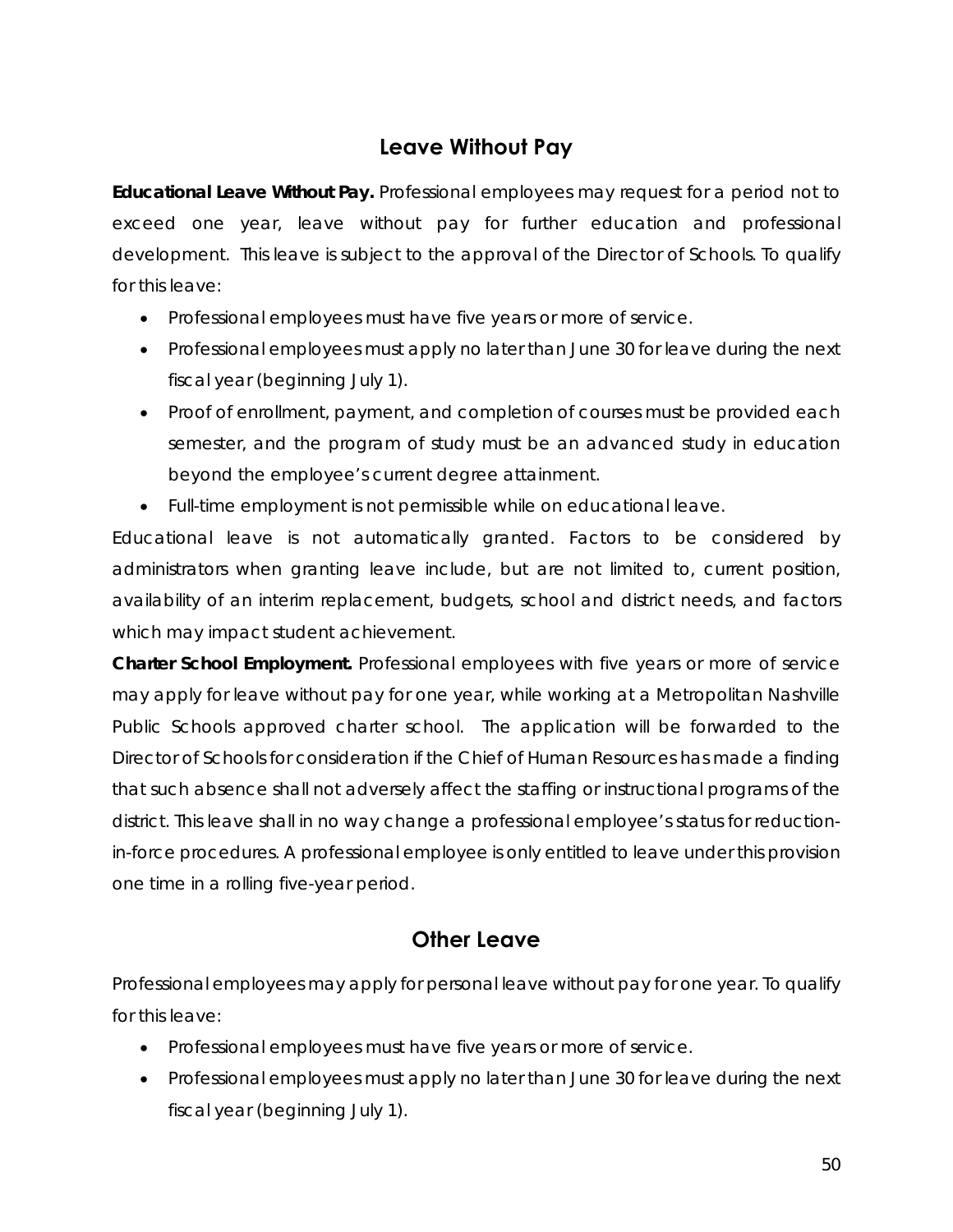The application will be forwarded to the Director of Schools for consideration if the Chief of Human Resources has made a finding that such absence shall not adversely affect the staffing or instructional programs of the district. This leave shall in no way change a professional employee's status for reduction-in-force procedures. A professional employee is only entitled to leave under this provision one time in a rolling five-year period.

In the event of a serious family illness documented by medical records occurring after the school year begins, a professional employee with five years or more of service may request unpaid leave. If granted, the leave must be taken for the remainder of the semester. The application for this one semester unit shall be forwarded to the Director of Schools for approval or rejection if the Chief of Human Resources approves the leave.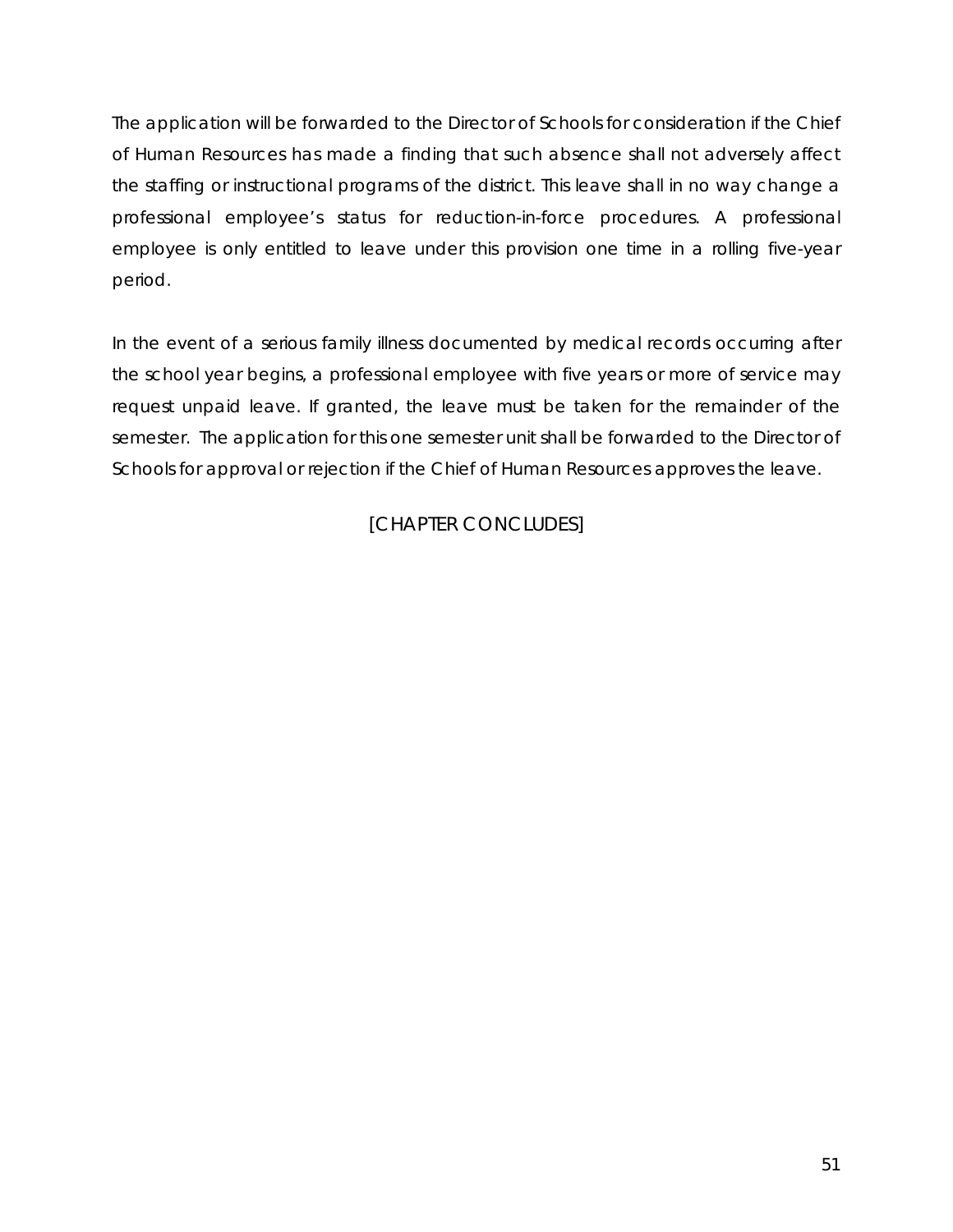## **CHAPTER 10: PAYROLL DEDUCTIONS**

## **Membership Dues of Professional Employee Organizations (PEO)**

Whenever duly authorized by any professional employee on the form or forms designated for such purposes and consistent with practices and policies of the district's Payroll Department, payroll deductions for membership dues of professional employee organizations (PEOs) recognized in accordance with the Professional Employees Collaborative Conferencing Act shall be honored.

Professional employee organizations agree to deliver necessary data in the approved format to the district's Payroll Department at the start of each year no sooner than eight days in advance of the first deduction of membership dues for the school year. Payroll deductions of membership dues for additional members may be initiated at any time, provided the Payroll Department receives notification of the deduction eight days in advance of the first payroll check to be drafted. Authorization for payroll deduction for other purposes may be added by mutual agreement. Professional employees may terminate payroll deductions after notifying a professional employee organization (PEO) in writing.

#### **Improper Deductions and Overpayments of Wages**

*Deductions.* Metropolitan Nashville Public Schools compensates certain exempt executive, administrative, and professional employees on a guaranteed salary basis. Deductions from these salaries may only be made in full-day or half-day increments when a professional employee is absent for personal reasons, for sickness when the employee's bona-fide sick leave plan has been exhausted, for disciplinary reasons or infractions of major safety or conduct rules, or in initial or terminal weeks.

It is the district's policy not to make improper salary deductions based on variations in quantity or quality of work done. Any professional employee who believes that an improper deduction has been made shall file a written complaint with the Division of Human Resources. Human Resources will conduct an investigation into the deduction to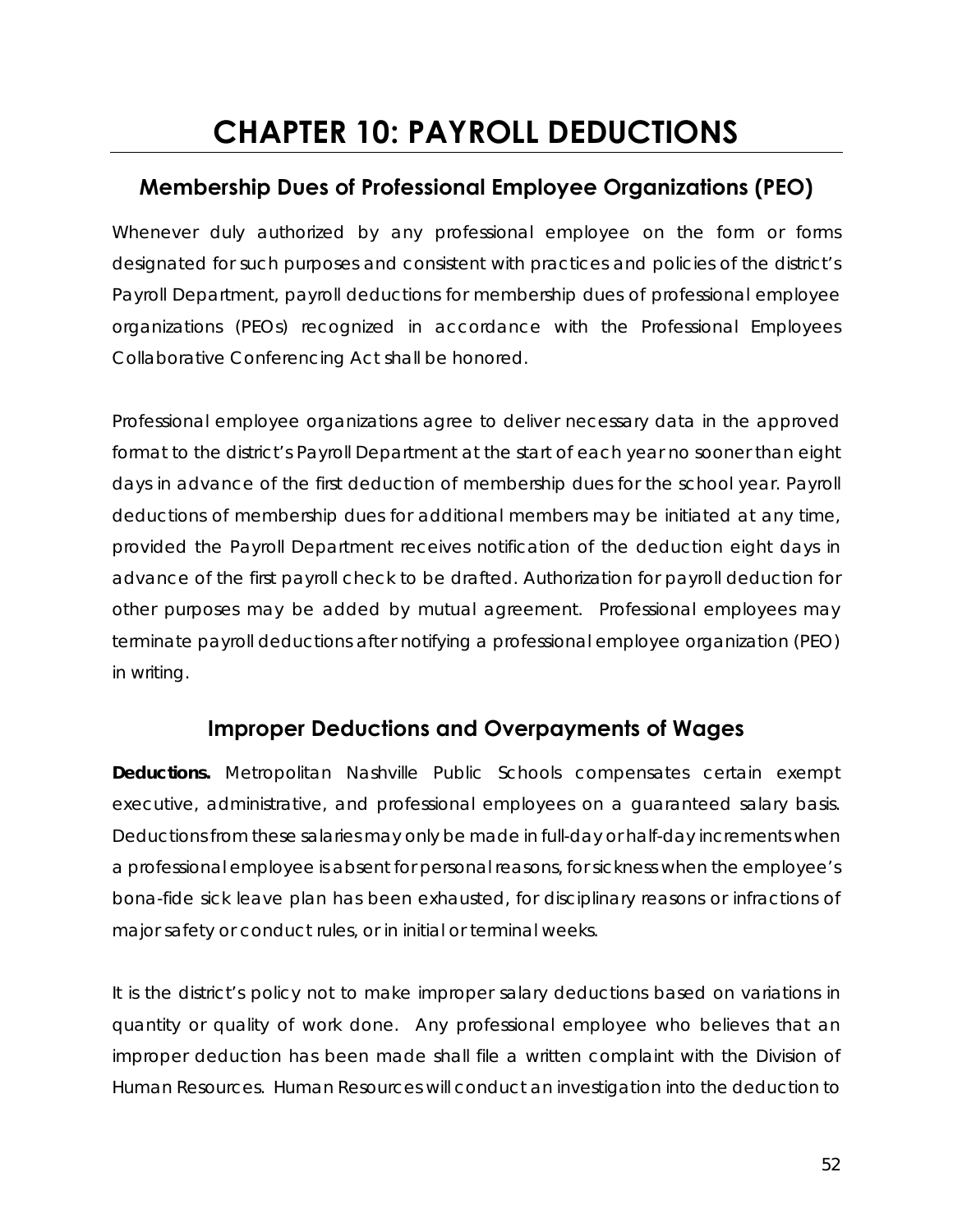determine if it was improper. If it is found that the deduction was improper, the amount of the deduction will be reimbursed to the professional employee as soon as possible and the district will ensure that such deduction is not made in the future from any professional employee's salary.

**Overpayment.** See School Board Policy 5.113.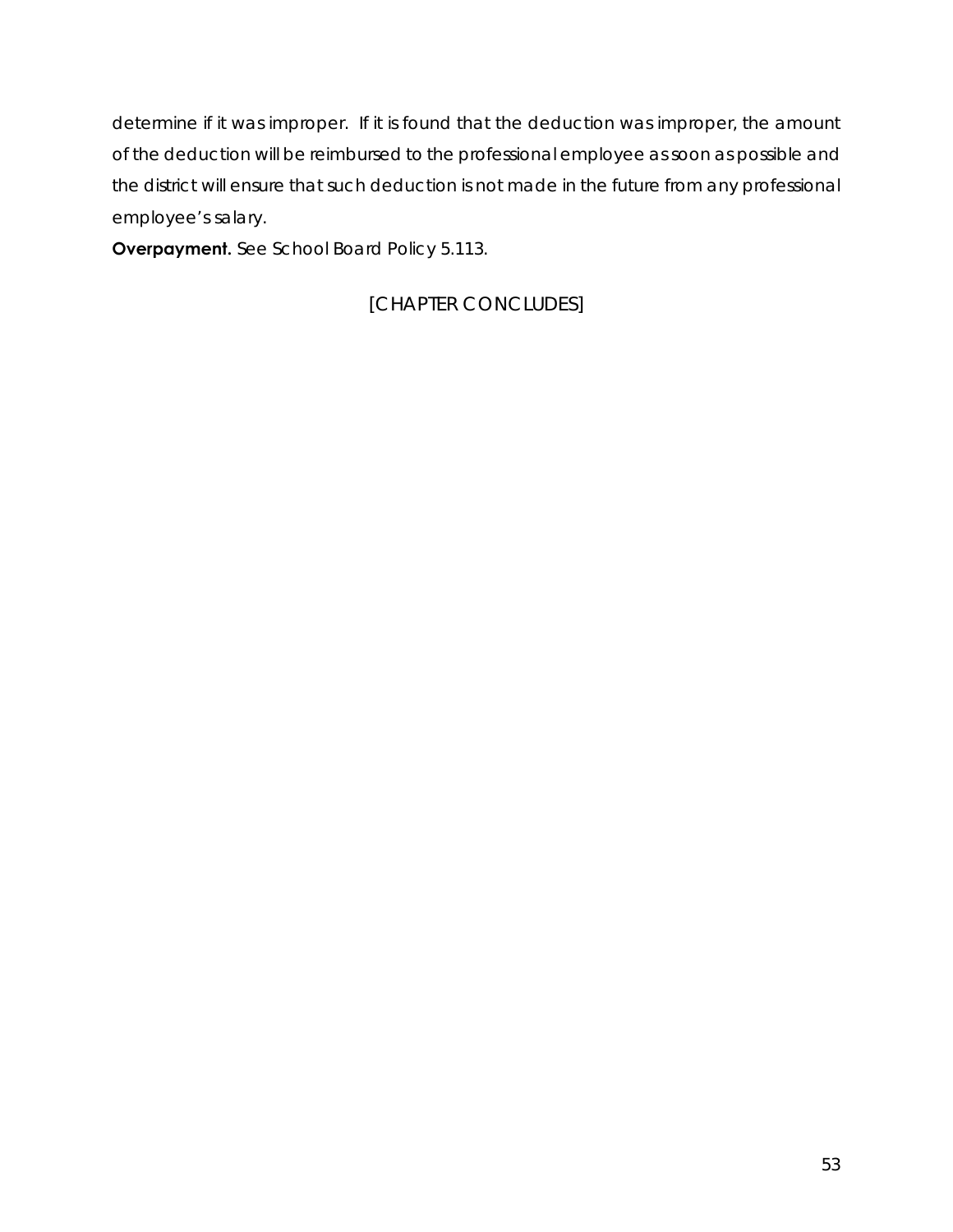## **CHAPTER 11: MOU REOPENER PROVISION**

The Collaborative Conferencing Team will allow the reopening of the Memorandum of Understanding (MOU) for up to five items from management and five items from professional employees plus salary and other issues referred back from the Compensation Committee to be discussed for the 2022-2023 and the 2023-2024 school years.